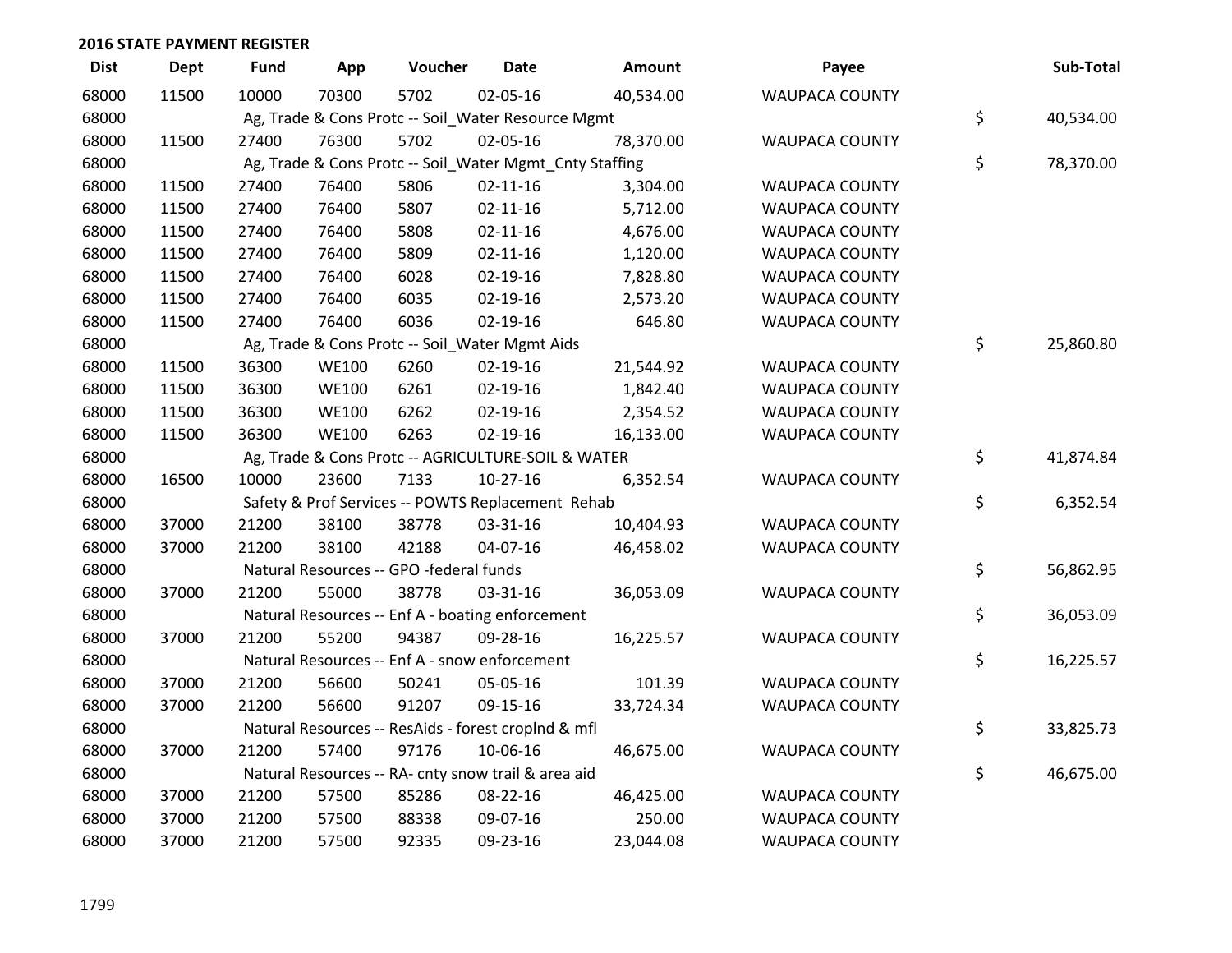| <b>Dist</b> | <b>Dept</b> | <b>Fund</b> | App          | Voucher                                | Date                                                | Amount     | Payee                    | Sub-Total          |
|-------------|-------------|-------------|--------------|----------------------------------------|-----------------------------------------------------|------------|--------------------------|--------------------|
| 68000       |             |             |              |                                        | Natural Resources -- RA- snowmobile trail areas     |            |                          | \$<br>69,719.08    |
| 68000       | 37000       | 21200       | 57600        | 85303                                  | 08-19-16                                            | 5,370.00   | <b>WAUPACA COUNTY</b>    |                    |
| 68000       | 37000       | 21200       | 57600        | 98978                                  | $10-17-16$                                          | 5,370.00   | <b>WAUPACA COUNTY</b>    |                    |
| 68000       |             |             |              |                                        | Natural Resources -- RA- atv prj aids, gas tax pymt |            |                          | \$<br>10,740.00    |
| 68000       | 37000       | 21200       | 58900        | 102751                                 | 11-18-16                                            | 9,078.08   | <b>WAUPACA COUNTY</b>    |                    |
| 68000       |             |             |              |                                        | Natural Resources -- Resource aids - distribution o |            |                          | \$<br>9,078.08     |
| 68000       | 37000       | 27400       | 67000        | 55809                                  | 05-31-16                                            | 153,687.22 | <b>WAUPACA COUNTY</b>    |                    |
| 68000       |             |             |              |                                        | Natural Resources -- Fin asst for responsible units |            |                          | \$<br>153,687.22   |
| 68000       | 37000       | 27400       | 67300        | 55809                                  | 05-31-16                                            | 10,891.31  | <b>WAUPACA COUNTY</b>    |                    |
| 68000       |             |             |              |                                        | Natural Resources -- Recycling consolidation grants |            |                          | \$<br>10,891.31    |
| 68000       | 37000       | 36300       | TF100        | 58999                                  | 06-07-16                                            | 150,000.00 | <b>WAUPACA COUNTY</b>    |                    |
| 68000       | 37000       | 36300       | TF100        | 59040                                  | 06-07-16                                            | 19,474.16  | <b>WAUPACA COUNTY</b>    |                    |
| 68000       | 37000       | 36300       | TF100        | 59854                                  | 06-08-16                                            | 144,999.40 | <b>WAUPACA COUNTY</b>    |                    |
| 68000       |             |             |              |                                        | Natural Resources -- DNR-NONPOINT SOURCE            |            |                          | \$<br>314,473.56   |
| 68000       | 37000       | 36300       | <b>TX100</b> | 32716                                  | 02-24-16                                            | 39,435.97  | <b>WAUPACA COUNTY</b>    |                    |
| 68000       | 37000       | 36300       | <b>TX100</b> | 60306                                  | 06-09-16                                            | 1,800.00   | WAUPACA COUNTY           |                    |
| 68000       |             |             |              |                                        | Natural Resources -- DNR-DAM SAFETY PROJECTS        |            |                          | \$<br>41,235.97    |
| 68000       | 39500       | 21100       | 18500        | 58337                                  | 12-06-16                                            | 346.71     | <b>WAUPACA COUNTY</b>    |                    |
| 68000       | 39500       | 21100       | 18500        | 58339                                  | 12-06-16                                            | 3,433.18   | <b>WAUPACA COUNTY</b>    |                    |
| 68000       | 39500       | 21100       | 18500        | 59434                                  | 12-14-16                                            | 316.96     | <b>WAUPACA COUNTY</b>    |                    |
| 68000       | 39500       | 21100       | 18500        | 60625                                  | 12-13-16                                            | 475.44     | <b>WAUPACA COUNTY</b>    |                    |
| 68000       | 39500       | 21100       | 18500        | 60631                                  | 12-13-16                                            | 2,498.60   | <b>WAUPACA COUNTY</b>    |                    |
| 68000       |             |             |              | Transportation -- Hwy Sfty Loc Aid Ffd |                                                     |            |                          | \$<br>7,070.89     |
| 68000       | 39500       | 21100       | 19000        | 177                                    | 07-05-16                                            | 835,601.52 | <b>WAUPACA COUNTY</b>    |                    |
| 68000       | 39500       | 21100       | 19000        | 29131                                  | 10-03-16                                            | 417,800.79 | <b>WAUPACA COUNTY</b>    |                    |
| 68000       |             |             |              | Transportation -- Trans Aids To Co.-Sf |                                                     |            |                          | \$<br>1,253,402.31 |
| 68000       | 39500       | 21100       | 16800        | 88068                                  | 05-06-16                                            | 143,035.00 | <b>COUNTY OF WAUPACA</b> |                    |
| 68000       |             |             |              | Transportation -- Eldly&Disa Co/Aid Sf |                                                     |            |                          | \$<br>143,035.00   |
| 68000       | 39500       | 21100       | 18500        | 72218                                  | 01-28-16                                            | 1,073.93   | TREAS WAUPACA CO         |                    |
| 68000       | 39500       | 21100       | 18500        | 72218                                  | $01 - 28 - 16$                                      | 1,157.91   | TREAS WAUPACA CO         |                    |
| 68000       | 39500       | 21100       | 18500        | 72218                                  | $01 - 28 - 16$                                      | 1,264.82   | TREAS WAUPACA CO         |                    |
| 68000       | 39500       | 21100       | 18500        | 73493                                  | $02 - 11 - 16$                                      | 1,463.52   | TREAS WAUPACA CO         |                    |
| 68000       | 39500       | 21100       | 18500        | 73493                                  | $02 - 11 - 16$                                      | 2,306.18   | TREAS WAUPACA CO         |                    |
| 68000       | 39500       | 21100       | 18500        | 73493                                  | $02 - 11 - 16$                                      | 3,585.82   | TREAS WAUPACA CO         |                    |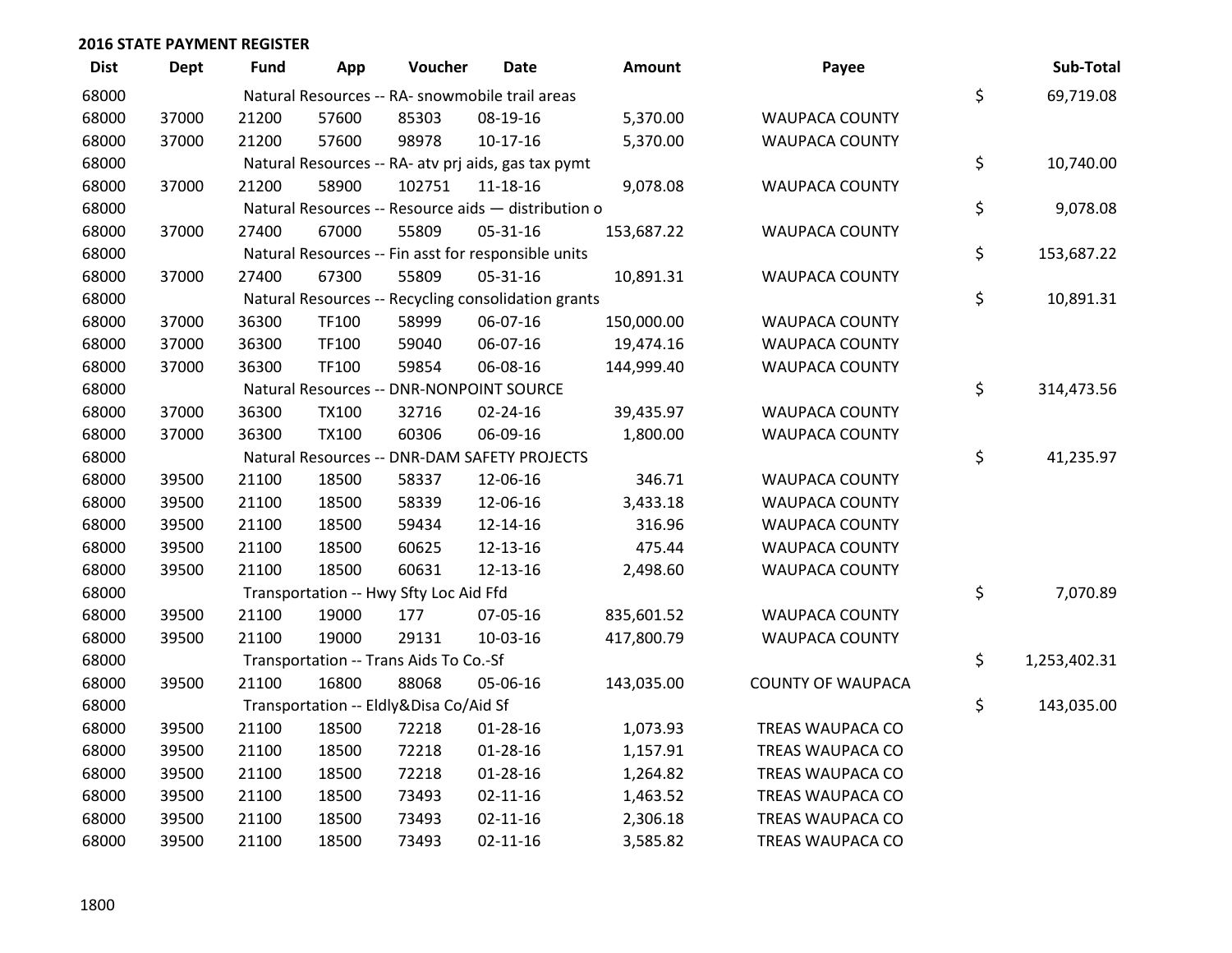| <b>Dist</b> | <b>Dept</b> | <b>Fund</b> | App   | Voucher                                       | <b>Date</b>    | Amount       | Payee                    | Sub-Total        |
|-------------|-------------|-------------|-------|-----------------------------------------------|----------------|--------------|--------------------------|------------------|
| 68000       | 39500       | 21100       | 18500 | 73493                                         | $02 - 11 - 16$ | 3,776.84     | TREAS WAUPACA CO         |                  |
| 68000       | 39500       | 21100       | 18500 | 74811                                         | 02-25-16       | 1,325.44     | TREAS WAUPACA CO         |                  |
| 68000       | 39500       | 21100       | 18500 | 76768                                         | 03-18-16       | 3,492.75     | TREAS WAUPACA CO         |                  |
| 68000       | 39500       | 21100       | 18500 | 77943                                         | 03-31-16       | 3,884.72     | TREAS WAUPACA CO         |                  |
| 68000       | 39500       | 21100       | 18500 | 80355                                         | 04-28-16       | 2,800.00     | TREAS WAUPACA CO         |                  |
| 68000       | 39500       | 21100       | 18500 | 80355                                         | 04-28-16       | 5,030.61     | TREAS WAUPACA CO         |                  |
| 68000       | 39500       | 21100       | 18500 | 80355                                         | 04-28-16       | 5,184.63     | TREAS WAUPACA CO         |                  |
| 68000       | 39500       | 21100       | 18500 | 82642                                         | 05-23-16       | 3,691.50     | TREAS WAUPACA CO         |                  |
| 68000       | 39500       | 21100       | 18500 | 82642                                         | 05-23-16       | 4,747.11     | TREAS WAUPACA CO         |                  |
| 68000       | 39500       | 21100       | 18500 | 82961                                         | 05-26-16       | 4,167.01     | TREAS WAUPACA CO         |                  |
| 68000       | 39500       | 21100       | 18500 | 83760                                         | 06-07-16       | 4,000.00     | TREAS WAUPACA CO         |                  |
| 68000       | 39500       | 21100       | 18500 | 85385                                         | 06-22-16       | 3,843.74     | TREAS WAUPACA CO         |                  |
| 68000       | 39500       | 21100       | 18500 | 85385                                         | 06-22-16       | 4,574.58     | TREAS WAUPACA CO         |                  |
| 68000       | 39500       | 21100       | 18500 | 88131                                         | 07-19-16       | 4,653.58     | TREAS WAUPACA CO         |                  |
| 68000       |             |             |       | Transportation -- Hwy Sfty Loc Aid Ffd        |                |              |                          | \$<br>66,024.69  |
| 68000       | 39500       | 21100       | 19000 | 74068                                         | $01 - 04 - 16$ | 417,800.76   | <b>COUNTY OF WAUPACA</b> |                  |
| 68000       |             |             |       | Transportation -- Trans Aids To Co.-Sf        |                |              |                          | \$<br>417,800.76 |
| 68000       | 41000       | 10000       | 11600 | 92049                                         | 11-29-16       | 55,760.00    | WAUPACA COUNTY           |                  |
| 68000       |             |             |       | Corrections -- Reimbursing counties for proba |                |              |                          | \$<br>55,760.00  |
| 68000       | 41000       | 10000       | 31300 | 22750                                         | $01 - 22 - 16$ | 49,070.76    | WAUPACA COUNTY           |                  |
| 68000       | 41000       | 10000       | 31300 | 26953                                         | 02-05-16       | 41,696.77    | <b>WAUPACA COUNTY</b>    |                  |
| 68000       |             |             |       | Corrections -- Community youth and family aid |                |              |                          | \$<br>90,767.53  |
| 68000       | 43500       | 10000       | 00000 | 90613                                         | $01 - 02 - 16$ | 6,157.00     | WAUPACA CO               |                  |
| 68000       | 43500       | 10000       | 00000 | 90614                                         | $01 - 04 - 16$ | 131,608.00   | <b>WAUPACA CO</b>        |                  |
| 68000       | 43500       | 10000       | 00000 | 90616                                         | $02 - 01 - 16$ | 132,647.00   | WAUPACA CO               |                  |
| 68000       | 43500       | 10000       | 00000 | 90618                                         | 03-01-16       | 245,188.00   | <b>WAUPACA CO</b>        |                  |
| 68000       | 43500       | 10000       | 00000 | 90622                                         | $04 - 01 - 16$ | 55,119.00    | WAUPACA CO               |                  |
| 68000       | 43500       | 10000       | 00000 | 90624                                         | 05-02-16       | 82,346.00    | WAUPACA CO               |                  |
| 68000       | 43500       | 10000       | 00000 | 90627                                         | 06-01-16       | 66,515.00    | WAUPACA CO               |                  |
| 68000       | 43500       | 10000       | 00000 | 90700                                         | 07-01-16       | 115,949.00   | <b>WAUPACA CO</b>        |                  |
| 68000       | 43500       | 10000       | 00000 | 90701                                         | 08-01-16       | 1,050,977.00 | WAUPACA CO               |                  |
| 68000       | 43500       | 10000       | 00000 | 90702                                         | 09-01-16       | 123,563.00   | <b>WAUPACA CO</b>        |                  |
| 68000       | 43500       | 10000       | 00000 | 90704                                         | $10 - 01 - 16$ | 132,156.00   | WAUPACA CO               |                  |
| 68000       | 43500       | 10000       | 00000 | 90705                                         | 11-01-16       | 41,369.00    | <b>WAUPACA CO</b>        |                  |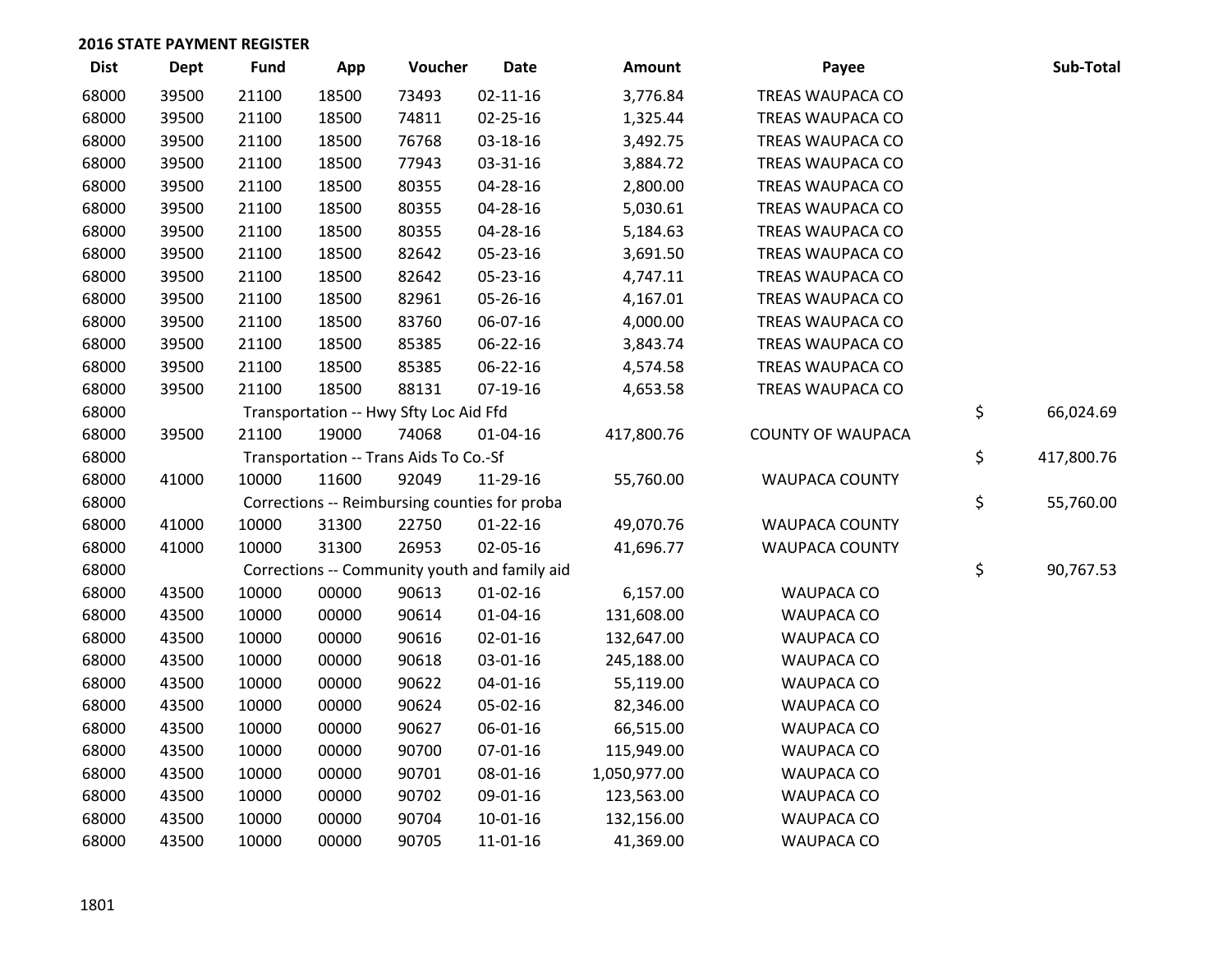| <b>Dist</b> | <b>Dept</b> | <b>Fund</b> | App   | Voucher                                           | <b>Date</b>                                        | Amount    | Payee                 | Sub-Total          |
|-------------|-------------|-------------|-------|---------------------------------------------------|----------------------------------------------------|-----------|-----------------------|--------------------|
| 68000       | 43500       | 10000       | 00000 | 90706                                             | 12-01-16                                           | 69,146.00 | <b>WAUPACA CO</b>     |                    |
| 68000       |             |             |       | Health Services -- State/Fed Aids                 |                                                    |           |                       | \$<br>2,252,740.00 |
| 68000       | 45500       | 10000       | 22100 | 14359                                             | $07 - 22 - 16$                                     | 1,310.00  | <b>WAUPACA COUNTY</b> |                    |
| 68000       |             |             |       | Justice -- Crime laboratories, DNA                |                                                    |           |                       | \$<br>1,310.00     |
| 68000       | 45500       | 10000       | 24100 | 5101                                              | $01 - 19 - 16$                                     | 2,289.79  | WAUPACA COUNTY        |                    |
| 68000       | 45500       | 10000       | 24100 | 17337                                             | 09-30-16                                           | 780.93    | <b>WAUPACA COUNTY</b> |                    |
| 68000       |             |             |       | Justice -- Federal aid, state operations          |                                                    |           |                       | \$<br>3,070.72     |
| 68000       | 45500       | 10000       | 53200 | 7642                                              | 03-14-16                                           | 27,272.51 | <b>WAUPACA COUNTY</b> |                    |
| 68000       | 45500       | 10000       | 53200 | 14472                                             | 07-22-16                                           | 23,000.70 | WAUPACA COUNTY        |                    |
| 68000       |             |             |       | Justice -- Crime victim witness assist            |                                                    |           |                       | \$<br>50,273.21    |
| 68000       | 46500       | 10000       | 30500 | 10297                                             | 05-27-16                                           | 3,115.35  | <b>WAUPACA COUNTY</b> |                    |
| 68000       |             |             |       | Military Affairs -- Disaster recovery aid         |                                                    |           |                       | \$<br>3,115.35     |
| 68000       | 46500       | 10000       | 30600 | 5952                                              | 02-05-16                                           | 4,156.32  | <b>WAUPACA COUNTY</b> |                    |
| 68000       | 46500       | 10000       | 30600 | 8236                                              | $04 - 11 - 16$                                     | 4,156.32  | <b>WAUPACA COUNTY</b> |                    |
| 68000       | 46500       | 10000       | 30600 | 11382                                             | 06-15-16                                           | 4,156.32  | <b>WAUPACA COUNTY</b> |                    |
| 68000       | 46500       | 10000       | 30600 | 17767                                             | $11 - 14 - 16$                                     | 4,156.32  | <b>WAUPACA COUNTY</b> |                    |
| 68000       |             |             |       |                                                   | Military Affairs -- Regional emergency response tm |           |                       | \$<br>16,625.28    |
| 68000       | 46500       | 10000       | 30800 | 6690                                              | 03-01-16                                           | 381.00    | <b>WAUPACA COUNTY</b> |                    |
| 68000       | 46500       | 10000       | 30800 | 17676                                             | 11-09-16                                           | 7,924.31  | WAUPACA COUNTY        |                    |
| 68000       |             |             |       |                                                   | Military Affairs -- Emergency response equipment   |           |                       | \$<br>8,305.31     |
| 68000       | 46500       | 10000       | 33700 | 12972                                             | 07-20-16                                           | 8,192.50  | <b>WAUPACA COUNTY</b> |                    |
| 68000       | 46500       | 10000       | 33700 | 18648                                             | 12-06-16                                           | 8,192.50  | WAUPACA COUNTY        |                    |
| 68000       |             |             |       | Military Affairs -- Local emer planning grants    |                                                    |           |                       | \$<br>16,385.00    |
| 68000       | 46500       | 10000       | 34200 | 5083                                              | $01-27-16$                                         | 22,865.63 | <b>WAUPACA COUNTY</b> |                    |
| 68000       | 46500       | 10000       | 34200 | 5633                                              | 02-04-16                                           | 8,199.50  | <b>WAUPACA COUNTY</b> |                    |
| 68000       | 46500       | 10000       | 34200 | 9813                                              | 05-17-16                                           | 3,977.70  | <b>WAUPACA COUNTY</b> |                    |
| 68000       | 46500       | 10000       | 34200 | 10297                                             | 05-27-16                                           | 18,692.12 | <b>WAUPACA COUNTY</b> |                    |
| 68000       | 46500       | 10000       | 34200 | 13911                                             | 08-16-16                                           | 22,748.27 | <b>WAUPACA COUNTY</b> |                    |
| 68000       | 46500       | 10000       | 34200 | 14720                                             | 09-02-16                                           | 14,799.89 | <b>WAUPACA COUNTY</b> |                    |
| 68000       | 46500       | 10000       | 34200 | 15552                                             | 09-26-16                                           | 1,818.75  | <b>WAUPACA COUNTY</b> |                    |
| 68000       | 46500       | 10000       | 34200 | 18718                                             | 12-06-16                                           | 22,748.27 | <b>WAUPACA COUNTY</b> |                    |
| 68000       |             |             |       | Military Affairs -- Federal aid, local assistance |                                                    |           |                       | \$<br>115,850.13   |
| 68000       | 48500       | 15200       | 12700 | 14012                                             | 06-30-16                                           | 901.22    | <b>WAUPACA COUNTY</b> |                    |
| 68000       |             |             |       | Veterans Affairs -- Grants to counties            |                                                    |           |                       | \$<br>901.22       |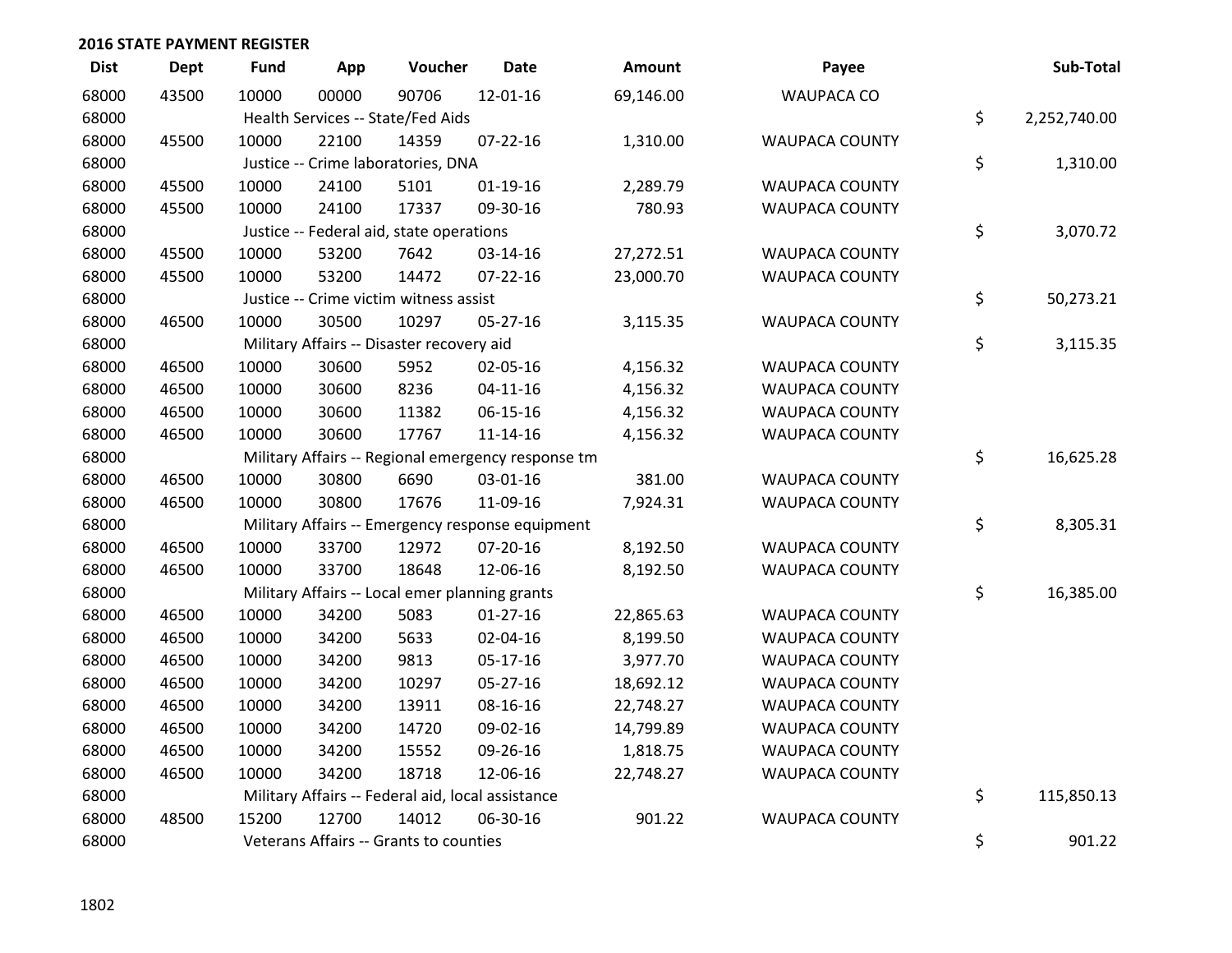| <b>Dist</b> | Dept  | <b>Fund</b> | App                    | Voucher                                         | Date                                           | Amount     | Payee                 | Sub-Total        |
|-------------|-------|-------------|------------------------|-------------------------------------------------|------------------------------------------------|------------|-----------------------|------------------|
| 68000       | 48500 | 58200       | 26700                  | 14012                                           | 06-30-16                                       | 4,055.47   | <b>WAUPACA COUNTY</b> |                  |
| 68000       | 48500 | 58300       | 37000                  | 14012                                           | 06-30-16                                       | 4,055.47   | <b>WAUPACA COUNTY</b> |                  |
| 68000       |       |             |                        | Veterans Affairs -- County grants               |                                                |            |                       | \$<br>8,110.94   |
| 68000       | 50500 | 10000       | 15500                  | 8198                                            | $01 - 15 - 16$                                 | 7,008.12   | <b>WAUPACA COUNTY</b> |                  |
| 68000       | 50500 | 10000       | 15500                  | 12811                                           | 03-02-16                                       | 9,314.19   | <b>WAUPACA COUNTY</b> |                  |
| 68000       | 50500 | 10000       | 15500                  | 15464                                           | $04 - 01 - 16$                                 | 6,437.95   | <b>WAUPACA COUNTY</b> |                  |
| 68000       | 50500 | 10000       | 15500                  | 17687                                           | 04-29-16                                       | 6,662.89   | <b>WAUPACA COUNTY</b> |                  |
| 68000       | 50500 | 10000       | 15500                  | 20771                                           | 06-01-16                                       | 8,629.33   | <b>WAUPACA COUNTY</b> |                  |
| 68000       | 50500 | 10000       | 15500                  | 24415                                           | $07-18-16$                                     | 13,066.84  | <b>WAUPACA COUNTY</b> |                  |
| 68000       | 50500 | 10000       | 15500                  | 28815                                           | 08-31-16                                       | 12,957.99  | <b>WAUPACA COUNTY</b> |                  |
| 68000       | 50500 | 10000       | 15500                  | 29957                                           | 09-15-16                                       | 5,925.50   | <b>WAUPACA COUNTY</b> |                  |
| 68000       | 50500 | 10000       | 15500                  | 31051                                           | 09-29-16                                       | 4,380.24   | <b>WAUPACA COUNTY</b> |                  |
| 68000       | 50500 | 10000       | 15500                  | 36202                                           | 11-30-16                                       | 16,572.88  | <b>WAUPACA COUNTY</b> |                  |
| 68000       | 50500 | 10000       | 15500                  | 36221                                           | 11-30-16                                       | 6,062.11   | <b>WAUPACA COUNTY</b> |                  |
| 68000       | 50500 | 10000       | 15500                  | 37673                                           | 12-15-16                                       | 6,740.36   | <b>WAUPACA COUNTY</b> |                  |
| 68000       |       |             |                        | Administration -- Federal aid, local assistance |                                                |            |                       | \$<br>103,758.40 |
| 68000       | 50500 | 23500       | 37100                  | 8198                                            | $01-15-16$                                     | 6,024.66   | WAUPACA COUNTY        |                  |
| 68000       | 50500 | 23500       | 37100                  | 12811                                           | 03-02-16                                       | 6,703.06   | <b>WAUPACA COUNTY</b> |                  |
| 68000       | 50500 | 23500       | 37100                  | 15464                                           | $04 - 01 - 16$                                 | 4,434.06   | <b>WAUPACA COUNTY</b> |                  |
| 68000       | 50500 | 23500       | 37100                  | 17687                                           | 04-29-16                                       | 4,248.00   | <b>WAUPACA COUNTY</b> |                  |
| 68000       | 50500 | 23500       | 37100                  | 20771                                           | 06-01-16                                       | 2,410.34   | <b>WAUPACA COUNTY</b> |                  |
| 68000       | 50500 | 23500       | 37100                  | 24415                                           | $07-18-16$                                     | 512.12     | <b>WAUPACA COUNTY</b> |                  |
| 68000       | 50500 | 23500       | 37100                  | 28815                                           | 08-31-16                                       | 7,305.43   | <b>WAUPACA COUNTY</b> |                  |
| 68000       | 50500 | 23500       | 37100                  | 29957                                           | 09-15-16                                       | 1,198.13   | <b>WAUPACA COUNTY</b> |                  |
| 68000       | 50500 | 23500       | 37100                  | 31051                                           | 09-29-16                                       | 3,148.15   | <b>WAUPACA COUNTY</b> |                  |
| 68000       | 50500 | 23500       | 37100                  | 36202                                           | 11-30-16                                       | 28,192.96  | <b>WAUPACA COUNTY</b> |                  |
| 68000       | 50500 | 23500       | 37100                  | 36221                                           | 11-30-16                                       | 4,397.98   | <b>WAUPACA COUNTY</b> |                  |
| 68000       | 50500 | 23500       | 37100                  | 37673                                           | 12-15-16                                       | 4,817.05   | <b>WAUPACA COUNTY</b> |                  |
| 68000       |       |             |                        |                                                 | Administration -- Low-income assistance grants |            |                       | \$<br>73,391.94  |
| 68000       | 50500 | 26900       | 16600                  | 13261                                           | 03-17-16                                       | 1,000.00   | <b>WAUPACA COUNTY</b> |                  |
| 68000       | 50500 | 26900       | 16600                  | 13454                                           | 03-24-16                                       | 25,464.00  | <b>WAUPACA COUNTY</b> |                  |
| 68000       | 50500 | 26900       | 16600                  | 18477                                           | $05-11-16$                                     | 25,000.00  | <b>WAUPACA COUNTY</b> |                  |
| 68000       |       |             | Administration -- Land |                                                 |                                                |            |                       | \$<br>51,464.00  |
| 68000       | 83500 | 10000       | 10500                  | 7106                                            | $07 - 25 - 16$                                 | 203,296.14 | <b>WAUPACA COUNTY</b> |                  |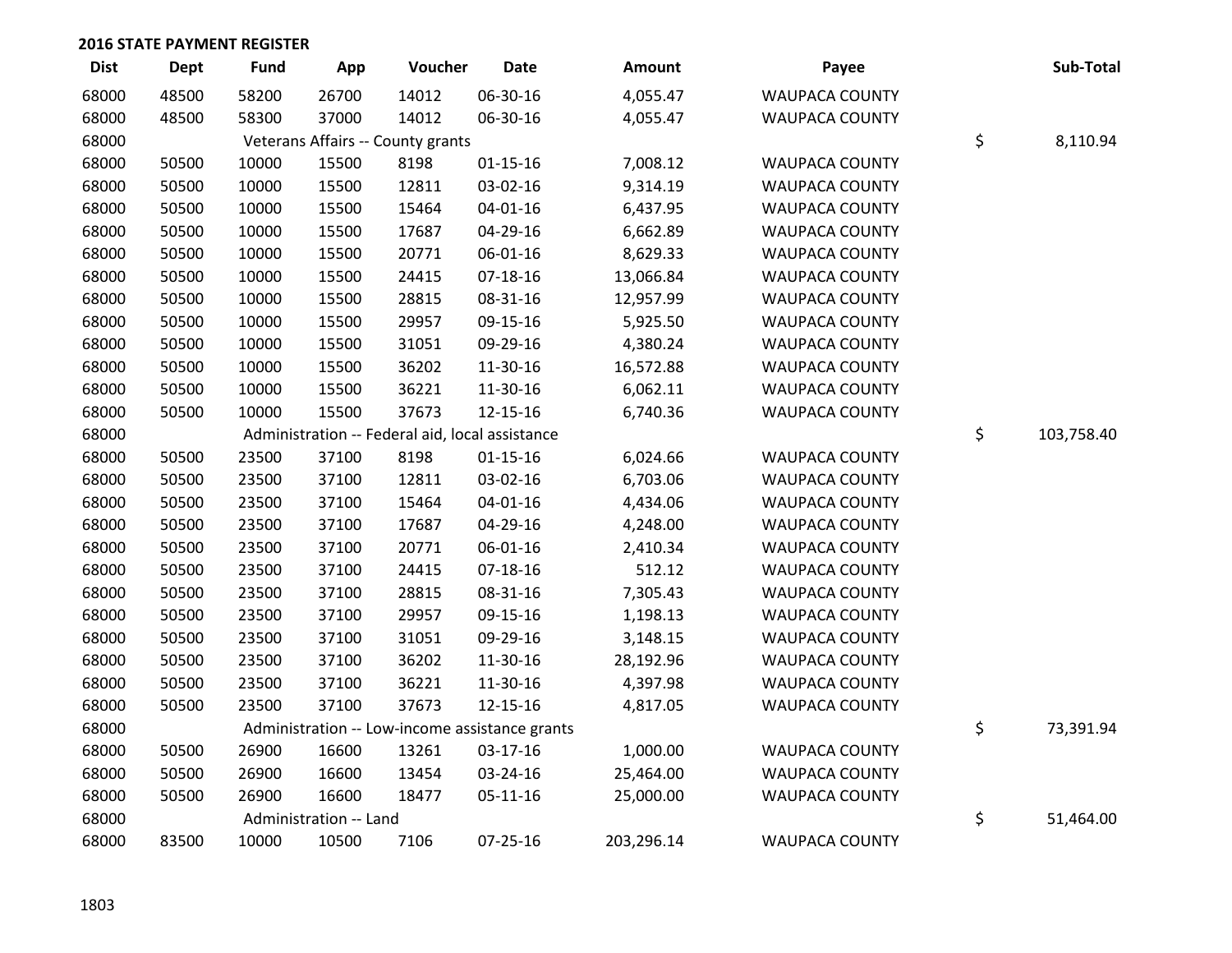| <b>Dist</b> | <b>Dept</b> | <b>Fund</b> | App                                  | Voucher                                             | <b>Date</b>    | <b>Amount</b> | Payee                     | Sub-Total           |
|-------------|-------------|-------------|--------------------------------------|-----------------------------------------------------|----------------|---------------|---------------------------|---------------------|
| 68000       | 83500       | 10000       | 10500                                | 14631                                               | $11 - 21 - 16$ | 1,075,976.49  | <b>WAUPACA COUNTY</b>     |                     |
| 68000       |             |             |                                      | Revenue -- County and Municipal Aid                 |                |               |                           | \$<br>1,279,272.63  |
| 68000       | 83500       | 10000       | 10900                                | 7260                                                | $07 - 25 - 16$ | 52,403.00     | <b>WAUPACA COUNTY</b>     |                     |
| 68000       |             |             |                                      | Revenue -- State Aid, Tax Exempt Proprty            |                |               |                           | \$<br>52,403.00     |
| 68000       | 83500       | 10000       | 11000                                | 14631                                               | $11 - 21 - 16$ | 81,849.26     | <b>WAUPACA COUNTY</b>     |                     |
| 68000       |             |             |                                      | Revenue -- Public Utility Distribution              |                |               |                           | \$<br>81,849.26     |
| 68000       | 83500       | 10000       | 30200                                | 5126                                                | 07-25-16       | 1,613,026.96  | <b>WAUPACA COUNTY</b>     |                     |
| 68000       | 83500       | 10000       | 30200                                | 5271                                                | $07 - 25 - 16$ | 6,787,579.48  | <b>WAUPACA COUNTY</b>     |                     |
| 68000       |             |             |                                      | Revenue -- School Lvy Tx/First Dollar Cr            |                |               |                           | \$<br>8,400,606.44  |
| 68000       | 83500       | 52100       | 36300                                | 3528                                                | 03-29-16       | 1,646,679.58  | <b>WAUPACA COUNTY</b>     |                     |
| 68000       |             |             |                                      | Revenue -- Lottery & Gaming Credit                  |                |               |                           | \$<br>1,646,679.58  |
| 68000       |             |             | <b>District Total Appropriations</b> |                                                     |                |               |                           | \$<br>17,192,433.33 |
| 68002       | 16500       | 10000       | 22500                                | 4958                                                | 06-27-16       | 2,300.36      | TOWN OF BEAR CREEK        |                     |
| 68002       |             |             |                                      | Safety & Prof Services -- Fire dues distribution    |                |               |                           | \$<br>2,300.36      |
| 68002       | 37000       | 21200       | 16600                                | 64165                                               | 06-20-16       | 1,144.41      | TOWN OF BEAR CREEK        |                     |
| 68002       |             |             |                                      | Natural Resources -- Gen program ops-state funds-FR |                |               |                           | \$<br>1,144.41      |
| 68002       | 37000       | 21200       | 57100                                | 64165                                               | 06-20-16       | 521.85        | <b>TOWN OF BEAR CREEK</b> |                     |
| 68002       |             |             |                                      | Natural Resources -- ResAids - cnty forst, cl & mfl |                |               |                           | \$<br>521.85        |
| 68002       | 37000       | 21200       | 58900                                | 102752                                              | 11-18-16       | 375.72        | TOWN OF BEAR CREEK        |                     |
| 68002       |             |             |                                      | Natural Resources -- Resource aids - distribution o |                |               |                           | \$<br>375.72        |
| 68002       | 39500       | 21100       | 19100                                | 1919                                                | 07-05-16       | 21,477.87     | <b>TOWN OF BEAR CREEK</b> |                     |
| 68002       | 39500       | 21100       | 19100                                | 30991                                               | 10-03-16       | 21,477.87     | TOWN OF BEAR CREEK        |                     |
| 68002       | 39500       | 21100       | 19100                                | 77738                                               | $01 - 04 - 16$ | 21,477.87     | TOWN OF BEAR CREEK        |                     |
| 68002       | 39500       | 21100       | 19100                                | 85738                                               | 04-04-16       | 21,477.87     | TOWN OF BEAR CREEK        |                     |
| 68002       |             |             |                                      | Transportation -- Trns Aids To Mnc.-Sf              |                |               |                           | \$<br>85,911.48     |
| 68002       | 83500       | 10000       | 10500                                | 7072                                                | $07 - 25 - 16$ | 4,741.12      | TOWN OF BEAR CREEK        |                     |
| 68002       | 83500       | 10000       | 10500                                | 14597                                               | $11 - 21 - 16$ | 26,698.86     | TOWN OF BEAR CREEK        |                     |
| 68002       |             |             |                                      | Revenue -- County and Municipal Aid                 |                |               |                           | \$<br>31,439.98     |
| 68002       | 83500       | 10000       | 10900                                | 8884                                                | 07-25-16       | 42.00         | TOWN OF BEAR CREEK        |                     |
| 68002       |             |             |                                      | Revenue -- State Aid, Tax Exempt Proprty            |                |               |                           | \$<br>42.00         |
| 68002       | 83500       | 10000       | 11000                                | 14597                                               | $11 - 21 - 16$ | 148.21        | TOWN OF BEAR CREEK        |                     |
| 68002       |             |             |                                      | Revenue -- Public Utility Distribution              |                |               |                           | \$<br>148.21        |
| 68002       |             |             | <b>District Total Appropriations</b> |                                                     |                |               |                           | \$<br>121,884.01    |
| 68004       | 16500       | 10000       | 22500                                | 4959                                                | 06-27-16       | 5,678.18      | TOWN OF CALEDONIA         |                     |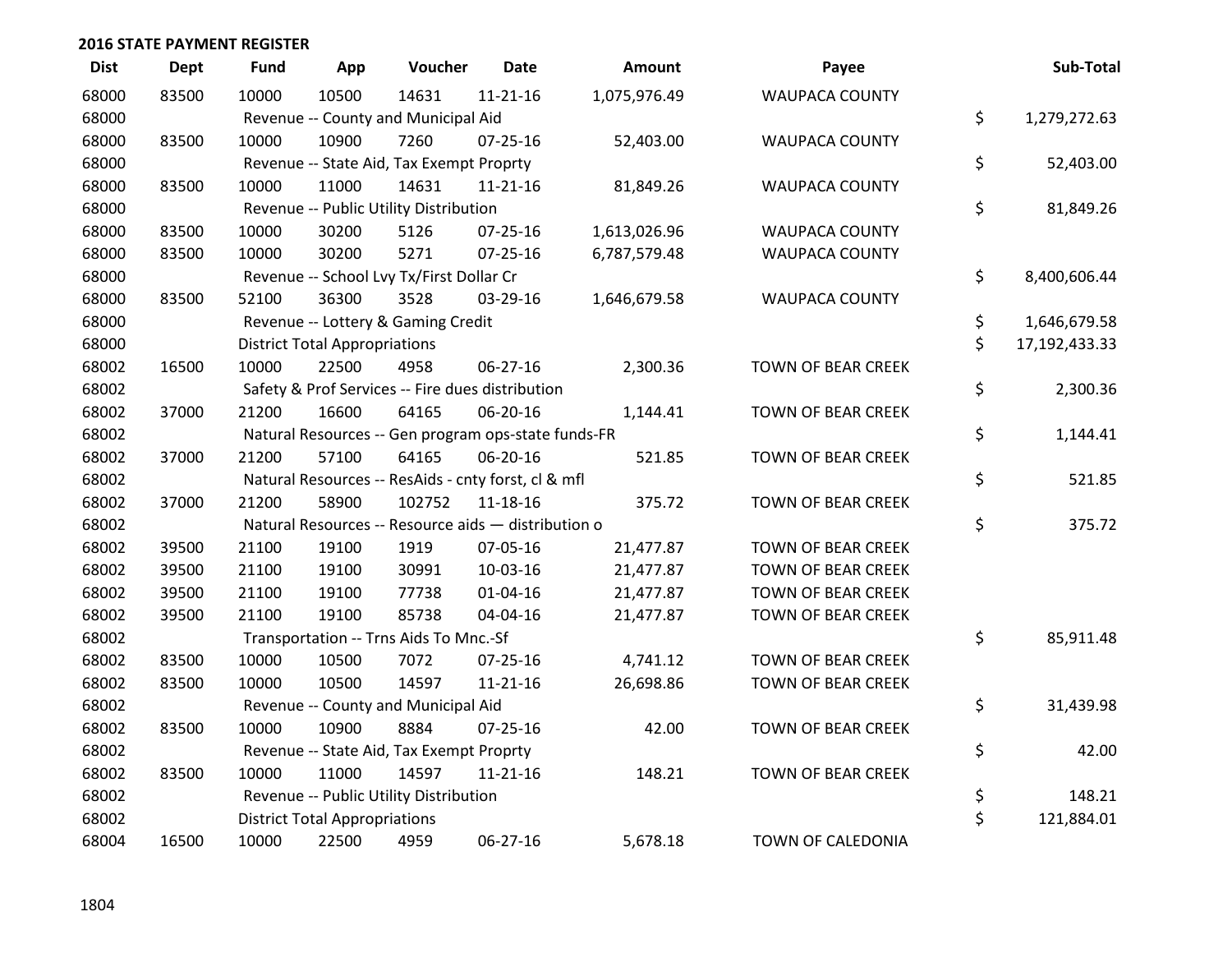| <b>Dist</b> | Dept  | Fund  | App                                  | Voucher                                  | <b>Date</b>                                         | <b>Amount</b> | Payee                 | Sub-Total        |
|-------------|-------|-------|--------------------------------------|------------------------------------------|-----------------------------------------------------|---------------|-----------------------|------------------|
| 68004       |       |       |                                      |                                          | Safety & Prof Services -- Fire dues distribution    |               |                       | \$<br>5,678.18   |
| 68004       | 37000 | 10000 | 50300                                | 29040                                    | $02 - 12 - 16$                                      | 1,271.15      | TOWN OF CALEDONIA     |                  |
| 68004       | 37000 | 10000 | 50300                                | 29041                                    | $02 - 12 - 16$                                      | 4,025.32      | TOWN OF CALEDONIA     |                  |
| 68004       | 37000 | 10000 | 50300                                | 46056                                    | $04 - 21 - 16$                                      | 120.90        | TOWN OF CALEDONIA     |                  |
| 68004       |       |       |                                      |                                          | Natural Resources -- Aids in lieu of taxes - gener  |               |                       | \$<br>5,417.37   |
| 68004       | 37000 | 21200 | 16600                                | 64166                                    | 06-20-16                                            | 882.33        | TOWN OF CALEDONIA     |                  |
| 68004       |       |       |                                      |                                          | Natural Resources -- Gen program ops-state funds-FR |               |                       | \$<br>882.33     |
| 68004       | 37000 | 21200 | 57100                                | 64166                                    | 06-20-16                                            | 396.50        | TOWN OF CALEDONIA     |                  |
| 68004       |       |       |                                      |                                          | Natural Resources -- ResAids - cnty forst, cl & mfl |               |                       | \$<br>396.50     |
| 68004       | 37000 | 21200 | 57900                                | 46055                                    | $04 - 21 - 16$                                      | 3.76          | TOWN OF CALEDONIA     |                  |
| 68004       |       |       |                                      |                                          | Natural Resources -- Aids in lieu of taxes - sum s  |               |                       | \$<br>3.76       |
| 68004       | 37000 | 21200 | 58900                                | 102753                                   | $11 - 18 - 16$                                      | 567.57        | TOWN OF CALEDONIA     |                  |
| 68004       |       |       |                                      |                                          | Natural Resources -- Resource aids - distribution o |               |                       | \$<br>567.57     |
| 68004       | 39500 | 21100 | 19100                                | 1920                                     | 07-05-16                                            | 20,819.91     | TOWN OF CALEDONIA     |                  |
| 68004       | 39500 | 21100 | 19100                                | 30992                                    | 10-03-16                                            | 20,819.91     | TOWN OF CALEDONIA     |                  |
| 68004       | 39500 | 21100 | 19100                                | 77739                                    | $01 - 04 - 16$                                      | 20,819.91     | TOWN OF CALEDONIA     |                  |
| 68004       | 39500 | 21100 | 19100                                | 85739                                    | 04-04-16                                            | 20,819.91     | TOWN OF CALEDONIA     |                  |
| 68004       |       |       |                                      | Transportation -- Trns Aids To Mnc.-Sf   |                                                     |               |                       | \$<br>83,279.64  |
| 68004       | 83500 | 10000 | 10500                                | 7073                                     | $07 - 25 - 16$                                      | 3,121.17      | TOWN OF CALEDONIA     |                  |
| 68004       | 83500 | 10000 | 10500                                | 14598                                    | $11 - 21 - 16$                                      | 17,018.75     | TOWN OF CALEDONIA     |                  |
| 68004       |       |       |                                      | Revenue -- County and Municipal Aid      |                                                     |               |                       | \$<br>20,139.92  |
| 68004       | 83500 | 10000 | 10900                                | 8885                                     | 07-25-16                                            | 8.00          | TOWN OF CALEDONIA     |                  |
| 68004       |       |       |                                      | Revenue -- State Aid, Tax Exempt Proprty |                                                     |               |                       | \$<br>8.00       |
| 68004       | 83500 | 10000 | 11000                                | 14598                                    | 11-21-16                                            | 1,472.12      | TOWN OF CALEDONIA     |                  |
| 68004       |       |       |                                      | Revenue -- Public Utility Distribution   |                                                     |               |                       | \$<br>1,472.12   |
| 68004       |       |       | <b>District Total Appropriations</b> |                                          |                                                     |               |                       | \$<br>117,845.39 |
| 68006       | 16500 | 10000 | 22500                                | 4960                                     | $06 - 27 - 16$                                      | 10,521.61     | TOWN OF DAYTON        |                  |
| 68006       |       |       |                                      |                                          | Safety & Prof Services -- Fire dues distribution    |               |                       | \$<br>10,521.61  |
| 68006       | 37000 | 10000 | 50300                                | 28944                                    | $02 - 12 - 16$                                      | 12,208.49     | <b>TOWN OF DAYTON</b> |                  |
| 68006       | 37000 | 10000 | 50300                                | 28945                                    | $02 - 12 - 16$                                      | 6,332.15      | TOWN OF DAYTON        |                  |
| 68006       | 37000 | 10000 | 50300                                | 45786                                    | $04 - 21 - 16$                                      | 997.87        | TOWN OF DAYTON        |                  |
| 68006       | 37000 | 10000 | 50300                                | 45788                                    | $04 - 21 - 16$                                      | 1,406.03      | <b>TOWN OF DAYTON</b> |                  |
| 68006       |       |       |                                      |                                          | Natural Resources -- Aids in lieu of taxes - gener  |               |                       | \$<br>20,944.54  |
| 68006       | 37000 | 21200 | 16600                                | 64167                                    | 06-20-16                                            | 1,781.83      | <b>TOWN OF DAYTON</b> |                  |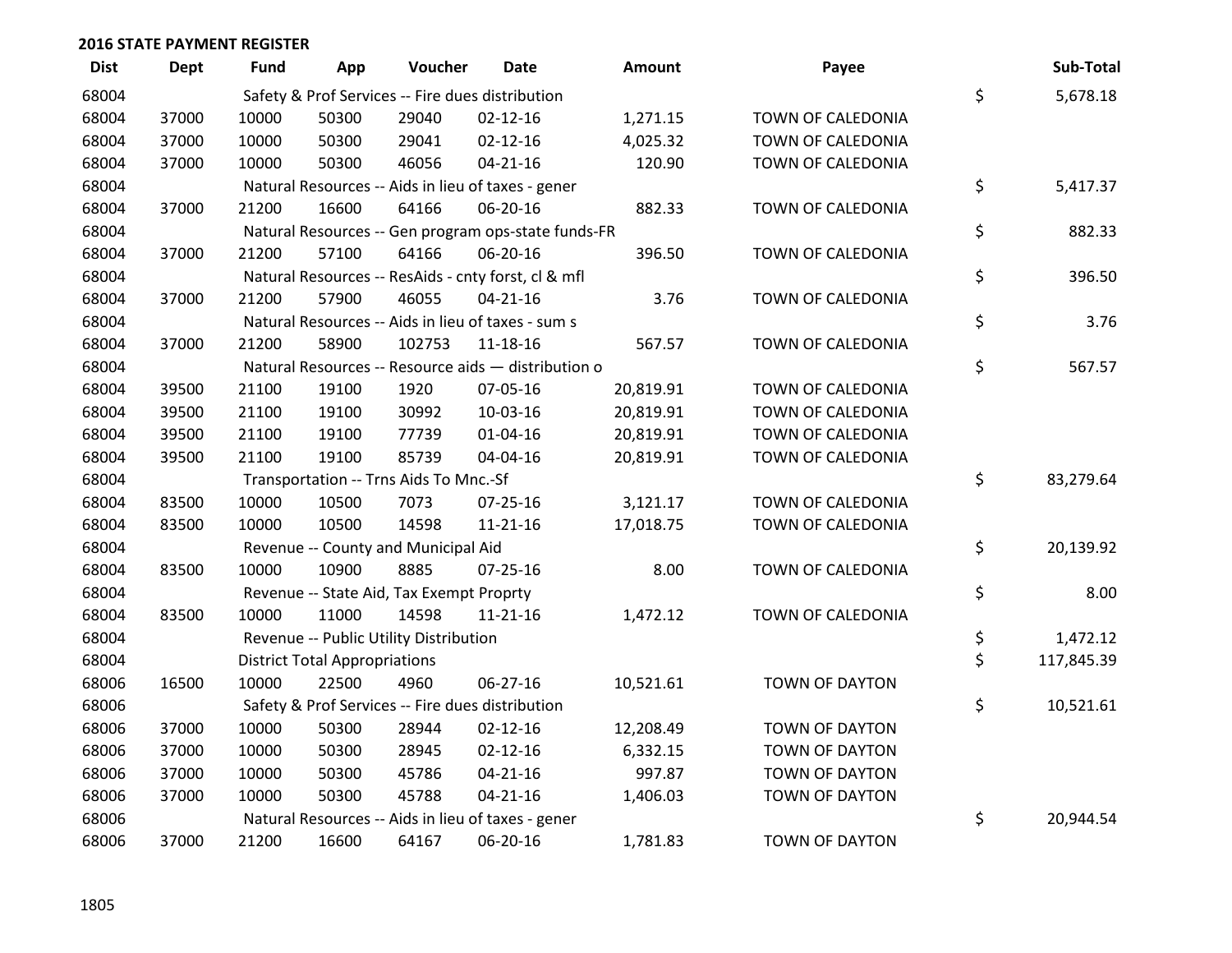| <b>Dist</b> | Dept  | Fund  | App                                  | Voucher                                          | <b>Date</b>                                         | Amount    | Payee                 | Sub-Total        |
|-------------|-------|-------|--------------------------------------|--------------------------------------------------|-----------------------------------------------------|-----------|-----------------------|------------------|
| 68006       |       |       |                                      |                                                  | Natural Resources -- Gen program ops-state funds-FR |           |                       | \$<br>1,781.83   |
| 68006       | 37000 | 21200 | 57100                                | 64167                                            | 06-20-16                                            | 800.67    | TOWN OF DAYTON        |                  |
| 68006       |       |       |                                      |                                                  | Natural Resources -- ResAids - cnty forst, cl & mfl |           |                       | \$<br>800.67     |
| 68006       | 37000 | 21200 | 57900                                | 45785                                            | $04 - 21 - 16$                                      | 288.56    | <b>TOWN OF DAYTON</b> |                  |
| 68006       | 37000 | 21200 | 57900                                | 45787                                            | $04 - 21 - 16$                                      | 121.94    | <b>TOWN OF DAYTON</b> |                  |
| 68006       |       |       |                                      |                                                  | Natural Resources -- Aids in lieu of taxes - sum s  |           |                       | \$<br>410.50     |
| 68006       | 37000 | 21200 | 58900                                | 102754                                           | 11-18-16                                            | 4,175.35  | TOWN OF DAYTON        |                  |
| 68006       |       |       |                                      |                                                  | Natural Resources -- Resource aids - distribution o |           |                       | \$<br>4,175.35   |
| 68006       | 39500 | 21100 | 19100                                | 1921                                             | 07-05-16                                            | 41,293.00 | <b>TOWN OF DAYTON</b> |                  |
| 68006       | 39500 | 21100 | 19100                                | 30993                                            | 10-03-16                                            | 41,293.02 | TOWN OF DAYTON        |                  |
| 68006       | 39500 | 21100 | 19100                                | 77740                                            | $01 - 04 - 16$                                      | 41,293.00 | TOWN OF DAYTON        |                  |
| 68006       | 39500 | 21100 | 19100                                | 85740                                            | 04-04-16                                            | 41,293.00 | <b>TOWN OF DAYTON</b> |                  |
| 68006       |       |       |                                      | Transportation -- Trns Aids To Mnc.-Sf           |                                                     |           |                       | \$<br>165,172.02 |
| 68006       | 83500 | 10000 | 10500                                | 7074                                             | $07 - 25 - 16$                                      | 3,458.29  | <b>TOWN OF DAYTON</b> |                  |
| 68006       | 83500 | 10000 | 10500                                | 14599                                            | $11 - 21 - 16$                                      | 25,257.97 | TOWN OF DAYTON        |                  |
| 68006       |       |       |                                      | Revenue -- County and Municipal Aid              |                                                     |           |                       | \$<br>28,716.26  |
| 68006       | 83500 | 10000 | 10900                                | 8886                                             | $07 - 25 - 16$                                      | 34.00     | <b>TOWN OF DAYTON</b> |                  |
| 68006       |       |       |                                      | Revenue -- State Aid, Tax Exempt Proprty         |                                                     |           |                       | \$<br>34.00      |
| 68006       | 83500 | 10000 | 50100                                | 2727                                             | 01-29-16                                            | 222.86    | <b>TOWN OF DAYTON</b> |                  |
| 68006       |       |       |                                      | Revenue -- Payments for municipal svcs           |                                                     |           |                       | \$<br>222.86     |
| 68006       |       |       | <b>District Total Appropriations</b> |                                                  |                                                     |           |                       | \$<br>232,779.64 |
| 68008       | 16500 | 10000 | 22500                                | 4961                                             | 06-27-16                                            | 1,638.51  | TOWN OF DUPONT        |                  |
| 68008       |       |       |                                      | Safety & Prof Services -- Fire dues distribution |                                                     |           |                       | \$<br>1,638.51   |
| 68008       | 37000 | 10000 | 50300                                | 28896                                            | $02 - 12 - 16$                                      | 137.06    | TOWN OF DUPONT        |                  |
| 68008       | 37000 | 10000 | 50300                                | 45658                                            | $04 - 21 - 16$                                      | 89.74     | TOWN OF DUPONT        |                  |
| 68008       |       |       |                                      |                                                  | Natural Resources -- Aids in lieu of taxes - gener  |           |                       | \$<br>226.80     |
| 68008       | 37000 | 21200 | 16600                                | 64168                                            | 06-20-16                                            | 1,222.43  | TOWN OF DUPONT        |                  |
| 68008       |       |       |                                      |                                                  | Natural Resources -- Gen program ops-state funds-FR |           |                       | \$<br>1,222.43   |
| 68008       | 37000 | 21200 | 57100                                | 64168                                            | 06-20-16                                            | 557.30    | TOWN OF DUPONT        |                  |
| 68008       |       |       |                                      |                                                  | Natural Resources -- ResAids - cnty forst, cl & mfl |           |                       | \$<br>557.30     |
| 68008       | 37000 | 21200 | 58900                                | 102755                                           | 11-18-16                                            | 342.75    | TOWN OF DUPONT        |                  |
| 68008       |       |       |                                      |                                                  | Natural Resources -- Resource aids - distribution o |           |                       | \$<br>342.75     |
| 68008       | 39500 | 21100 | 19100                                | 1922                                             | 07-05-16                                            | 22,185.15 | TOWN OF DUPONT        |                  |
| 68008       | 39500 | 21100 | 19100                                | 30994                                            | 10-03-16                                            | 22,185.15 | TOWN OF DUPONT        |                  |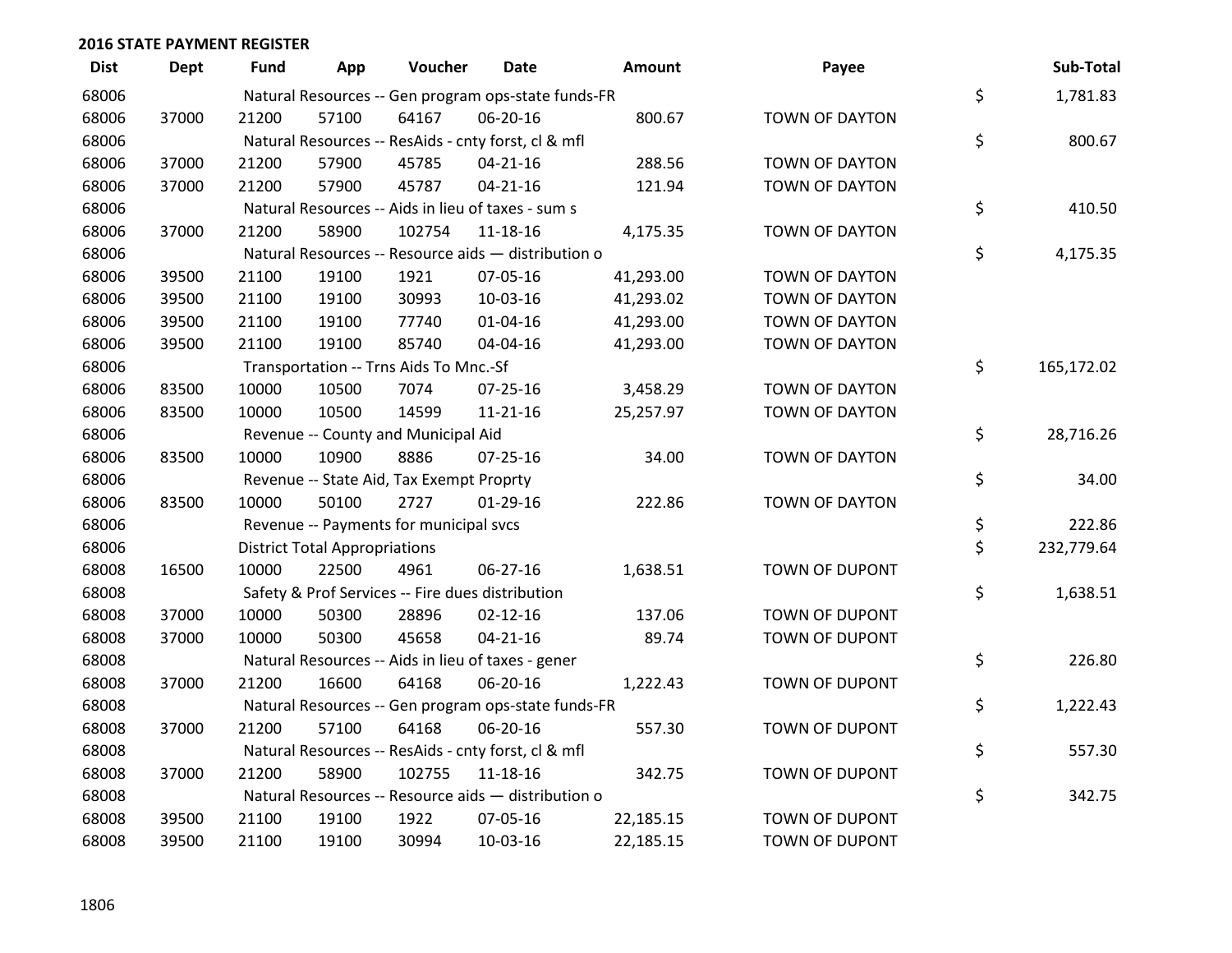| <b>Dist</b> | <b>Dept</b> | <b>Fund</b> | App                                  | Voucher                                             | <b>Date</b>    | <b>Amount</b> | Payee                     | Sub-Total        |
|-------------|-------------|-------------|--------------------------------------|-----------------------------------------------------|----------------|---------------|---------------------------|------------------|
| 68008       | 39500       | 21100       | 19100                                | 77741                                               | $01 - 04 - 16$ | 22,185.15     | TOWN OF DUPONT            |                  |
| 68008       | 39500       | 21100       | 19100                                | 85741                                               | 04-04-16       | 22,185.15     | <b>TOWN OF DUPONT</b>     |                  |
| 68008       |             |             |                                      | Transportation -- Trns Aids To Mnc.-Sf              |                |               |                           | \$<br>88,740.60  |
| 68008       | 83500       | 10000       | 10500                                | 7075                                                | $07 - 25 - 16$ | 5,211.86      | TOWN OF DUPONT            |                  |
| 68008       | 83500       | 10000       | 10500                                | 14600                                               | $11 - 21 - 16$ | 29,533.88     | TOWN OF DUPONT            |                  |
| 68008       |             |             |                                      | Revenue -- County and Municipal Aid                 |                |               |                           | \$<br>34,745.74  |
| 68008       | 83500       | 10000       | 10900                                | 8887                                                | $07 - 25 - 16$ | 10.00         | <b>TOWN OF DUPONT</b>     |                  |
| 68008       |             |             |                                      | Revenue -- State Aid, Tax Exempt Proprty            |                |               |                           | \$<br>10.00      |
| 68008       |             |             | <b>District Total Appropriations</b> |                                                     |                |               |                           | \$<br>127,484.13 |
| 68010       | 16500       | 10000       | 22500                                | 4962                                                | 06-27-16       | 15,573.64     | TOWN OF FARMINGTON        |                  |
| 68010       |             |             |                                      | Safety & Prof Services -- Fire dues distribution    |                |               |                           | \$<br>15,573.64  |
| 68010       | 37000       | 10000       | 50300                                | 28968                                               | $02 - 12 - 16$ | 907.83        | TOWN OF FARMINGTON        |                  |
| 68010       | 37000       | 10000       | 50300                                | 28969                                               | $02 - 12 - 16$ | 3,609.95      | TOWN OF FARMINGTON        |                  |
| 68010       | 37000       | 10000       | 50300                                | 45847                                               | $04 - 21 - 16$ | 189.73        | TOWN OF FARMINGTON        |                  |
| 68010       | 37000       | 10000       | 50300                                | 45849                                               | $04 - 21 - 16$ | 49.74         | TOWN OF FARMINGTON        |                  |
| 68010       |             |             |                                      | Natural Resources -- Aids in lieu of taxes - gener  |                |               |                           | \$<br>4,757.25   |
| 68010       | 37000       | 21200       | 16600                                | 64169                                               | 06-20-16       | 1,587.75      | TOWN OF FARMINGTON        |                  |
| 68010       |             |             |                                      | Natural Resources -- Gen program ops-state funds-FR |                |               |                           | \$<br>1,587.75   |
| 68010       | 37000       | 21200       | 57100                                | 64169                                               | 06-20-16       | 713.46        | <b>TOWN OF FARMINGTON</b> |                  |
| 68010       |             |             |                                      | Natural Resources -- ResAids - cnty forst, cl & mfl |                |               |                           | \$<br>713.46     |
| 68010       | 37000       | 21200       | 57900                                | 45846                                               | $04 - 21 - 16$ | 2.59          | TOWN OF FARMINGTON        |                  |
| 68010       | 37000       | 21200       | 57900                                | 45848                                               | $04 - 21 - 16$ | 46.64         | TOWN OF FARMINGTON        |                  |
| 68010       |             |             |                                      | Natural Resources -- Aids in lieu of taxes - sum s  |                |               |                           | \$<br>49.23      |
| 68010       | 37000       | 21200       | 58900                                | 102756                                              | $11 - 18 - 16$ | 2,715.30      | TOWN OF FARMINGTON        |                  |
| 68010       |             |             |                                      | Natural Resources -- Resource aids - distribution o |                |               |                           | \$<br>2,715.30   |
| 68010       | 39500       | 21100       | 19100                                | 1923                                                | 07-05-16       | 42,575.67     | TOWN OF FARMINGTON        |                  |
| 68010       | 39500       | 21100       | 19100                                | 30995                                               | 10-03-16       | 42,575.67     | TOWN OF FARMINGTON        |                  |
| 68010       | 39500       | 21100       | 19100                                | 77742                                               | $01 - 04 - 16$ | 42,575.67     | TOWN OF FARMINGTON        |                  |
| 68010       | 39500       | 21100       | 19100                                | 85742                                               | 04-04-16       | 42,575.67     | TOWN OF FARMINGTON        |                  |
| 68010       |             |             |                                      | Transportation -- Trns Aids To Mnc.-Sf              |                |               |                           | \$<br>170,302.68 |
| 68010       | 48500       | 15200       | 13600                                | 4882                                                | 01-08-16       | 48,570.00     | TOWN OF FARMINGTON        |                  |
| 68010       |             |             |                                      | Veterans Affairs -- Gifts and grants, King          |                |               |                           | \$<br>48,570.00  |
| 68010       | 83500       | 10000       | 10500                                | 7076                                                | $07 - 25 - 16$ | 8,581.63      | TOWN OF FARMINGTON        |                  |
| 68010       | 83500       | 10000       | 10500                                | 14601                                               | $11 - 21 - 16$ | 44,811.10     | TOWN OF FARMINGTON        |                  |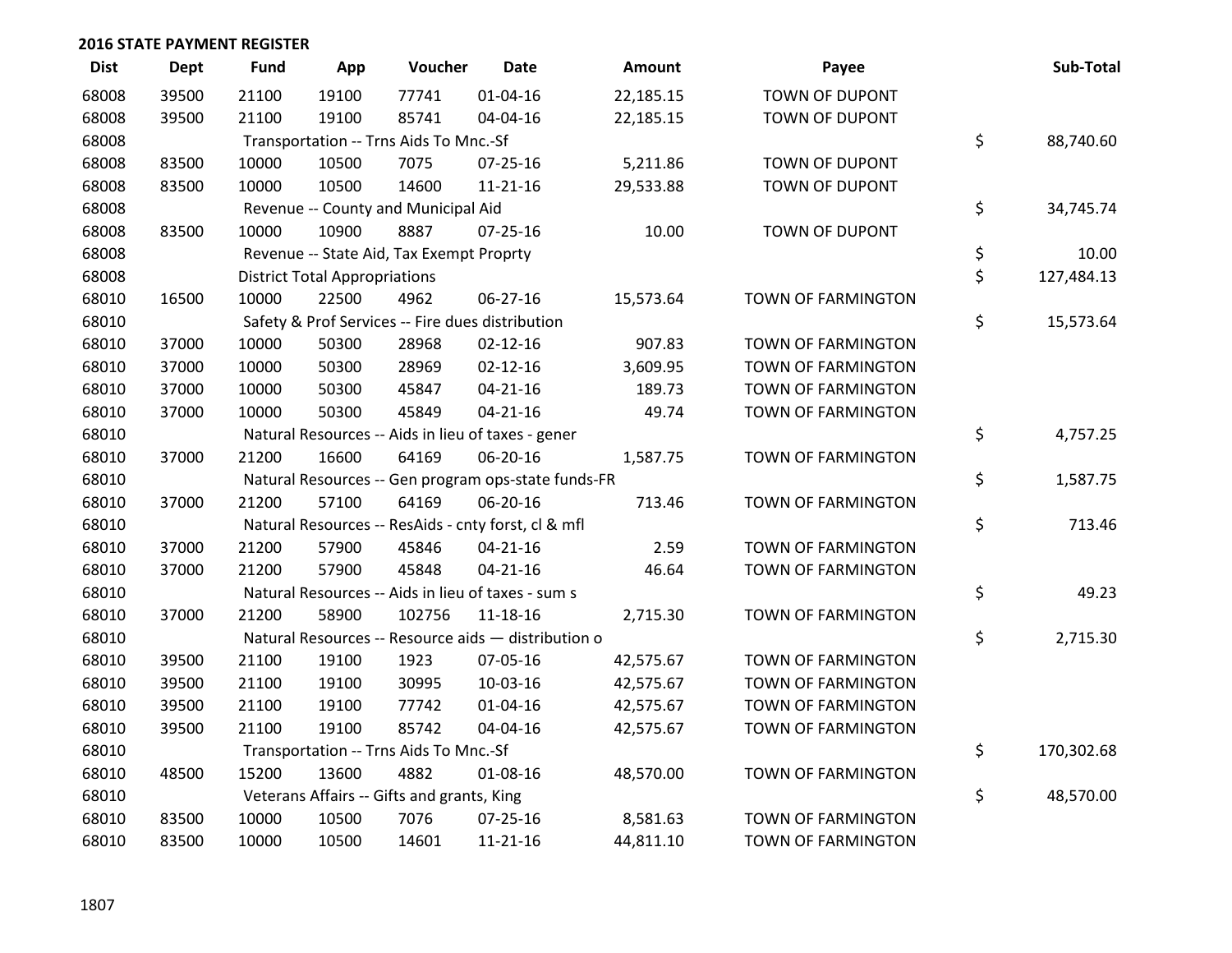| <b>Dist</b> | <b>Dept</b> | <b>Fund</b> | App                                  | Voucher                                  | <b>Date</b>                                         | <b>Amount</b> | Payee                   | Sub-Total        |
|-------------|-------------|-------------|--------------------------------------|------------------------------------------|-----------------------------------------------------|---------------|-------------------------|------------------|
| 68010       |             |             |                                      | Revenue -- County and Municipal Aid      |                                                     |               |                         | \$<br>53,392.73  |
| 68010       | 83500       | 10000       | 10900                                | 8888                                     | 07-25-16                                            | 189.00        | TOWN OF FARMINGTON      |                  |
| 68010       |             |             |                                      | Revenue -- State Aid, Tax Exempt Proprty |                                                     |               |                         | \$<br>189.00     |
| 68010       | 83500       | 10000       | 11000                                | 14601                                    | $11 - 21 - 16$                                      | 3,823.42      | TOWN OF FARMINGTON      |                  |
| 68010       |             |             |                                      | Revenue -- Public Utility Distribution   |                                                     |               |                         | \$<br>3,823.42   |
| 68010       | 83500       | 10000       | 50100                                | 2728                                     | $01-29-16$                                          | 17,724.12     | TOWN OF FARMINGTON      |                  |
| 68010       |             |             |                                      | Revenue -- Payments for municipal svcs   |                                                     |               |                         | \$<br>17,724.12  |
| 68010       |             |             | <b>District Total Appropriations</b> |                                          |                                                     |               |                         | \$<br>319,398.58 |
| 68012       | 16500       | 10000       | 22500                                | 4963                                     | 06-27-16                                            | 2,621.22      | TOWN OF FREMONT         |                  |
| 68012       |             |             |                                      |                                          | Safety & Prof Services -- Fire dues distribution    |               |                         | \$<br>2,621.22   |
| 68012       | 37000       | 10000       | 50300                                | 29062                                    | $02 - 12 - 16$                                      | 4,526.75      | <b>TOWN OF FREMONT</b>  |                  |
| 68012       | 37000       | 10000       | 50300                                | 29063                                    | $02 - 12 - 16$                                      | 2,402.06      | <b>TOWN OF FREMONT</b>  |                  |
| 68012       | 37000       | 10000       | 50300                                | 46091                                    | $04 - 21 - 16$                                      | 94.97         | TOWN OF FREMONT         |                  |
| 68012       |             |             |                                      |                                          | Natural Resources -- Aids in lieu of taxes - gener  |               |                         | \$<br>7,023.78   |
| 68012       | 37000       | 21200       | 16600                                | 64170                                    | 06-20-16                                            | 345.22        | <b>TOWN OF FREMONT</b>  |                  |
| 68012       |             |             |                                      |                                          | Natural Resources -- Gen program ops-state funds-FR |               |                         | \$<br>345.22     |
| 68012       | 37000       | 21200       | 57100                                | 64170                                    | 06-20-16                                            | 155.13        | TOWN OF FREMONT         |                  |
| 68012       |             |             |                                      |                                          | Natural Resources -- ResAids - cnty forst, cl & mfl |               |                         | \$<br>155.13     |
| 68012       | 37000       | 21200       | 58900                                | 102757                                   | 11-18-16                                            | 621.02        | TOWN OF FREMONT         |                  |
| 68012       |             |             |                                      |                                          | Natural Resources -- Resource aids - distribution o |               |                         | \$<br>621.02     |
| 68012       | 39500       | 21100       | 19100                                | 1924                                     | 07-05-16                                            | 11,554.99     | TOWN OF FREMONT         |                  |
| 68012       | 39500       | 21100       | 19100                                | 30996                                    | 10-03-16                                            | 11,555.01     | <b>TOWN OF FREMONT</b>  |                  |
| 68012       | 39500       | 21100       | 19100                                | 77743                                    | $01 - 04 - 16$                                      | 11,554.99     | <b>TOWN OF FREMONT</b>  |                  |
| 68012       | 39500       | 21100       | 19100                                | 85743                                    | 04-04-16                                            | 11,554.99     | TOWN OF FREMONT         |                  |
| 68012       |             |             |                                      | Transportation -- Trns Aids To Mnc.-Sf   |                                                     |               |                         | \$<br>46,219.98  |
| 68012       | 83500       | 10000       | 10500                                | 7077                                     | $07 - 25 - 16$                                      | 1,413.81      | TOWN OF FREMONT         |                  |
| 68012       | 83500       | 10000       | 10500                                | 14602                                    | $11 - 21 - 16$                                      | 7,312.79      | TOWN OF FREMONT         |                  |
| 68012       |             |             |                                      | Revenue -- County and Municipal Aid      |                                                     |               |                         | \$<br>8,726.60   |
| 68012       | 83500       | 10000       | 10900                                | 8889                                     | $07 - 25 - 16$                                      | 85.00         | <b>TOWN OF FREMONT</b>  |                  |
| 68012       |             |             |                                      | Revenue -- State Aid, Tax Exempt Proprty |                                                     |               |                         | \$<br>85.00      |
| 68012       | 83500       | 10000       | 11000                                | 14602                                    | $11 - 21 - 16$                                      | 298.53        | TOWN OF FREMONT         |                  |
| 68012       |             |             |                                      | Revenue -- Public Utility Distribution   |                                                     |               |                         | \$<br>298.53     |
| 68012       |             |             | <b>District Total Appropriations</b> |                                          |                                                     |               |                         | \$<br>66,096.48  |
| 68014       | 37000       | 10000       | 50300                                | 29375                                    | $02 - 12 - 16$                                      | 26,089.44     | <b>TOWN OF HARRISON</b> |                  |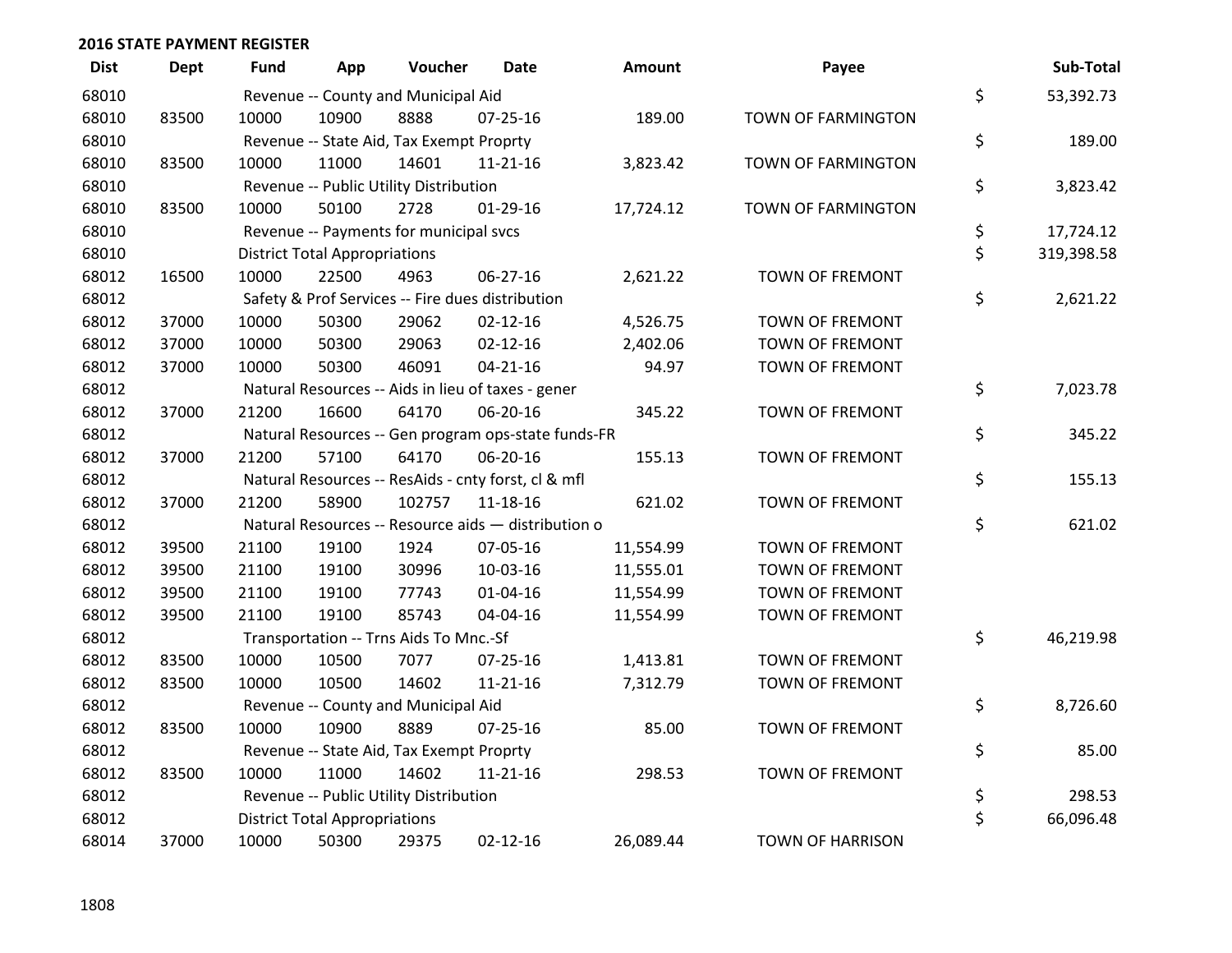| <b>Dist</b> | Dept  | <b>Fund</b> | App                                  | Voucher                                          | <b>Date</b>                                         | <b>Amount</b> | Payee                   | Sub-Total        |
|-------------|-------|-------------|--------------------------------------|--------------------------------------------------|-----------------------------------------------------|---------------|-------------------------|------------------|
| 68014       | 37000 | 10000       | 50300                                | 29376                                            | $02 - 12 - 16$                                      | 7,476.64      | <b>TOWN OF HARRISON</b> |                  |
| 68014       | 37000 | 10000       | 50300                                | 47124                                            | $04 - 21 - 16$                                      | 345.44        | <b>TOWN OF HARRISON</b> |                  |
| 68014       |       |             |                                      |                                                  | Natural Resources -- Aids in lieu of taxes - gener  |               |                         | \$<br>33,911.52  |
| 68014       | 37000 | 21200       | 16600                                | 64171                                            | 06-20-16                                            | 3,758.62      | <b>TOWN OF HARRISON</b> |                  |
| 68014       |       |             |                                      |                                                  | Natural Resources -- Gen program ops-state funds-FR |               |                         | \$<br>3,758.62   |
| 68014       | 37000 | 21200       | 57100                                | 64171                                            | 06-20-16                                            | 1,744.34      | <b>TOWN OF HARRISON</b> |                  |
| 68014       |       |             |                                      |                                                  | Natural Resources -- ResAids - cnty forst, cl & mfl |               |                         | \$<br>1,744.34   |
| 68014       | 37000 | 21200       | 57900                                | 47125                                            | $04 - 21 - 16$                                      | 2.89          | <b>TOWN OF HARRISON</b> |                  |
| 68014       |       |             |                                      |                                                  | Natural Resources -- Aids in lieu of taxes - sum s  |               |                         | \$<br>2.89       |
| 68014       | 37000 | 21200       | 58900                                | 102758                                           | 11-18-16                                            | 3,409.11      | <b>TOWN OF HARRISON</b> |                  |
| 68014       |       |             |                                      |                                                  | Natural Resources -- Resource aids - distribution o |               |                         | \$<br>3,409.11   |
| 68014       | 39500 | 21100       | 19100                                | 1925                                             | 07-05-16                                            | 24,183.46     | <b>TOWN OF HARRISON</b> |                  |
| 68014       | 39500 | 21100       | 19100                                | 30997                                            | 10-03-16                                            | 24,183.48     | <b>TOWN OF HARRISON</b> |                  |
| 68014       | 39500 | 21100       | 19100                                | 77744                                            | $01 - 04 - 16$                                      | 24,183.46     | <b>TOWN OF HARRISON</b> |                  |
| 68014       | 39500 | 21100       | 19100                                | 85744                                            | 04-04-16                                            | 24,183.46     | <b>TOWN OF HARRISON</b> |                  |
| 68014       |       |             |                                      | Transportation -- Trns Aids To Mnc.-Sf           |                                                     |               |                         | \$<br>96,733.86  |
| 68014       | 83500 | 10000       | 10500                                | 7078                                             | 07-25-16                                            | 1,808.78      | <b>TOWN OF HARRISON</b> |                  |
| 68014       | 83500 | 10000       | 10500                                | 14603                                            | 11-21-16                                            | 10,249.74     | <b>TOWN OF HARRISON</b> |                  |
| 68014       |       |             |                                      | Revenue -- County and Municipal Aid              |                                                     |               |                         | \$<br>12,058.52  |
| 68014       | 83500 | 10000       | 10900                                | 8890                                             | $07 - 25 - 16$                                      | 4.00          | <b>TOWN OF HARRISON</b> |                  |
| 68014       |       |             |                                      | Revenue -- State Aid, Tax Exempt Proprty         |                                                     |               |                         | \$<br>4.00       |
| 68014       |       |             | <b>District Total Appropriations</b> |                                                  |                                                     |               |                         | \$<br>151,622.86 |
| 68016       | 16500 | 10000       | 22500                                | 4964                                             | 06-27-16                                            | 2,079.38      | TOWN OF HELVETIA        |                  |
| 68016       |       |             |                                      | Safety & Prof Services -- Fire dues distribution |                                                     |               |                         | \$<br>2,079.38   |
| 68016       | 37000 | 10000       | 50300                                | 46182                                            | $04 - 21 - 16$                                      | 841.61        | TOWN OF HELVETIA        |                  |
| 68016       |       |             |                                      |                                                  | Natural Resources -- Aids in lieu of taxes - gener  |               |                         | \$<br>841.61     |
| 68016       | 37000 | 21200       | 16600                                | 64172                                            | 06-20-16                                            | 3,601.61      | TOWN OF HELVETIA        |                  |
| 68016       |       |             |                                      |                                                  | Natural Resources -- Gen program ops-state funds-FR |               |                         | \$<br>3,601.61   |
| 68016       | 37000 | 21200       | 57100                                | 64172                                            | 06-20-16                                            | 1,618.42      | TOWN OF HELVETIA        |                  |
| 68016       |       |             |                                      |                                                  | Natural Resources -- ResAids - cnty forst, cl & mfl |               |                         | \$<br>1,618.42   |
| 68016       | 37000 | 21200       | 57900                                | 46180                                            | $04 - 21 - 16$                                      | 186.84        | TOWN OF HELVETIA        |                  |
| 68016       | 37000 | 21200       | 57900                                | 46181                                            | $04 - 21 - 16$                                      | 1.60          | TOWN OF HELVETIA        |                  |
| 68016       |       |             |                                      |                                                  | Natural Resources -- Aids in lieu of taxes - sum s  |               |                         | \$<br>188.44     |
| 68016       | 37000 | 21200       | 58900                                | 102759                                           | 11-18-16                                            | 2,737.30      | TOWN OF HELVETIA        |                  |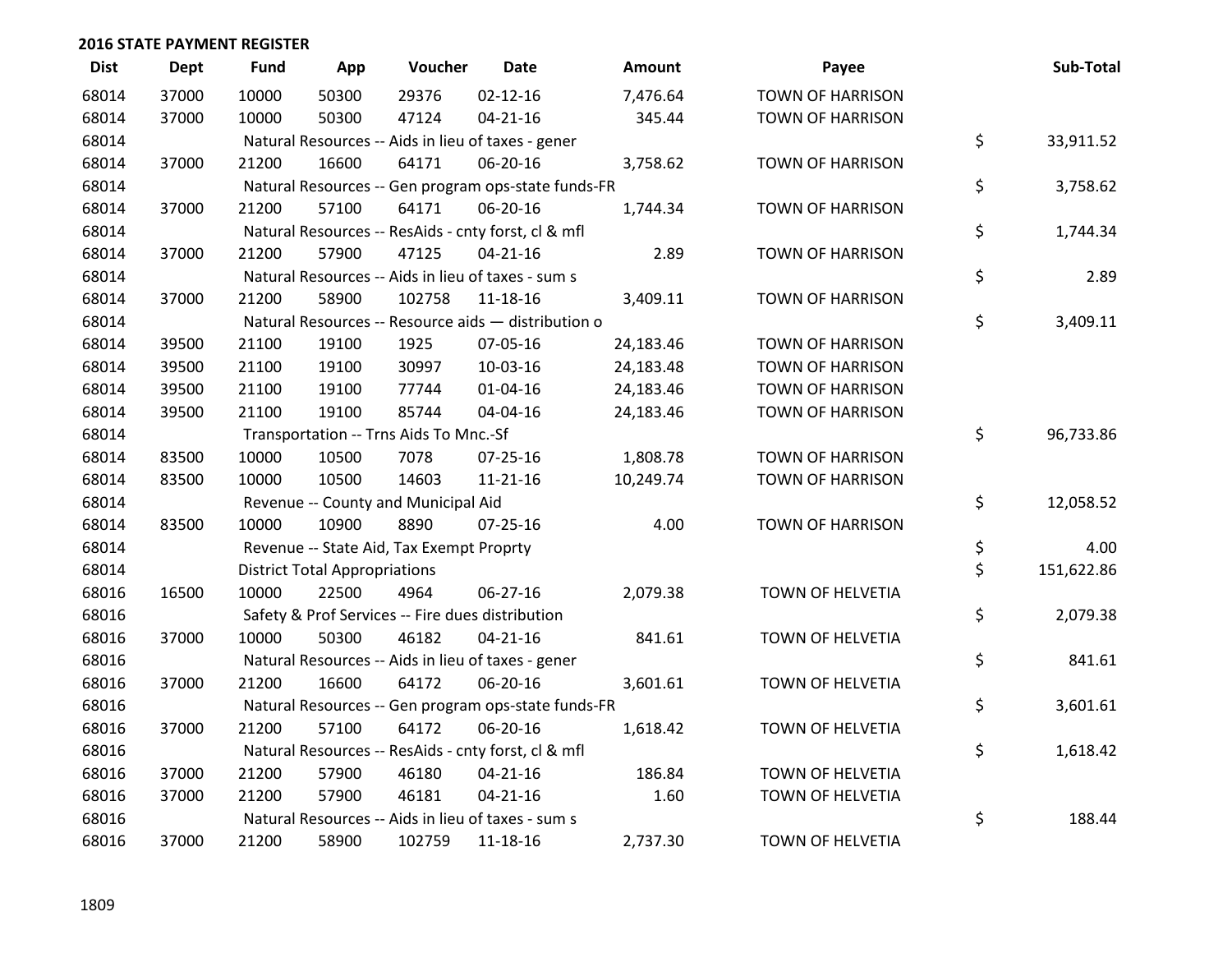| <b>Dist</b> | <b>Dept</b> | <b>Fund</b> | App                                  | Voucher                                  | <b>Date</b>                                         | Amount    | Payee               | Sub-Total        |
|-------------|-------------|-------------|--------------------------------------|------------------------------------------|-----------------------------------------------------|-----------|---------------------|------------------|
| 68016       |             |             |                                      |                                          | Natural Resources -- Resource aids - distribution o |           |                     | \$<br>2,737.30   |
| 68016       | 39500       | 21100       | 19100                                | 1926                                     | 07-05-16                                            | 23,176.05 | TOWN OF HELVETIA    |                  |
| 68016       | 39500       | 21100       | 19100                                | 30998                                    | 10-03-16                                            | 23,176.05 | TOWN OF HELVETIA    |                  |
| 68016       | 39500       | 21100       | 19100                                | 77745                                    | $01 - 04 - 16$                                      | 23,176.05 | TOWN OF HELVETIA    |                  |
| 68016       | 39500       | 21100       | 19100                                | 85745                                    | 04-04-16                                            | 23,176.05 | TOWN OF HELVETIA    |                  |
| 68016       |             |             |                                      | Transportation -- Trns Aids To Mnc.-Sf   |                                                     |           |                     | \$<br>92,704.20  |
| 68016       | 83500       | 10000       | 10500                                | 7079                                     | $07 - 25 - 16$                                      | 1,395.03  | TOWN OF HELVETIA    |                  |
| 68016       | 83500       | 10000       | 10500                                | 14604                                    | $11 - 21 - 16$                                      | 11,038.82 | TOWN OF HELVETIA    |                  |
| 68016       |             |             |                                      | Revenue -- County and Municipal Aid      |                                                     |           |                     | \$<br>12,433.85  |
| 68016       | 83500       | 10000       | 10900                                | 8891                                     | $07 - 25 - 16$                                      | 30.00     | TOWN OF HELVETIA    |                  |
| 68016       |             |             |                                      | Revenue -- State Aid, Tax Exempt Proprty |                                                     |           |                     | \$<br>30.00      |
| 68016       |             |             | <b>District Total Appropriations</b> |                                          |                                                     |           |                     | \$<br>116,234.81 |
| 68018       | 16500       | 10000       | 22500                                | 4965                                     | 06-27-16                                            | 3,651.70  | TOWN OF IOLA        |                  |
| 68018       |             |             |                                      |                                          | Safety & Prof Services -- Fire dues distribution    |           |                     | \$<br>3,651.70   |
| 68018       | 37000       | 10000       | 50300                                | 45799                                    | $04 - 21 - 16$                                      | 176.54    | <b>TOWN OF IOLA</b> |                  |
| 68018       |             |             |                                      |                                          | Natural Resources -- Aids in lieu of taxes - gener  |           |                     | \$<br>176.54     |
| 68018       | 37000       | 21200       | 16600                                | 64173                                    | 06-20-16                                            | 2,303.61  | TOWN OF IOLA        |                  |
| 68018       |             |             |                                      |                                          | Natural Resources -- Gen program ops-state funds-FR |           |                     | \$<br>2,303.61   |
| 68018       | 37000       | 21200       | 57100                                | 64173                                    | 06-20-16                                            | 1,035.13  | TOWN OF IOLA        |                  |
| 68018       |             |             |                                      |                                          | Natural Resources -- ResAids - cnty forst, cl & mfl |           |                     | \$<br>1,035.13   |
| 68018       | 37000       | 21200       | 57900                                | 45798                                    | $04 - 21 - 16$                                      | 88.22     | TOWN OF IOLA        |                  |
| 68018       |             |             |                                      |                                          | Natural Resources -- Aids in lieu of taxes - sum s  |           |                     | \$<br>88.22      |
| 68018       | 37000       | 21200       | 58900                                | 102760                                   | $11 - 18 - 16$                                      | 160.67    | TOWN OF IOLA        |                  |
| 68018       |             |             |                                      |                                          | Natural Resources -- Resource aids - distribution o |           |                     | \$<br>160.67     |
| 68018       | 39500       | 21100       | 19100                                | 1927                                     | 07-05-16                                            | 25,069.77 | TOWN OF IOLA        |                  |
| 68018       | 39500       | 21100       | 19100                                | 30999                                    | 10-03-16                                            | 25,069.77 | TOWN OF IOLA        |                  |
| 68018       | 39500       | 21100       | 19100                                | 77746                                    | 01-04-16                                            | 25,069.77 | TOWN OF IOLA        |                  |
| 68018       | 39500       | 21100       | 19100                                | 85746                                    | 04-04-16                                            | 25,069.77 | TOWN OF IOLA        |                  |
| 68018       |             |             |                                      | Transportation -- Trns Aids To Mnc.-Sf   |                                                     |           |                     | \$<br>100,279.08 |
| 68018       | 83500       | 10000       | 10500                                | 7080                                     | 07-25-16                                            | 1,271.94  | TOWN OF IOLA        |                  |
| 68018       | 83500       | 10000       | 10500                                | 14605                                    | $11 - 21 - 16$                                      | 7,145.87  | TOWN OF IOLA        |                  |
| 68018       |             |             |                                      | Revenue -- County and Municipal Aid      |                                                     |           |                     | \$<br>8,417.81   |
| 68018       | 83500       | 10000       | 10900                                | 8892                                     | $07 - 25 - 16$                                      | 6.00      | TOWN OF IOLA        |                  |
| 68018       |             |             |                                      | Revenue -- State Aid, Tax Exempt Proprty |                                                     |           |                     | \$<br>6.00       |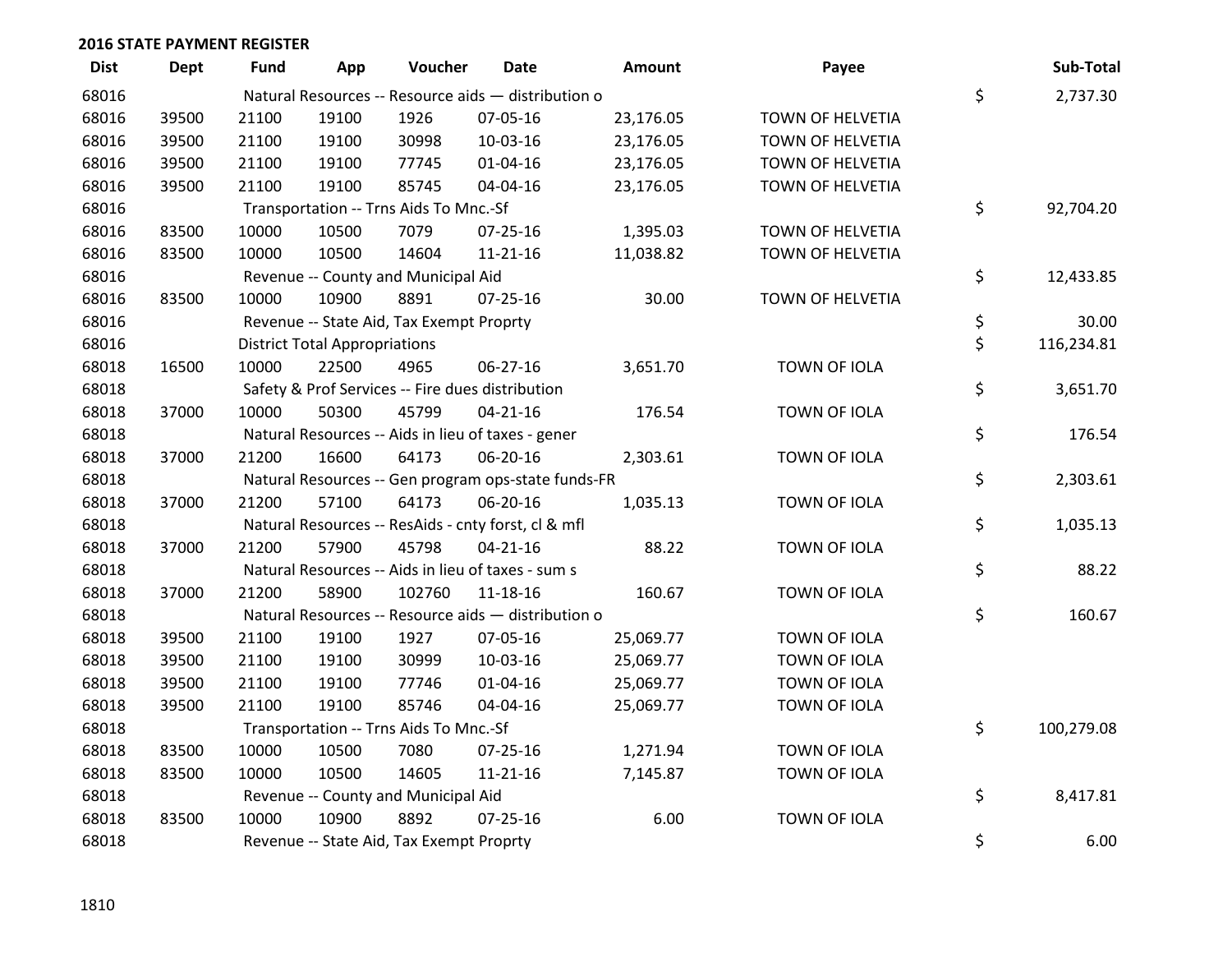| <b>Dist</b> | Dept  | <b>Fund</b> | App                                  | Voucher                                          | <b>Date</b>                                         | <b>Amount</b> | Payee                   | Sub-Total        |
|-------------|-------|-------------|--------------------------------------|--------------------------------------------------|-----------------------------------------------------|---------------|-------------------------|------------------|
| 68018       | 83500 | 10000       | 11000                                | 14605                                            | $11 - 21 - 16$                                      | 126.01        | TOWN OF IOLA            |                  |
| 68018       |       |             |                                      | Revenue -- Public Utility Distribution           |                                                     |               |                         | \$<br>126.01     |
| 68018       |       |             | <b>District Total Appropriations</b> |                                                  |                                                     |               |                         | \$<br>116,244.77 |
| 68020       | 16500 | 10000       | 22500                                | 4966                                             | 06-27-16                                            | 3,607.20      | TOWN OF LARRABEE        |                  |
| 68020       |       |             |                                      | Safety & Prof Services -- Fire dues distribution |                                                     |               |                         | \$<br>3,607.20   |
| 68020       | 37000 | 10000       | 50300                                | 28965                                            | $02 - 12 - 16$                                      | 695.15        | <b>TOWN OF LARRABEE</b> |                  |
| 68020       |       |             |                                      |                                                  | Natural Resources -- Aids in lieu of taxes - gener  |               |                         | \$<br>695.15     |
| 68020       | 37000 | 21200       | 16600                                | 64174                                            | 06-20-16                                            | 788.85        | <b>TOWN OF LARRABEE</b> |                  |
| 68020       |       |             |                                      |                                                  | Natural Resources -- Gen program ops-state funds-FR |               |                         | \$<br>788.85     |
| 68020       | 37000 | 21200       | 57100                                | 64174                                            | 06-20-16                                            | 354.46        | TOWN OF LARRABEE        |                  |
| 68020       |       |             |                                      |                                                  | Natural Resources -- ResAids - cnty forst, cl & mfl |               |                         | \$<br>354.46     |
| 68020       | 37000 | 21200       | 58900                                | 102761                                           | $11 - 18 - 16$                                      | 106.38        | TOWN OF LARRABEE        |                  |
| 68020       |       |             |                                      |                                                  | Natural Resources -- Resource aids - distribution o |               |                         | \$<br>106.38     |
| 68020       | 39500 | 21100       | 19100                                | 1928                                             | 07-05-16                                            | 28,119.54     | <b>TOWN OF LARRABEE</b> |                  |
| 68020       | 39500 | 21100       | 19100                                | 31000                                            | 10-03-16                                            | 28,119.54     | TOWN OF LARRABEE        |                  |
| 68020       | 39500 | 21100       | 19100                                | 77747                                            | $01 - 04 - 16$                                      | 28,119.54     | TOWN OF LARRABEE        |                  |
| 68020       | 39500 | 21100       | 19100                                | 85747                                            | 04-04-16                                            | 28,119.54     | <b>TOWN OF LARRABEE</b> |                  |
| 68020       |       |             |                                      | Transportation -- Trns Aids To Mnc.-Sf           |                                                     |               |                         | \$<br>112,478.16 |
| 68020       | 83500 | 10000       | 10500                                | 7081                                             | 07-25-16                                            | 8,267.39      | <b>TOWN OF LARRABEE</b> |                  |
| 68020       | 83500 | 10000       | 10500                                | 14606                                            | $11 - 21 - 16$                                      | 46,227.16     | TOWN OF LARRABEE        |                  |
| 68020       |       |             |                                      | Revenue -- County and Municipal Aid              |                                                     |               |                         | \$<br>54,494.55  |
| 68020       | 83500 | 10000       | 10900                                | 8893                                             | $07 - 25 - 16$                                      | 47.00         | TOWN OF LARRABEE        |                  |
| 68020       |       |             |                                      | Revenue -- State Aid, Tax Exempt Proprty         |                                                     |               |                         | \$<br>47.00      |
| 68020       | 83500 | 10000       | 11000                                | 14606                                            | $11 - 21 - 16$                                      | 620.33        | <b>TOWN OF LARRABEE</b> |                  |
| 68020       |       |             |                                      | Revenue -- Public Utility Distribution           |                                                     |               |                         | \$<br>620.33     |
| 68020       |       |             | <b>District Total Appropriations</b> |                                                  |                                                     |               |                         | \$<br>173,192.08 |
| 68022       | 16500 | 10000       | 22500                                | 4967                                             | 06-27-16                                            | 4,448.29      | TOWN OF LEBANON         |                  |
| 68022       |       |             |                                      | Safety & Prof Services -- Fire dues distribution |                                                     |               |                         | \$<br>4,448.29   |
| 68022       | 37000 | 21200       | 16600                                | 64175                                            | 06-20-16                                            | 1,345.62      | TOWN OF LEBANON         |                  |
| 68022       |       |             |                                      |                                                  | Natural Resources -- Gen program ops-state funds-FR |               |                         | \$<br>1,345.62   |
| 68022       | 37000 | 21200       | 57100                                | 64175                                            | 06-20-16                                            | 612.68        | TOWN OF LEBANON         |                  |
| 68022       |       |             |                                      |                                                  | Natural Resources -- ResAids - cnty forst, cl & mfl |               |                         | \$<br>612.68     |
| 68022       | 39500 | 21100       | 19100                                | 1929                                             | 07-05-16                                            | 25,482.64     | <b>TOWN OF LEBANON</b>  |                  |
| 68022       | 39500 | 21100       | 19100                                | 31001                                            | 10-03-16                                            | 25,482.66     | TOWN OF LEBANON         |                  |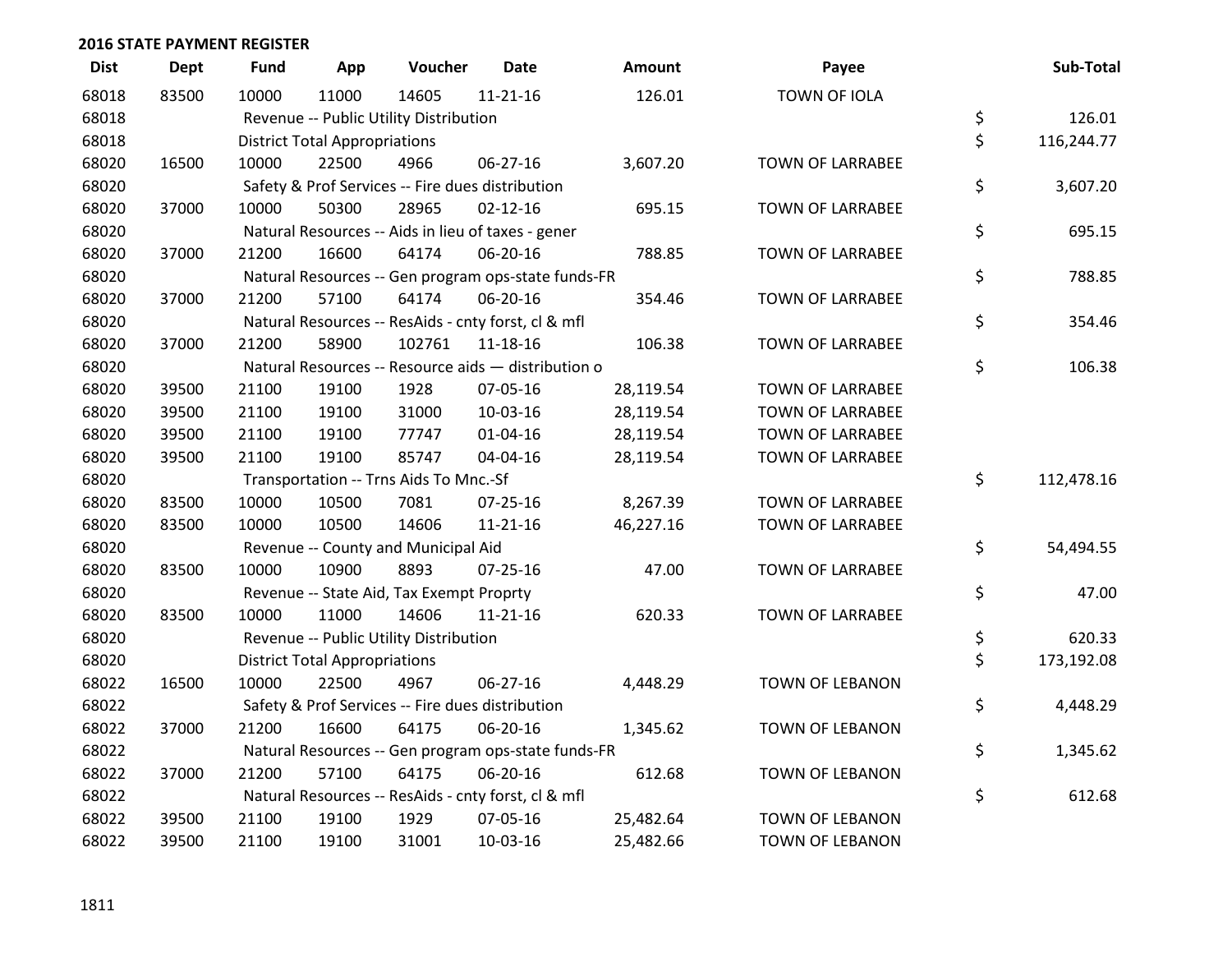| <b>Dist</b> | Dept  | Fund  | App                                  | Voucher                                             | <b>Date</b>    | <b>Amount</b> | Payee                  | Sub-Total        |
|-------------|-------|-------|--------------------------------------|-----------------------------------------------------|----------------|---------------|------------------------|------------------|
| 68022       | 39500 | 21100 | 19100                                | 77748                                               | $01 - 04 - 16$ | 25,482.64     | TOWN OF LEBANON        |                  |
| 68022       | 39500 | 21100 | 19100                                | 85748                                               | 04-04-16       | 25,482.64     | TOWN OF LEBANON        |                  |
| 68022       |       |       |                                      | Transportation -- Trns Aids To Mnc.-Sf              |                |               |                        | \$<br>101,930.58 |
| 68022       | 50500 | 10000 | 17400                                | 17134                                               | 04-28-16       | 7,232.00      | <b>TOWN OF LEBANON</b> |                  |
| 68022       |       |       |                                      | Administration -- HV trans In annual impact fee     |                |               |                        | \$<br>7,232.00   |
| 68022       | 83500 | 10000 | 10500                                | 7082                                                | $07 - 25 - 16$ | 5,861.44      | <b>TOWN OF LEBANON</b> |                  |
| 68022       | 83500 | 10000 | 10500                                | 14607                                               | $11 - 21 - 16$ | 33,219.38     | TOWN OF LEBANON        |                  |
| 68022       |       |       |                                      | Revenue -- County and Municipal Aid                 |                |               |                        | \$<br>39,080.82  |
| 68022       | 83500 | 10000 | 10900                                | 8894                                                | $07 - 25 - 16$ | 13.00         | TOWN OF LEBANON        |                  |
| 68022       |       |       |                                      | Revenue -- State Aid, Tax Exempt Proprty            |                |               |                        | \$<br>13.00      |
| 68022       | 83500 | 52100 | 36300                                | 3370                                                | 03-29-16       | 4,933.80      | TOWN OF LEBANON        |                  |
| 68022       |       |       |                                      | Revenue -- Lottery & Gaming Credit                  |                |               |                        | \$<br>4,933.80   |
| 68022       |       |       | <b>District Total Appropriations</b> |                                                     |                |               |                        | \$<br>159,596.79 |
| 68024       | 16500 | 10000 | 22500                                | 4968                                                | 06-27-16       | 4,384.71      | <b>TOWN OF LIND</b>    |                  |
| 68024       |       |       |                                      | Safety & Prof Services -- Fire dues distribution    |                |               |                        | \$<br>4,384.71   |
| 68024       | 37000 | 21200 | 16600                                | 64176                                               | 06-20-16       | 659.72        | <b>TOWN OF LIND</b>    |                  |
| 68024       |       |       |                                      | Natural Resources -- Gen program ops-state funds-FR |                |               |                        | \$<br>659.72     |
| 68024       | 37000 | 21200 | 57100                                | 64176                                               | 06-20-16       | 296.44        | <b>TOWN OF LIND</b>    |                  |
| 68024       |       |       |                                      | Natural Resources -- ResAids - cnty forst, cl & mfl |                |               |                        | \$<br>296.44     |
| 68024       | 37000 | 21200 | 58900                                | 102762                                              | $11 - 18 - 16$ | 1,632.15      | TOWN OF LIND           |                  |
| 68024       |       |       |                                      | Natural Resources -- Resource aids - distribution o |                |               |                        | \$<br>1,632.15   |
| 68024       | 39500 | 21100 | 19100                                | 1930                                                | 07-05-16       | 32,650.15     | <b>TOWN OF LIND</b>    |                  |
| 68024       | 39500 | 21100 | 19100                                | 31002                                               | 10-03-16       | 32,650.17     | <b>TOWN OF LIND</b>    |                  |
| 68024       | 39500 | 21100 | 19100                                | 77749                                               | $01 - 04 - 16$ | 32,650.15     | <b>TOWN OF LIND</b>    |                  |
| 68024       | 39500 | 21100 | 19100                                | 85749                                               | 04-04-16       | 32,650.15     | TOWN OF LIND           |                  |
| 68024       |       |       |                                      | Transportation -- Trns Aids To Mnc.-Sf              |                |               |                        | \$<br>130,600.62 |
| 68024       | 83500 | 10000 | 10500                                | 7083                                                | $07 - 25 - 16$ | 4,525.06      | <b>TOWN OF LIND</b>    |                  |
| 68024       | 83500 | 10000 | 10500                                | 14608                                               | $11 - 21 - 16$ | 24,638.81     | TOWN OF LIND           |                  |
| 68024       |       |       |                                      | Revenue -- County and Municipal Aid                 |                |               |                        | \$<br>29,163.87  |
| 68024       | 83500 | 10000 | 10900                                | 8895                                                | $07 - 25 - 16$ | 80.00         | <b>TOWN OF LIND</b>    |                  |
| 68024       |       |       |                                      | Revenue -- State Aid, Tax Exempt Proprty            |                |               |                        | \$<br>80.00      |
| 68024       | 83500 | 10000 | 11000                                | 14608                                               | $11 - 21 - 16$ | 948.43        | <b>TOWN OF LIND</b>    |                  |
| 68024       |       |       |                                      | Revenue -- Public Utility Distribution              |                |               |                        | \$<br>948.43     |
| 68024       |       |       | <b>District Total Appropriations</b> |                                                     |                |               |                        | \$<br>167,765.94 |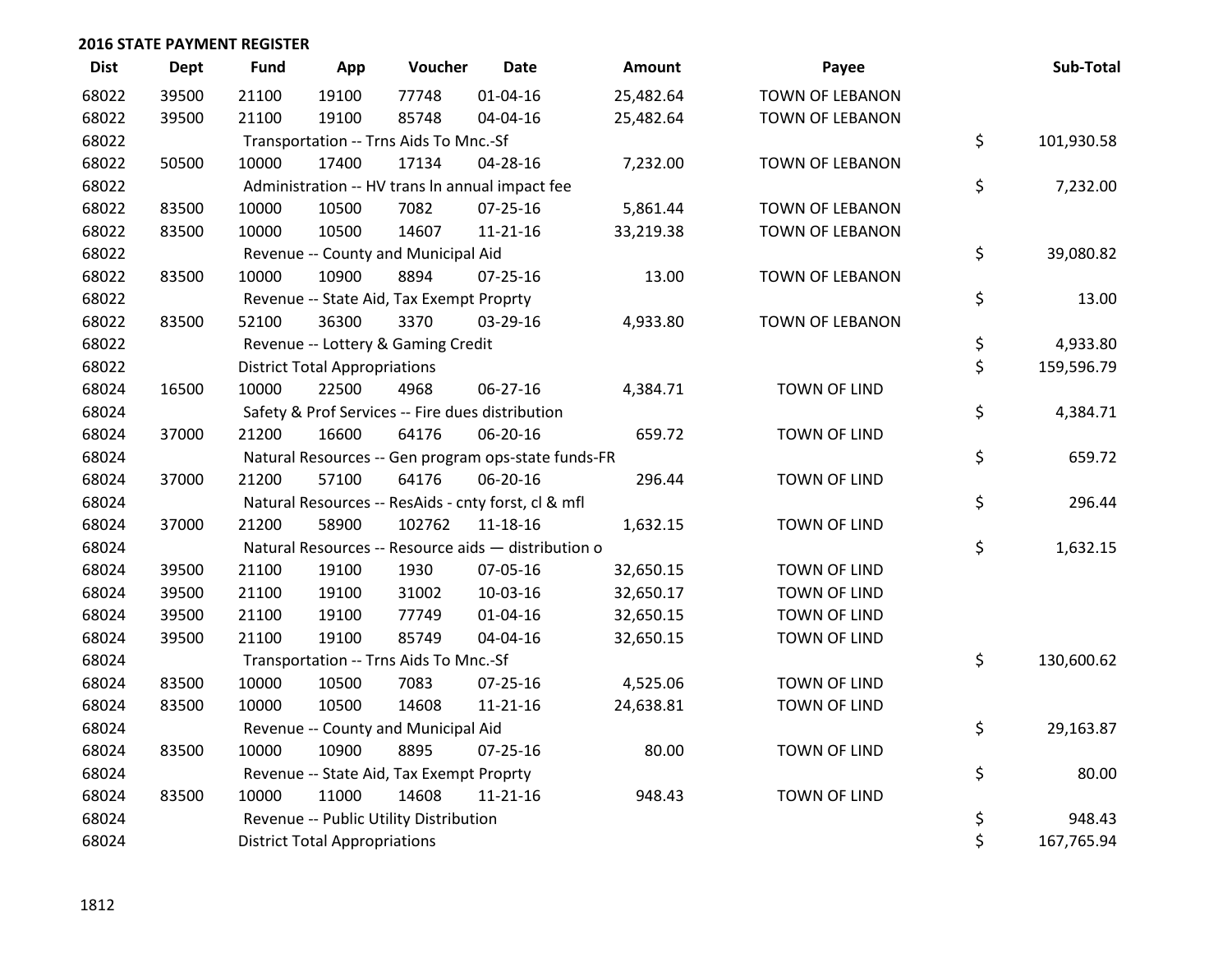| <b>Dist</b> | <b>Dept</b> | <b>Fund</b> | App                                  | Voucher                                             | <b>Date</b>    | <b>Amount</b> | Payee                   | Sub-Total        |
|-------------|-------------|-------------|--------------------------------------|-----------------------------------------------------|----------------|---------------|-------------------------|------------------|
| 68026       | 16500       | 10000       | 22500                                | 5261                                                | 07-07-16       | 4,238.88      | TOWN OF LITTLE WOLF     |                  |
| 68026       |             |             |                                      | Safety & Prof Services -- Fire dues distribution    |                |               |                         | \$<br>4,238.88   |
| 68026       | 37000       | 10000       | 50300                                | 29047                                               | $02 - 12 - 16$ | 1,173.33      | TOWN OF LITTLE WOLF     |                  |
| 68026       |             |             |                                      | Natural Resources -- Aids in lieu of taxes - gener  |                |               |                         | \$<br>1,173.33   |
| 68026       | 37000       | 21200       | 16600                                | 64177                                               | 06-20-16       | 585.16        | TOWN OF LITTLE WOLF     |                  |
| 68026       |             |             |                                      | Natural Resources -- Gen program ops-state funds-FR |                |               |                         | \$<br>585.16     |
| 68026       | 37000       | 21200       | 57100                                | 64177                                               | 06-20-16       | 262.94        | TOWN OF LITTLE WOLF     |                  |
| 68026       |             |             |                                      | Natural Resources -- ResAids - cnty forst, cl & mfl |                |               |                         | \$<br>262.94     |
| 68026       | 39500       | 21100       | 19100                                | 1931                                                | 07-05-16       | 25,884.51     | TOWN OF LITTLE WOLF     |                  |
| 68026       | 39500       | 21100       | 19100                                | 31003                                               | 10-03-16       | 25,884.51     | TOWN OF LITTLE WOLF     |                  |
| 68026       | 39500       | 21100       | 19100                                | 77750                                               | $01 - 04 - 16$ | 25,884.51     | TOWN OF LITTLE WOLF     |                  |
| 68026       | 39500       | 21100       | 19100                                | 85750                                               | 04-04-16       | 25,884.51     | TOWN OF LITTLE WOLF     |                  |
| 68026       |             |             |                                      | Transportation -- Trns Aids To Mnc.-Sf              |                |               |                         | \$<br>103,538.04 |
| 68026       | 83500       | 10000       | 10500                                | 7084                                                | 07-25-16       | 7,999.70      | TOWN OF LITTLE WOLF     |                  |
| 68026       | 83500       | 10000       | 10500                                | 14609                                               | $11 - 21 - 16$ | 40,146.95     | TOWN OF LITTLE WOLF     |                  |
| 68026       |             |             |                                      | Revenue -- County and Municipal Aid                 |                |               |                         | \$<br>48,146.65  |
| 68026       | 83500       | 10000       | 10900                                | 8896                                                | $07 - 25 - 16$ | 25.00         | TOWN OF LITTLE WOLF     |                  |
| 68026       |             |             |                                      | Revenue -- State Aid, Tax Exempt Proprty            |                |               |                         | \$<br>25.00      |
| 68026       | 83500       | 10000       | 11000                                | 14609                                               | $11 - 21 - 16$ | 5,052.95      | TOWN OF LITTLE WOLF     |                  |
| 68026       |             |             |                                      | Revenue -- Public Utility Distribution              |                |               |                         | \$<br>5,052.95   |
| 68026       |             |             | <b>District Total Appropriations</b> |                                                     |                |               |                         | \$<br>163,022.95 |
| 68028       | 16500       | 10000       | 22500                                | 5270                                                | 07-07-16       | 2,393.59      | TOWN OF MATTESON        |                  |
| 68028       |             |             |                                      | Safety & Prof Services -- Fire dues distribution    |                |               |                         | \$<br>2,393.59   |
| 68028       | 37000       | 10000       | 50300                                | 29362                                               | $02 - 12 - 16$ | 13,312.10     | <b>TOWN OF MATTESON</b> |                  |
| 68028       | 37000       | 10000       | 50300                                | 47074                                               | $04 - 21 - 16$ | 634.87        | TOWN OF MATTESON        |                  |
| 68028       |             |             |                                      | Natural Resources -- Aids in lieu of taxes - gener  |                |               |                         | \$<br>13,946.97  |
| 68028       | 37000       | 21200       | 16600                                | 64178                                               | 06-20-16       | 1,929.09      | TOWN OF MATTESON        |                  |
| 68028       |             |             |                                      | Natural Resources -- Gen program ops-state funds-FR |                |               |                         | \$<br>1,929.09   |
| 68028       | 37000       | 21200       | 57100                                | 64178                                               | 06-20-16       | 875.22        | TOWN OF MATTESON        |                  |
| 68028       |             |             |                                      | Natural Resources -- ResAids - cnty forst, cl & mfl |                |               |                         | \$<br>875.22     |
| 68028       | 37000       | 21200       | 57900                                | 47073                                               | $04 - 21 - 16$ | 304.42        | TOWN OF MATTESON        |                  |
| 68028       |             |             |                                      | Natural Resources -- Aids in lieu of taxes - sum s  |                |               |                         | \$<br>304.42     |
| 68028       | 37000       | 21200       | 58900                                | 102763                                              | $11 - 18 - 16$ | 692.01        | <b>TOWN OF MATTESON</b> |                  |
| 68028       |             |             |                                      | Natural Resources -- Resource aids - distribution o |                |               |                         | \$<br>692.01     |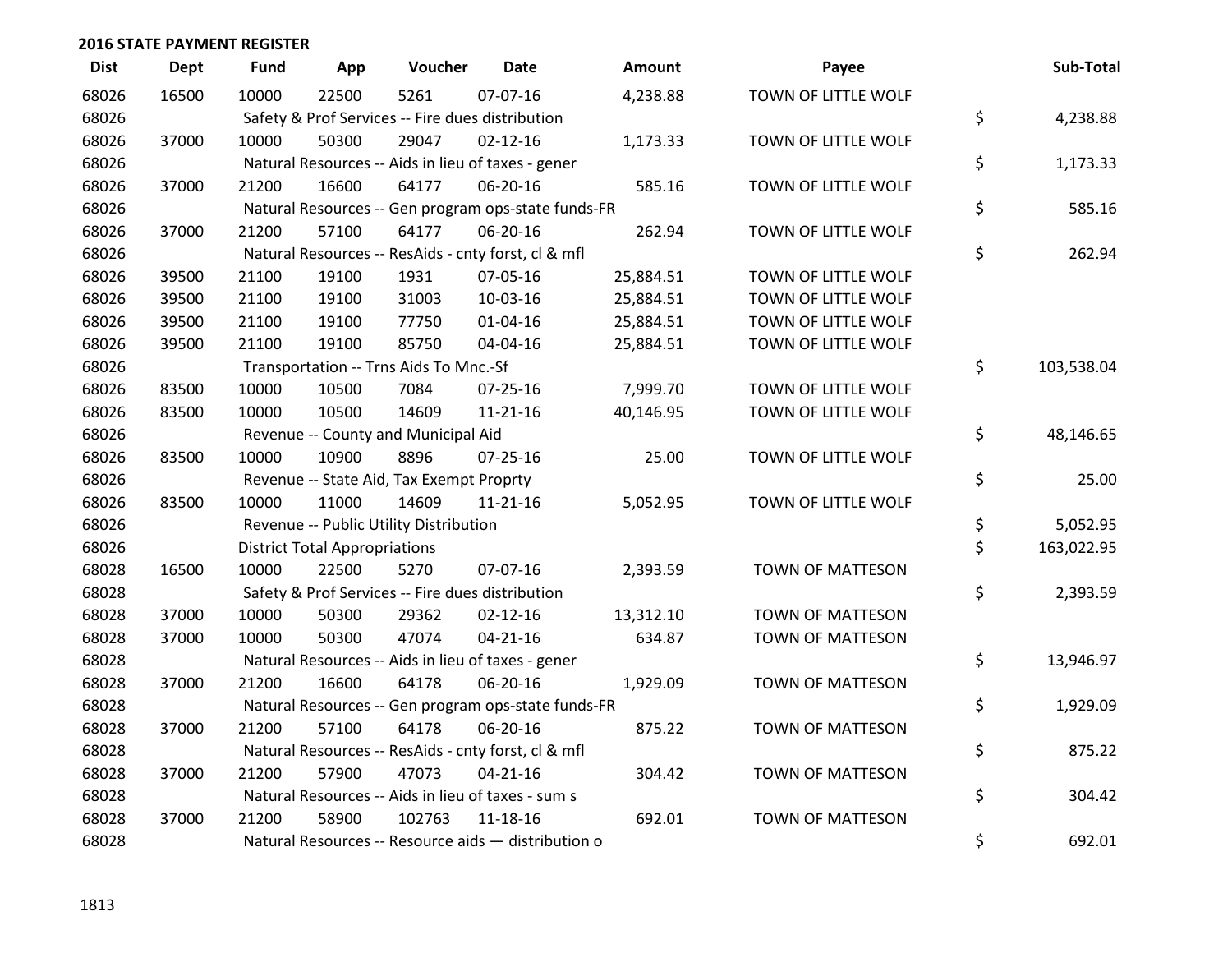| <b>Dist</b> | <b>Dept</b> | <b>Fund</b> | App                                  | Voucher                                  | <b>Date</b>                                         | Amount    | Payee                   | Sub-Total        |
|-------------|-------------|-------------|--------------------------------------|------------------------------------------|-----------------------------------------------------|-----------|-------------------------|------------------|
| 68028       | 39500       | 21100       | 19100                                | 1932                                     | 07-05-16                                            | 22,735.65 | <b>TOWN OF MATTESON</b> |                  |
| 68028       | 39500       | 21100       | 19100                                | 31004                                    | 10-03-16                                            | 22,735.65 | <b>TOWN OF MATTESON</b> |                  |
| 68028       | 39500       | 21100       | 19100                                | 77751                                    | 01-04-16                                            | 22,735.65 | <b>TOWN OF MATTESON</b> |                  |
| 68028       | 39500       | 21100       | 19100                                | 85751                                    | 04-04-16                                            | 22,735.65 | <b>TOWN OF MATTESON</b> |                  |
| 68028       |             |             |                                      | Transportation -- Trns Aids To Mnc.-Sf   |                                                     |           |                         | \$<br>90,942.60  |
| 68028       | 50500       | 10000       | 17400                                | 17135                                    | 04-28-16                                            | 46,323.00 | TOWN OF MATTESON        |                  |
| 68028       |             |             |                                      |                                          | Administration -- HV trans In annual impact fee     |           |                         | \$<br>46,323.00  |
| 68028       | 83500       | 10000       | 10500                                | 7085                                     | $07 - 25 - 16$                                      | 5,702.32  | <b>TOWN OF MATTESON</b> |                  |
| 68028       | 83500       | 10000       | 10500                                | 14610                                    | $11 - 21 - 16$                                      | 32,285.11 | TOWN OF MATTESON        |                  |
| 68028       |             |             |                                      | Revenue -- County and Municipal Aid      |                                                     |           |                         | \$<br>37,987.43  |
| 68028       | 83500       | 10000       | 10900                                | 8897                                     | 07-25-16                                            | 82.00     | TOWN OF MATTESON        |                  |
| 68028       |             |             |                                      | Revenue -- State Aid, Tax Exempt Proprty |                                                     |           |                         | \$<br>82.00      |
| 68028       | 83500       | 10000       | 11000                                | 14610                                    | $11 - 21 - 16$                                      | 233.71    | TOWN OF MATTESON        |                  |
| 68028       |             |             |                                      | Revenue -- Public Utility Distribution   |                                                     |           |                         | \$<br>233.71     |
| 68028       |             |             | <b>District Total Appropriations</b> |                                          |                                                     |           |                         | \$<br>195,710.04 |
| 68030       | 16500       | 10000       | 22500                                | 4969                                     | $06 - 27 - 16$                                      | 8,743.55  | <b>TOWN OF MUKWA</b>    |                  |
| 68030       |             |             |                                      |                                          | Safety & Prof Services -- Fire dues distribution    |           |                         | \$<br>8,743.55   |
| 68030       | 37000       | 10000       | 50300                                | 28826                                    | $02 - 12 - 16$                                      | 1,539.53  | <b>TOWN OF MUKWA</b>    |                  |
| 68030       | 37000       | 10000       | 50300                                | 28827                                    | $02 - 12 - 16$                                      | 9,026.76  | <b>TOWN OF MUKWA</b>    |                  |
| 68030       | 37000       | 10000       | 50300                                | 45439                                    | $04 - 21 - 16$                                      | 149.50    | <b>TOWN OF MUKWA</b>    |                  |
| 68030       | 37000       | 10000       | 50300                                | 45441                                    | $04 - 21 - 16$                                      | 626.21    | <b>TOWN OF MUKWA</b>    |                  |
| 68030       |             |             |                                      |                                          | Natural Resources -- Aids in lieu of taxes - gener  |           |                         | \$<br>11,342.00  |
| 68030       | 37000       | 21200       | 16600                                | 64179                                    | 06-20-16                                            | 1,260.02  | <b>TOWN OF MUKWA</b>    |                  |
| 68030       |             |             |                                      |                                          | Natural Resources -- Gen program ops-state funds-FR |           |                         | \$<br>1,260.02   |
| 68030       | 37000       | 21200       | 57100                                | 64179                                    | 06-20-16                                            | 566.19    | <b>TOWN OF MUKWA</b>    |                  |
| 68030       |             |             |                                      |                                          | Natural Resources -- ResAids - cnty forst, cl & mfl |           |                         | \$<br>566.19     |
| 68030       | 37000       | 21200       | 57900                                | 45440                                    | $04 - 21 - 16$                                      | 505.37    | <b>TOWN OF MUKWA</b>    |                  |
| 68030       | 37000       | 21200       | 57900                                | 45442                                    | $04 - 21 - 16$                                      | 14.95     | <b>TOWN OF MUKWA</b>    |                  |
| 68030       |             |             |                                      |                                          | Natural Resources -- Aids in lieu of taxes - sum s  |           |                         | \$<br>520.32     |
| 68030       | 37000       | 21200       | 58900                                | 102764                                   | $11 - 18 - 16$                                      | 2,745.03  | <b>TOWN OF MUKWA</b>    |                  |
| 68030       |             |             |                                      |                                          | Natural Resources -- Resource aids - distribution o |           |                         | \$<br>2,745.03   |
| 68030       | 37000       | 27400       | 67000                                | 55712                                    | 05-27-16                                            | 4,475.28  | <b>TOWN OF MUKWA</b>    |                  |
| 68030       |             |             |                                      |                                          | Natural Resources -- Fin asst for responsible units |           |                         | \$<br>4,475.28   |
| 68030       | 39500       | 21100       | 19100                                | 1933                                     | 07-05-16                                            | 23,192.56 | <b>TOWN OF MUKWA</b>    |                  |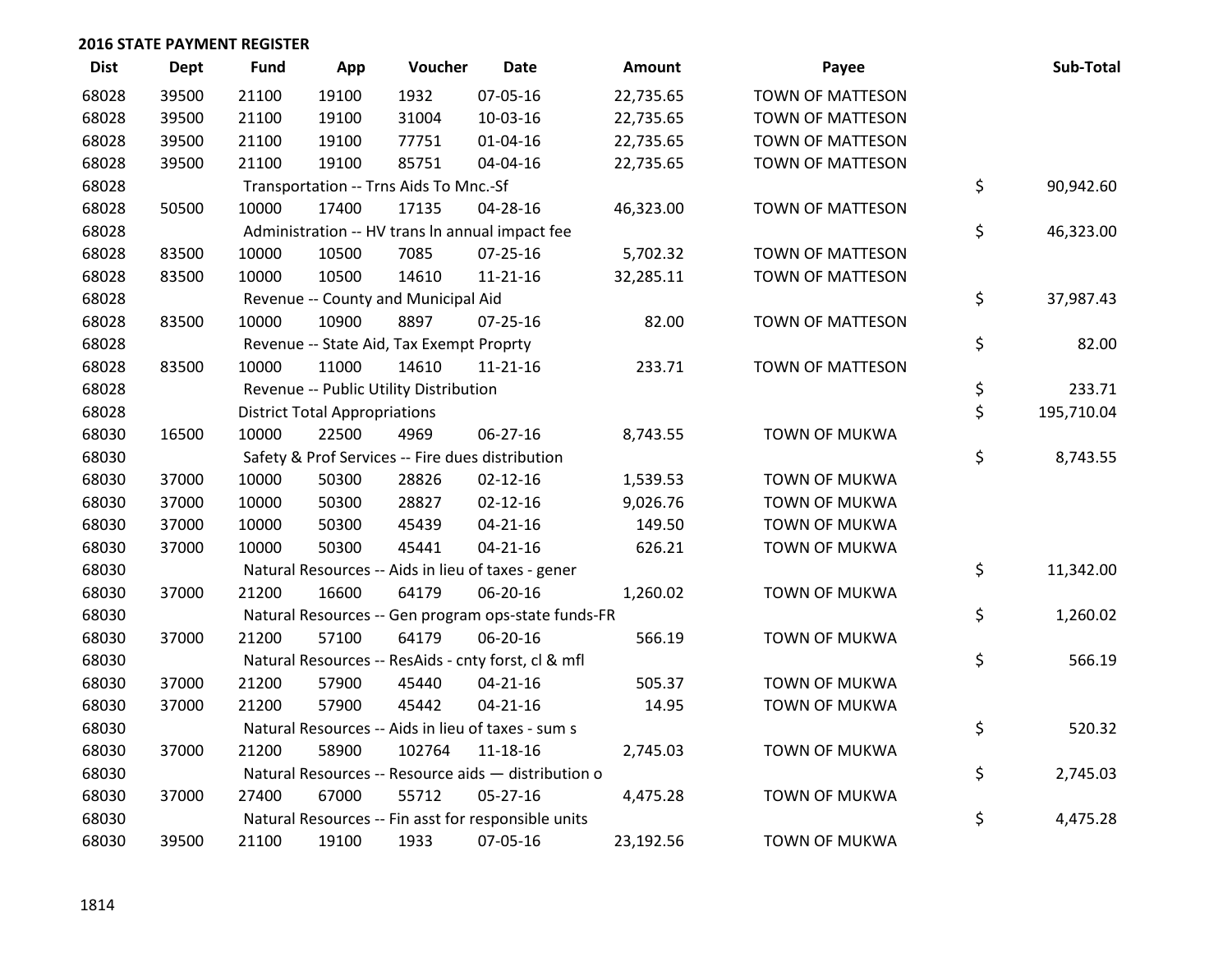| <b>Dist</b> | Dept  | <b>Fund</b> | App                                  | Voucher                                  | <b>Date</b>                                         | Amount    | Payee                | Sub-Total        |
|-------------|-------|-------------|--------------------------------------|------------------------------------------|-----------------------------------------------------|-----------|----------------------|------------------|
| 68030       | 39500 | 21100       | 19100                                | 31005                                    | 10-03-16                                            | 23,192.58 | <b>TOWN OF MUKWA</b> |                  |
| 68030       | 39500 | 21100       | 19100                                | 77752                                    | $01 - 04 - 16$                                      | 23,192.56 | <b>TOWN OF MUKWA</b> |                  |
| 68030       | 39500 | 21100       | 19100                                | 85752                                    | 04-04-16                                            | 23,192.56 | <b>TOWN OF MUKWA</b> |                  |
| 68030       |       |             |                                      | Transportation -- Trns Aids To Mnc.-Sf   |                                                     |           |                      | \$<br>92,770.26  |
| 68030       | 83500 | 10000       | 10500                                | 7086                                     | $07 - 25 - 16$                                      | 6,796.29  | <b>TOWN OF MUKWA</b> |                  |
| 68030       | 83500 | 10000       | 10500                                | 14611                                    | $11 - 21 - 16$                                      | 38,135.59 | <b>TOWN OF MUKWA</b> |                  |
| 68030       |       |             |                                      | Revenue -- County and Municipal Aid      |                                                     |           |                      | \$<br>44,931.88  |
| 68030       | 83500 | 10000       | 10900                                | 8898                                     | 07-25-16                                            | 119.00    | <b>TOWN OF MUKWA</b> |                  |
| 68030       |       |             |                                      | Revenue -- State Aid, Tax Exempt Proprty |                                                     |           |                      | \$<br>119.00     |
| 68030       | 83500 | 10000       | 11000                                | 14611                                    | $11 - 21 - 16$                                      | 341.65    | <b>TOWN OF MUKWA</b> |                  |
| 68030       |       |             |                                      | Revenue -- Public Utility Distribution   |                                                     |           |                      | \$<br>341.65     |
| 68030       | 83500 | 52100       | 36300                                | 3371                                     | 03-29-16                                            | 5,274.24  | <b>TOWN OF MUKWA</b> |                  |
| 68030       |       |             |                                      | Revenue -- Lottery & Gaming Credit       |                                                     |           |                      | \$<br>5,274.24   |
| 68030       |       |             | <b>District Total Appropriations</b> |                                          |                                                     |           |                      | \$<br>173,089.42 |
| 68032       | 16500 | 10000       | 22500                                | 5262                                     | 07-06-16                                            | 4,798.96  | TOWN OF ROYALTON     |                  |
| 68032       |       |             |                                      |                                          | Safety & Prof Services -- Fire dues distribution    |           |                      | \$<br>4,798.96   |
| 68032       | 37000 | 21200       | 16600                                | 64180                                    | 06-20-16                                            | 1,117.37  | TOWN OF ROYALTON     |                  |
| 68032       |       |             |                                      |                                          | Natural Resources -- Gen program ops-state funds-FR |           |                      | \$<br>1,117.37   |
| 68032       | 37000 | 21200       | 57100                                | 64180                                    | 06-20-16                                            | 502.10    | TOWN OF ROYALTON     |                  |
| 68032       |       |             |                                      |                                          | Natural Resources -- ResAids - cnty forst, cl & mfl |           |                      | \$<br>502.10     |
| 68032       | 37000 | 21200       | 58900                                | 102765                                   | $11 - 18 - 16$                                      | 1,107.27  | TOWN OF ROYALTON     |                  |
| 68032       |       |             |                                      |                                          | Natural Resources -- Resource aids - distribution o |           |                      | \$<br>1,107.27   |
| 68032       | 39500 | 21100       | 19100                                | 1934                                     | 07-05-16                                            | 23,209.08 | TOWN OF ROYALTON     |                  |
| 68032       | 39500 | 21100       | 19100                                | 31006                                    | 10-03-16                                            | 23,209.08 | TOWN OF ROYALTON     |                  |
| 68032       | 39500 | 21100       | 19100                                | 77753                                    | $01 - 04 - 16$                                      | 23,209.08 | TOWN OF ROYALTON     |                  |
| 68032       | 39500 | 21100       | 19100                                | 85753                                    | 04-04-16                                            | 23,209.08 | TOWN OF ROYALTON     |                  |
| 68032       |       |             |                                      | Transportation -- Trns Aids To Mnc.-Sf   |                                                     |           |                      | \$<br>92,836.32  |
| 68032       | 83500 | 10000       | 10500                                | 7087                                     | $07 - 25 - 16$                                      | 5,760.13  | TOWN OF ROYALTON     |                  |
| 68032       | 83500 | 10000       | 10500                                | 14612                                    | $11 - 21 - 16$                                      | 28,563.14 | TOWN OF ROYALTON     |                  |
| 68032       |       |             |                                      | Revenue -- County and Municipal Aid      |                                                     |           |                      | \$<br>34,323.27  |
| 68032       | 83500 | 10000       | 10900                                | 8899                                     | 07-25-16                                            | 5.00      | TOWN OF ROYALTON     |                  |
| 68032       |       |             |                                      | Revenue -- State Aid, Tax Exempt Proprty |                                                     |           |                      | \$<br>5.00       |
| 68032       | 83500 | 10000       | 11000                                | 14612                                    | $11 - 21 - 16$                                      | 4,275.20  | TOWN OF ROYALTON     |                  |
| 68032       |       |             |                                      | Revenue -- Public Utility Distribution   |                                                     |           |                      | \$<br>4,275.20   |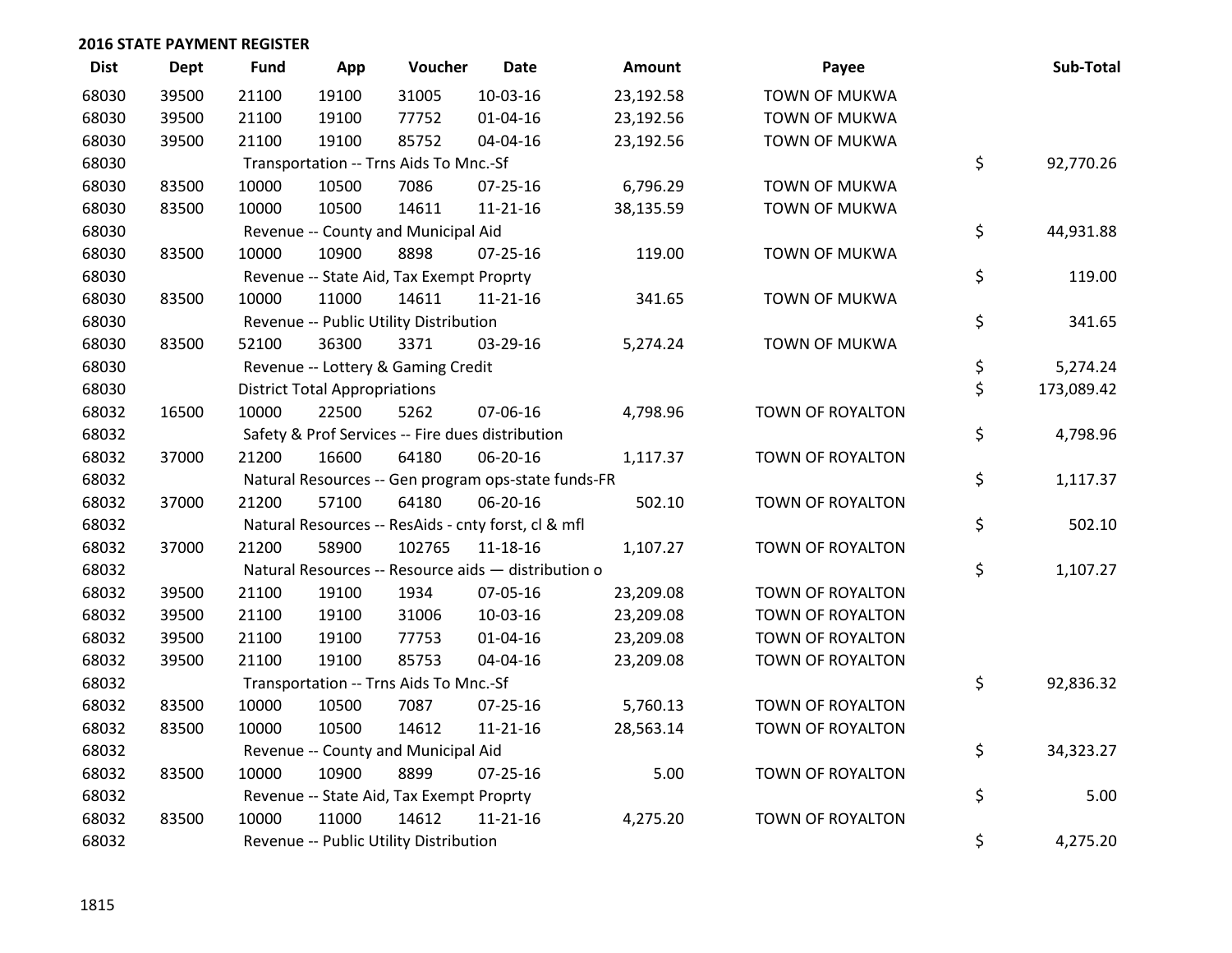| <b>Dist</b> | <b>Dept</b> | <b>Fund</b> | App                                  | Voucher                                             | <b>Date</b>    | <b>Amount</b> | Payee                         | Sub-Total        |
|-------------|-------------|-------------|--------------------------------------|-----------------------------------------------------|----------------|---------------|-------------------------------|------------------|
| 68032       |             |             | <b>District Total Appropriations</b> |                                                     |                |               |                               | \$<br>138,965.49 |
| 68034       | 16500       | 10000       | 22500                                | 4970                                                | 06-27-16       | 1,876.68      | TOWN OF SAINT LAWRENCE        |                  |
| 68034       |             |             |                                      | Safety & Prof Services -- Fire dues distribution    |                |               |                               | \$<br>1,876.68   |
| 68034       | 37000       | 10000       | 50300                                | 29046                                               | $02 - 12 - 16$ | 2,658.00      | TOWN OF SAINT LAWRENCE        |                  |
| 68034       |             |             |                                      | Natural Resources -- Aids in lieu of taxes - gener  |                |               |                               | \$<br>2,658.00   |
| 68034       | 37000       | 21200       | 16600                                | 64181                                               | 06-20-16       | 2,219.19      | TOWN OF SAINT LAWRENCE        |                  |
| 68034       |             |             |                                      | Natural Resources -- Gen program ops-state funds-FR |                |               |                               | \$<br>2,219.19   |
| 68034       | 37000       | 21200       | 57100                                | 64181                                               | 06-20-16       | 1,025.01      | TOWN OF SAINT LAWRENCE        |                  |
| 68034       |             |             |                                      | Natural Resources -- ResAids - cnty forst, cl & mfl |                |               |                               | \$<br>1,025.01   |
| 68034       | 37000       | 21200       | 57900                                | 46062                                               | $04 - 21 - 16$ | 20.00         | TOWN OF SAINT LAWRENCE        |                  |
| 68034       |             |             |                                      | Natural Resources -- Aids in lieu of taxes - sum s  |                |               |                               | \$<br>20.00      |
| 68034       | 37000       | 21200       | 58900                                | 102766                                              | 11-18-16       | 763.59        | TOWN OF SAINT LAWRENCE        |                  |
| 68034       |             |             |                                      | Natural Resources -- Resource aids - distribution o |                |               |                               | \$<br>763.59     |
| 68034       | 39500       | 21100       | 19100                                | 1935                                                | 07-05-16       | 20,566.68     | <b>TOWN OF SAINT LAWRENCE</b> |                  |
| 68034       | 39500       | 21100       | 19100                                | 31007                                               | 10-03-16       | 20,566.68     | TOWN OF SAINT LAWRENCE        |                  |
| 68034       | 39500       | 21100       | 19100                                | 77754                                               | $01 - 04 - 16$ | 20,566.68     | TOWN OF SAINT LAWRENCE        |                  |
| 68034       | 39500       | 21100       | 19100                                | 85754                                               | 04-04-16       | 20,566.68     | TOWN OF SAINT LAWRENCE        |                  |
| 68034       |             |             |                                      | Transportation -- Trns Aids To Mnc.-Sf              |                |               |                               | \$<br>82,266.72  |
| 68034       | 83500       | 10000       | 10500                                | 7088                                                | $07 - 25 - 16$ | 4,844.11      | TOWN OF SAINT LAWRENCE        |                  |
| 68034       | 83500       | 10000       | 10500                                | 14613                                               | $11 - 21 - 16$ | 27,449.95     | TOWN OF SAINT LAWRENCE        |                  |
| 68034       |             |             |                                      | Revenue -- County and Municipal Aid                 |                |               |                               | \$<br>32,294.06  |
| 68034       | 83500       | 10000       | 10900                                | 8900                                                | $07 - 25 - 16$ | 1.00          | TOWN OF SAINT LAWRENCE        |                  |
| 68034       |             |             |                                      | Revenue -- State Aid, Tax Exempt Proprty            |                |               |                               | \$<br>1.00       |
| 68034       |             |             | <b>District Total Appropriations</b> |                                                     |                |               |                               | \$<br>123,124.25 |
| 68036       | 16500       | 10000       | 22500                                | 4971                                                | 06-27-16       | 3,527.58      | TOWN OF SCANDINAVIA           |                  |
| 68036       |             |             |                                      | Safety & Prof Services -- Fire dues distribution    |                |               |                               | \$<br>3,527.58   |
| 68036       | 37000       | 10000       | 50300                                | 30643                                               | $02 - 17 - 16$ | 5,511.36      | TOWN OF SCANDINAVIA           |                  |
| 68036       | 37000       | 10000       | 50300                                | 30644                                               | $02 - 17 - 16$ | 58,568.60     | TOWN OF SCANDINAVIA           |                  |
| 68036       | 37000       | 10000       | 50300                                | 46001                                               | $04 - 21 - 16$ | 209.86        | TOWN OF SCANDINAVIA           |                  |
| 68036       | 37000       | 10000       | 50300                                | 46003                                               | $04 - 21 - 16$ | 133.46        | TOWN OF SCANDINAVIA           |                  |
| 68036       |             |             |                                      | Natural Resources -- Aids in lieu of taxes - gener  |                |               |                               | \$<br>64,423.28  |
| 68036       | 37000       | 21200       | 16600                                | 64182                                               | 06-20-16       | 1,349.42      | TOWN OF SCANDINAVIA           |                  |
| 68036       |             |             |                                      | Natural Resources -- Gen program ops-state funds-FR |                |               |                               | \$<br>1,349.42   |
| 68036       | 37000       | 21200       | 57100                                | 64182                                               | 06-20-16       | 606.36        | TOWN OF SCANDINAVIA           |                  |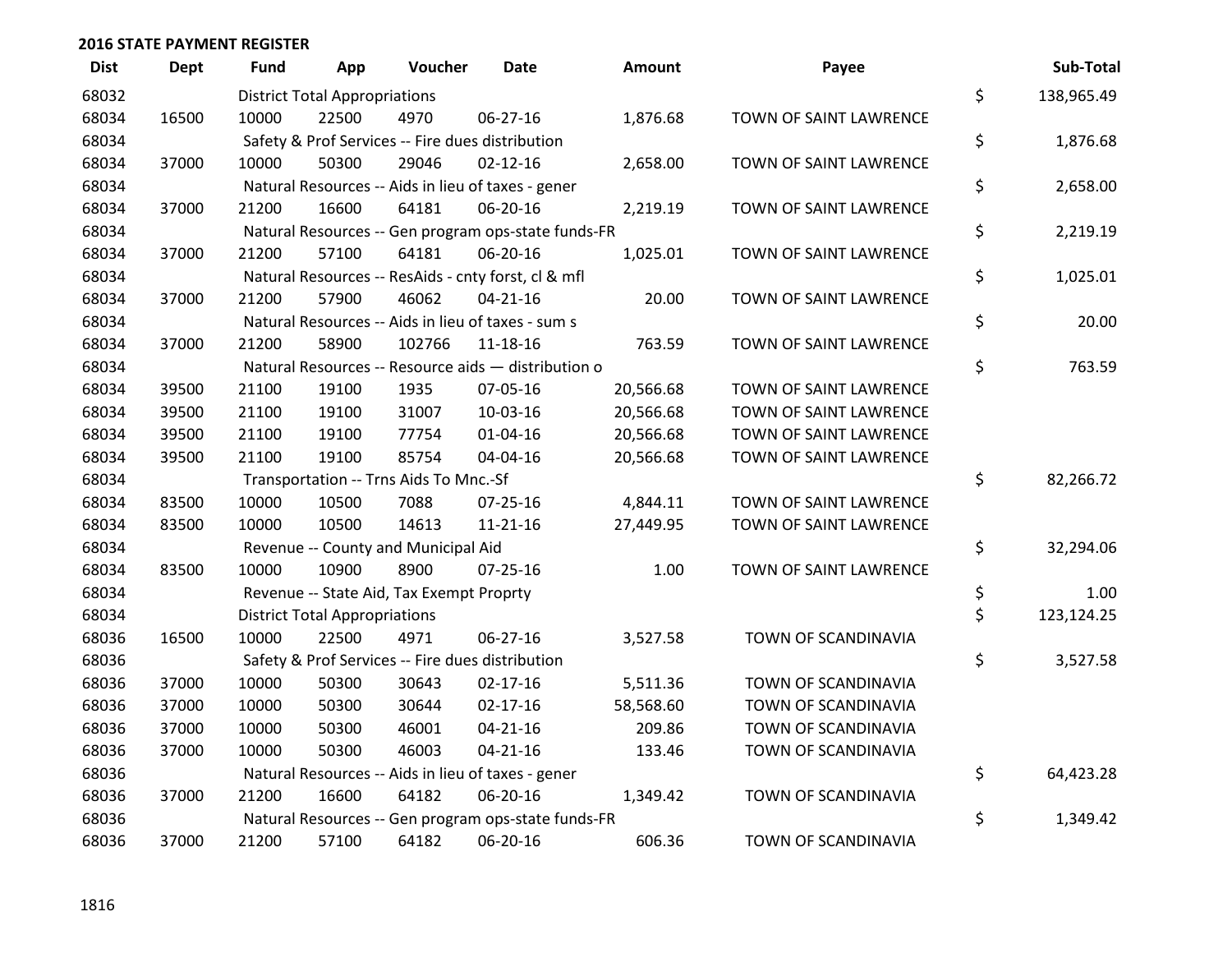| <b>Dist</b> | <b>Dept</b> | <b>Fund</b> | App                                  | Voucher                                          | <b>Date</b>                                         | <b>Amount</b> | Payee                | Sub-Total        |
|-------------|-------------|-------------|--------------------------------------|--------------------------------------------------|-----------------------------------------------------|---------------|----------------------|------------------|
| 68036       |             |             |                                      |                                                  | Natural Resources -- ResAids - cnty forst, cl & mfl |               |                      | \$<br>606.36     |
| 68036       | 37000       | 21200       | 57900                                | 46002                                            | $04 - 21 - 16$                                      | 9.41          | TOWN OF SCANDINAVIA  |                  |
| 68036       |             |             |                                      |                                                  | Natural Resources -- Aids in lieu of taxes - sum s  |               |                      | \$<br>9.41       |
| 68036       | 37000       | 21200       | 58900                                | 102767                                           | $11 - 18 - 16$                                      | 592.25        | TOWN OF SCANDINAVIA  |                  |
| 68036       |             |             |                                      |                                                  | Natural Resources -- Resource aids - distribution o |               |                      | \$<br>592.25     |
| 68036       | 39500       | 21100       | 19100                                | 1936                                             | 07-05-16                                            | 24,216.49     | TOWN OF SCANDINAVIA  |                  |
| 68036       | 39500       | 21100       | 19100                                | 31008                                            | 10-03-16                                            | 24,216.51     | TOWN OF SCANDINAVIA  |                  |
| 68036       | 39500       | 21100       | 19100                                | 77755                                            | $01 - 04 - 16$                                      | 24,216.49     | TOWN OF SCANDINAVIA  |                  |
| 68036       | 39500       | 21100       | 19100                                | 85755                                            | 04-04-16                                            | 24,216.49     | TOWN OF SCANDINAVIA  |                  |
| 68036       |             |             |                                      | Transportation -- Trns Aids To Mnc.-Sf           |                                                     |               |                      | \$<br>96,865.98  |
| 68036       | 39500       | 21100       | 27800                                | 83778                                            | 06-03-16                                            | 16,547.00     | TREAS TN SCANDINAVIA |                  |
| 68036       |             |             |                                      | Transportation -- Loc Rd Imp Prg St Fd           |                                                     |               |                      | \$<br>16,547.00  |
| 68036       | 83500       | 10000       | 10500                                | 7089                                             | $07 - 25 - 16$                                      | 2,347.27      | TOWN OF SCANDINAVIA  |                  |
| 68036       | 83500       | 10000       | 10500                                | 14614                                            | $11 - 21 - 16$                                      | 12,971.81     | TOWN OF SCANDINAVIA  |                  |
| 68036       |             |             |                                      | Revenue -- County and Municipal Aid              |                                                     |               |                      | \$<br>15,319.08  |
| 68036       | 83500       | 10000       | 10900                                | 8901                                             | 07-25-16                                            | 1.00          | TOWN OF SCANDINAVIA  |                  |
| 68036       |             |             |                                      | Revenue -- State Aid, Tax Exempt Proprty         |                                                     |               |                      | \$<br>1.00       |
| 68036       | 83500       | 10000       | 11000                                | 14614                                            | $11 - 21 - 16$                                      | 543.65        | TOWN OF SCANDINAVIA  |                  |
| 68036       |             |             |                                      | Revenue -- Public Utility Distribution           |                                                     |               |                      | \$<br>543.65     |
| 68036       |             |             | <b>District Total Appropriations</b> |                                                  |                                                     |               |                      | \$<br>199,785.01 |
| 68038       | 16500       | 10000       | 22500                                | 4972                                             | 06-27-16                                            | 2,140.71      | TOWN OF UNION        |                  |
| 68038       |             |             |                                      | Safety & Prof Services -- Fire dues distribution |                                                     |               |                      | \$<br>2,140.71   |
| 68038       | 37000       | 10000       | 50300                                | 29004                                            | $02 - 12 - 16$                                      | 462.12        | TOWN OF UNION        |                  |
| 68038       | 37000       | 10000       | 50300                                | 45946                                            | $04 - 21 - 16$                                      | 1.09          | TOWN OF UNION        |                  |
| 68038       | 37000       | 10000       | 50300                                | 45947                                            | $04 - 21 - 16$                                      | 27.64         | TOWN OF UNION        |                  |
| 68038       |             |             |                                      |                                                  | Natural Resources -- Aids in lieu of taxes - gener  |               |                      | \$<br>490.85     |
| 68038       | 37000       | 21200       | 16600                                | 64183                                            | 06-20-16                                            | 1,143.56      | TOWN OF UNION        |                  |
| 68038       |             |             |                                      |                                                  | Natural Resources -- Gen program ops-state funds-FR |               |                      | \$<br>1,143.56   |
| 68038       | 37000       | 21200       | 57100                                | 64183                                            | 06-20-16                                            | 523.16        | TOWN OF UNION        |                  |
| 68038       |             |             |                                      |                                                  | Natural Resources -- ResAids - cnty forst, cl & mfl |               |                      | \$<br>523.16     |
| 68038       | 37000       | 21200       | 58900                                | 102768                                           | 11-18-16                                            | 404.92        | TOWN OF UNION        |                  |
| 68038       |             |             |                                      |                                                  | Natural Resources -- Resource aids - distribution o |               |                      | \$<br>404.92     |
| 68038       | 39500       | 21100       | 19100                                | 1937                                             | 07-05-16                                            | 26,600.16     | TOWN OF UNION        |                  |
| 68038       | 39500       | 21100       | 19100                                | 31009                                            | 10-03-16                                            | 26,600.16     | TOWN OF UNION        |                  |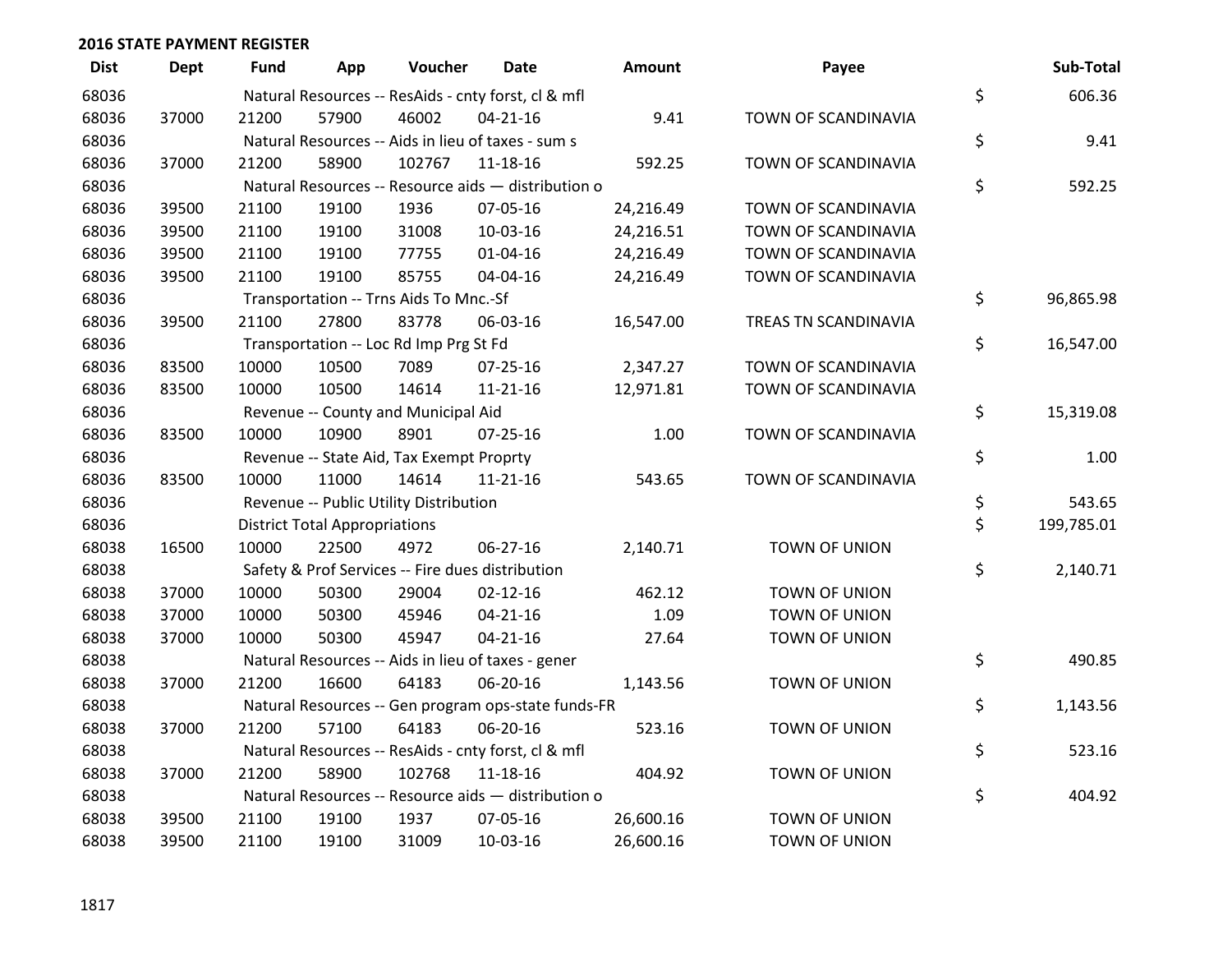| <b>Dist</b> | Dept  | <b>Fund</b> | App                                  | Voucher                                  | <b>Date</b>                                         | Amount    | Payee                  | Sub-Total        |
|-------------|-------|-------------|--------------------------------------|------------------------------------------|-----------------------------------------------------|-----------|------------------------|------------------|
| 68038       | 39500 | 21100       | 19100                                | 77756                                    | 01-04-16                                            | 26,600.16 | TOWN OF UNION          |                  |
| 68038       | 39500 | 21100       | 19100                                | 85756                                    | 04-04-16                                            | 26,600.16 | TOWN OF UNION          |                  |
| 68038       |       |             |                                      | Transportation -- Trns Aids To Mnc.-Sf   |                                                     |           |                        | \$<br>106,400.64 |
| 68038       | 83500 | 10000       | 10500                                | 7090                                     | $07 - 25 - 16$                                      | 4,444.85  | TOWN OF UNION          |                  |
| 68038       | 83500 | 10000       | 10500                                | 14615                                    | $11 - 21 - 16$                                      | 25,188.26 | TOWN OF UNION          |                  |
| 68038       |       |             |                                      | Revenue -- County and Municipal Aid      |                                                     |           |                        | \$<br>29,633.11  |
| 68038       | 83500 | 10000       | 10900                                | 8902                                     | $07 - 25 - 16$                                      | 28.00     | TOWN OF UNION          |                  |
| 68038       |       |             |                                      | Revenue -- State Aid, Tax Exempt Proprty |                                                     |           |                        | \$<br>28.00      |
| 68038       |       |             | <b>District Total Appropriations</b> |                                          |                                                     |           |                        | \$<br>140,764.95 |
| 68040       | 16500 | 10000       | 22500                                | 4973                                     | 06-27-16                                            | 3,295.64  | <b>TOWN OF WAUPACA</b> |                  |
| 68040       |       |             |                                      |                                          | Safety & Prof Services -- Fire dues distribution    |           |                        | \$<br>3,295.64   |
| 68040       | 37000 | 21200       | 16600                                | 64184                                    | 06-20-16                                            | 603.25    | TOWN OF WAUPACA        |                  |
| 68040       |       |             |                                      |                                          | Natural Resources -- Gen program ops-state funds-FR |           |                        | \$<br>603.25     |
| 68040       | 37000 | 21200       | 57100                                | 64184                                    | 06-20-16                                            | 271.08    | TOWN OF WAUPACA        |                  |
| 68040       |       |             |                                      |                                          | Natural Resources -- ResAids - cnty forst, cl & mfl |           |                        | \$<br>271.08     |
| 68040       | 39500 | 21100       | 19100                                | 1938                                     | 07-05-16                                            | 24,040.33 | TOWN OF WAUPACA        |                  |
| 68040       | 39500 | 21100       | 19100                                | 31010                                    | 10-03-16                                            | 24,040.35 | TOWN OF WAUPACA        |                  |
| 68040       | 39500 | 21100       | 19100                                | 77757                                    | 01-04-16                                            | 24,040.33 | <b>TOWN OF WAUPACA</b> |                  |
| 68040       | 39500 | 21100       | 19100                                | 85757                                    | 04-04-16                                            | 24,040.33 | <b>TOWN OF WAUPACA</b> |                  |
| 68040       |       |             |                                      | Transportation -- Trns Aids To Mnc.-Sf   |                                                     |           |                        | \$<br>96,161.34  |
| 68040       | 83500 | 10000       | 10500                                | 7091                                     | 07-25-16                                            | 5,704.35  | <b>TOWN OF WAUPACA</b> |                  |
| 68040       | 83500 | 10000       | 10500                                | 14616                                    | $11 - 21 - 16$                                      | 31,591.20 | TOWN OF WAUPACA        |                  |
| 68040       |       |             |                                      | Revenue -- County and Municipal Aid      |                                                     |           |                        | \$<br>37,295.55  |
| 68040       | 83500 | 10000       | 10900                                | 8903                                     | $07 - 25 - 16$                                      | 120.00    | TOWN OF WAUPACA        |                  |
| 68040       |       |             |                                      | Revenue -- State Aid, Tax Exempt Proprty |                                                     |           |                        | \$<br>120.00     |
| 68040       | 83500 | 10000       | 11000                                | 14616                                    | $11 - 21 - 16$                                      | 682.63    | TOWN OF WAUPACA        |                  |
| 68040       |       |             |                                      | Revenue -- Public Utility Distribution   |                                                     |           |                        | \$<br>682.63     |
| 68040       |       |             | <b>District Total Appropriations</b> |                                          |                                                     |           |                        | \$<br>138,429.49 |
| 68042       | 16500 | 10000       | 22500                                | 5320                                     | $07 - 11 - 16$                                      | 2,200.66  | TOWN OF WEYAUWEGA      |                  |
| 68042       |       |             |                                      |                                          | Safety & Prof Services -- Fire dues distribution    |           |                        | \$<br>2,200.66   |
| 68042       | 37000 | 10000       | 50300                                | 29377                                    | 05-03-16                                            | 1,498.77  | TOWN OF WEYAUWEGA      |                  |
| 68042       | 37000 | 10000       | 50300                                | 29378                                    | 05-03-16                                            | 4,659.42  | TOWN OF WEYAUWEGA      |                  |
| 68042       |       |             |                                      |                                          | Natural Resources -- Aids in lieu of taxes - gener  |           |                        | \$<br>6,158.19   |
| 68042       | 37000 | 21200       | 16600                                | 64185                                    | 06-20-16                                            | 498.52    | TOWN OF WEYAUWEGA      |                  |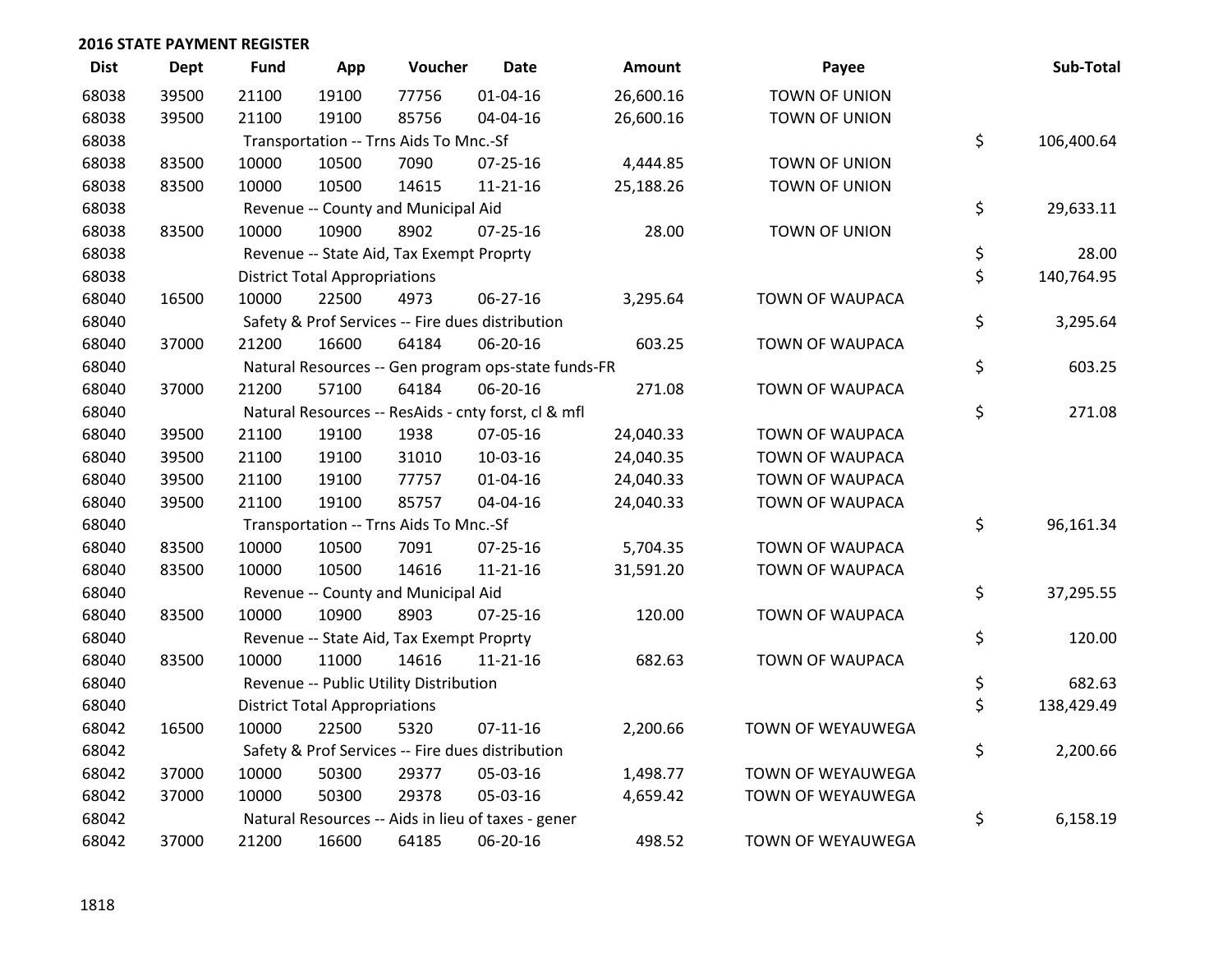| <b>Dist</b> | <b>Dept</b> | <b>Fund</b> | App                                  | Voucher                                  | Date                                                | <b>Amount</b> | Payee             | Sub-Total       |
|-------------|-------------|-------------|--------------------------------------|------------------------------------------|-----------------------------------------------------|---------------|-------------------|-----------------|
| 68042       |             |             |                                      |                                          | Natural Resources -- Gen program ops-state funds-FR |               |                   | \$<br>498.52    |
| 68042       | 37000       | 21200       | 57100                                | 64185                                    | 06-20-16                                            | 224.01        | TOWN OF WEYAUWEGA |                 |
| 68042       |             |             |                                      |                                          | Natural Resources -- ResAids - cnty forst, cl & mfl |               |                   | \$<br>224.01    |
| 68042       | 39500       | 21100       | 19100                                | 1939                                     | 07-05-16                                            | 10,492.53     | TOWN OF WEYAUWEGA |                 |
| 68042       | 39500       | 21100       | 19100                                | 31011                                    | 10-03-16                                            | 10,492.53     | TOWN OF WEYAUWEGA |                 |
| 68042       | 39500       | 21100       | 19100                                | 77758                                    | $01 - 04 - 16$                                      | 10,492.53     | TOWN OF WEYAUWEGA |                 |
| 68042       | 39500       | 21100       | 19100                                | 85758                                    | 04-04-16                                            | 10,492.53     | TOWN OF WEYAUWEGA |                 |
| 68042       |             |             |                                      | Transportation -- Trns Aids To Mnc.-Sf   |                                                     |               |                   | \$<br>41,970.12 |
| 68042       | 83500       | 10000       | 10500                                | 7092                                     | $07 - 25 - 16$                                      | 4,653.12      | TOWN OF WEYAUWEGA |                 |
| 68042       | 83500       | 10000       | 10500                                | 14617                                    | $11 - 21 - 16$                                      | 26,882.37     | TOWN OF WEYAUWEGA |                 |
| 68042       |             |             |                                      | Revenue -- County and Municipal Aid      |                                                     |               |                   | \$<br>31,535.49 |
| 68042       | 83500       | 10000       | 10900                                | 8904                                     | $07 - 25 - 16$                                      | 24.00         | TOWN OF WEYAUWEGA |                 |
| 68042       |             |             |                                      | Revenue -- State Aid, Tax Exempt Proprty |                                                     |               |                   | \$<br>24.00     |
| 68042       |             |             | <b>District Total Appropriations</b> |                                          |                                                     |               |                   | \$<br>82,610.99 |
| 68044       | 16500       | 10000       | 22500                                | 4974                                     | 06-27-16                                            | 939.66        | TOWN OF WYOMING   |                 |
| 68044       |             |             |                                      |                                          | Safety & Prof Services -- Fire dues distribution    |               |                   | \$<br>939.66    |
| 68044       | 37000       | 10000       | 50300                                | 45984                                    | $04 - 21 - 16$                                      | 225.42        | TOWN OF WYOMING   |                 |
| 68044       | 37000       | 10000       | 50300                                | 45985                                    | $04 - 21 - 16$                                      | 77.39         | TOWN OF WYOMING   |                 |
| 68044       |             |             |                                      |                                          | Natural Resources -- Aids in lieu of taxes - gener  |               |                   | \$<br>302.81    |
| 68044       | 37000       | 21200       | 16600                                | 64186                                    | 06-20-16                                            | 5,658.29      | TOWN OF WYOMING   |                 |
| 68044       |             |             |                                      |                                          | Natural Resources -- Gen program ops-state funds-FR |               |                   | \$<br>5,658.29  |
| 68044       | 37000       | 21200       | 57100                                | 64186                                    | 06-20-16                                            | 2,552.56      | TOWN OF WYOMING   |                 |
| 68044       |             |             |                                      |                                          | Natural Resources -- ResAids - cnty forst, cl & mfl |               |                   | \$<br>2,552.56  |
| 68044       | 37000       | 21200       | 57900                                | 45986                                    | $04 - 21 - 16$                                      | 46.23         | TOWN OF WYOMING   |                 |
| 68044       |             |             |                                      |                                          | Natural Resources -- Aids in lieu of taxes - sum s  |               |                   | \$<br>46.23     |
| 68044       | 37000       | 21200       | 58900                                | 102769                                   | $11 - 18 - 16$                                      | 13,163.91     | TOWN OF WYOMING   |                 |
| 68044       |             |             |                                      |                                          | Natural Resources -- Resource aids - distribution o |               |                   | \$<br>13,163.91 |
| 68044       | 37000       | 27400       | 67000                                | 55459                                    | 05-27-16                                            | 963.12        | TOWN OF WYOMING   |                 |
| 68044       |             |             |                                      |                                          | Natural Resources -- Fin asst for responsible units |               |                   | \$<br>963.12    |
| 68044       | 39500       | 21100       | 19100                                | 1940                                     | 07-05-16                                            | 9,221.29      | TOWN OF WYOMING   |                 |
| 68044       | 39500       | 21100       | 19100                                | 31012                                    | 10-03-16                                            | 9,221.31      | TOWN OF WYOMING   |                 |
| 68044       | 39500       | 21100       | 19100                                | 77759                                    | $01 - 04 - 16$                                      | 9,221.29      | TOWN OF WYOMING   |                 |
| 68044       | 39500       | 21100       | 19100                                | 85759                                    | 04-04-16                                            | 9,221.29      | TOWN OF WYOMING   |                 |
| 68044       |             |             |                                      | Transportation -- Trns Aids To Mnc.-Sf   |                                                     |               |                   | \$<br>36,885.18 |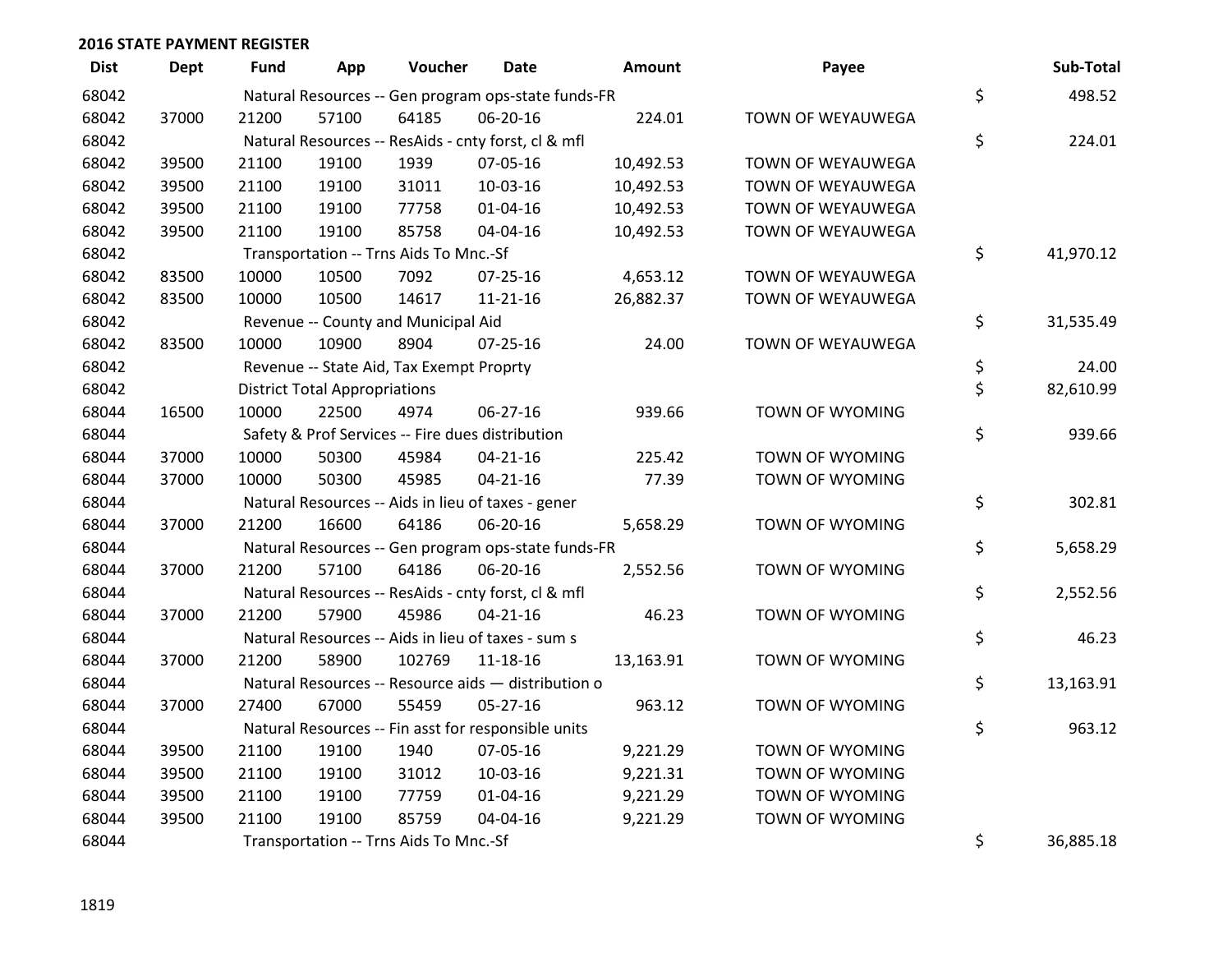| <b>Dist</b> | <b>Dept</b> | <b>Fund</b> | App                                  | Voucher                                  | <b>Date</b>                                         | <b>Amount</b> | Payee                       | Sub-Total       |
|-------------|-------------|-------------|--------------------------------------|------------------------------------------|-----------------------------------------------------|---------------|-----------------------------|-----------------|
| 68044       | 83500       | 10000       | 10500                                | 7093                                     | $07 - 25 - 16$                                      | 1,749.89      | <b>TOWN OF WYOMING</b>      |                 |
| 68044       | 83500       | 10000       | 10500                                | 14618                                    | $11 - 21 - 16$                                      | 9,916.02      | TOWN OF WYOMING             |                 |
| 68044       |             |             |                                      | Revenue -- County and Municipal Aid      |                                                     |               |                             | \$<br>11,665.91 |
| 68044       | 83500       | 10000       | 10900                                | 8905                                     | $07 - 25 - 16$                                      | 4.00          | TOWN OF WYOMING             |                 |
| 68044       |             |             |                                      | Revenue -- State Aid, Tax Exempt Proprty |                                                     |               |                             | \$<br>4.00      |
| 68044       |             |             | <b>District Total Appropriations</b> |                                          |                                                     |               |                             | \$<br>72,181.67 |
| 68106       | 16500       | 10000       | 22500                                | 4975                                     | 06-27-16                                            | 107.46        | <b>VILLAGE OF BIG FALLS</b> |                 |
| 68106       |             |             |                                      |                                          | Safety & Prof Services -- Fire dues distribution    |               |                             | \$<br>107.46    |
| 68106       | 37000       | 21200       | 16600                                | 64187                                    | 06-20-16                                            | 14.71         | <b>VILLAGE OF BIG FALLS</b> |                 |
| 68106       |             |             |                                      |                                          | Natural Resources -- Gen program ops-state funds-FR |               |                             | \$<br>14.71     |
| 68106       | 37000       | 21200       | 57100                                | 64187                                    | 06-20-16                                            | 6.61          | <b>VILLAGE OF BIG FALLS</b> |                 |
| 68106       |             |             |                                      |                                          | Natural Resources -- ResAids - cnty forst, cl & mfl |               |                             | \$<br>6.61      |
| 68106       | 39500       | 21100       | 19100                                | 1941                                     | 07-05-16                                            | 781.71        | <b>VILLAGE OF BIG FALLS</b> |                 |
| 68106       | 39500       | 21100       | 19100                                | 31013                                    | 10-03-16                                            | 781.71        | <b>VILLAGE OF BIG FALLS</b> |                 |
| 68106       | 39500       | 21100       | 19100                                | 77760                                    | $01 - 04 - 16$                                      | 781.71        | <b>VILLAGE OF BIG FALLS</b> |                 |
| 68106       | 39500       | 21100       | 19100                                | 85760                                    | 04-04-16                                            | 781.71        | <b>VILLAGE OF BIG FALLS</b> |                 |
| 68106       |             |             |                                      | Transportation -- Trns Aids To Mnc.-Sf   |                                                     |               |                             | \$<br>3,126.84  |
| 68106       | 83500       | 10000       | 10500                                | 7094                                     | $07 - 25 - 16$                                      | 4,392.74      | <b>VILLAGE OF BIG FALLS</b> |                 |
| 68106       | 83500       | 10000       | 10500                                | 14619                                    | $11 - 21 - 16$                                      | 24,892.21     | <b>VILLAGE OF BIG FALLS</b> |                 |
| 68106       |             |             |                                      | Revenue -- County and Municipal Aid      |                                                     |               |                             | \$<br>29,284.95 |
| 68106       | 83500       | 10000       | 10900                                | 8906                                     | 07-25-16                                            | 4.00          | <b>VILLAGE OF BIG FALLS</b> |                 |
| 68106       |             |             |                                      | Revenue -- State Aid, Tax Exempt Proprty |                                                     |               |                             | \$<br>4.00      |
| 68106       |             |             | <b>District Total Appropriations</b> |                                          |                                                     |               |                             | \$<br>32,544.57 |
| 68121       | 16500       | 10000       | 22500                                | 4976                                     | 06-27-16                                            | 645.67        | <b>VILLAGE OF EMBARRASS</b> |                 |
| 68121       |             |             |                                      |                                          | Safety & Prof Services -- Fire dues distribution    |               |                             | \$<br>645.67    |
| 68121       | 39500       | 21100       | 19100                                | 1942                                     | 07-05-16                                            | 2,536.49      | <b>VILLAGE OF EMBARRASS</b> |                 |
| 68121       | 39500       | 21100       | 19100                                | 31014                                    | 10-03-16                                            | 2,536.50      | <b>VILLAGE OF EMBARRASS</b> |                 |
| 68121       | 39500       | 21100       | 19100                                | 77761                                    | $01 - 04 - 16$                                      | 2,536.49      | <b>VILLAGE OF EMBARRASS</b> |                 |
| 68121       | 39500       | 21100       | 19100                                | 85761                                    | 04-04-16                                            | 2,536.49      | <b>VILLAGE OF EMBARRASS</b> |                 |
| 68121       |             |             |                                      | Transportation -- Trns Aids To Mnc.-Sf   |                                                     |               |                             | \$<br>10,145.97 |
| 68121       | 50500       | 10000       | 17400                                | 17136                                    | 04-28-16                                            | 8,296.00      | <b>VILLAGE OF EMBARRASS</b> |                 |
| 68121       |             |             |                                      |                                          | Administration -- HV trans In annual impact fee     |               |                             | \$<br>8,296.00  |
| 68121       | 83500       | 10000       | 10500                                | 7095                                     | $07 - 25 - 16$                                      | 14,437.85     | <b>VILLAGE OF EMBARRASS</b> |                 |
| 68121       | 83500       | 10000       | 10500                                | 14620                                    | $11 - 21 - 16$                                      | 81,814.45     | <b>VILLAGE OF EMBARRASS</b> |                 |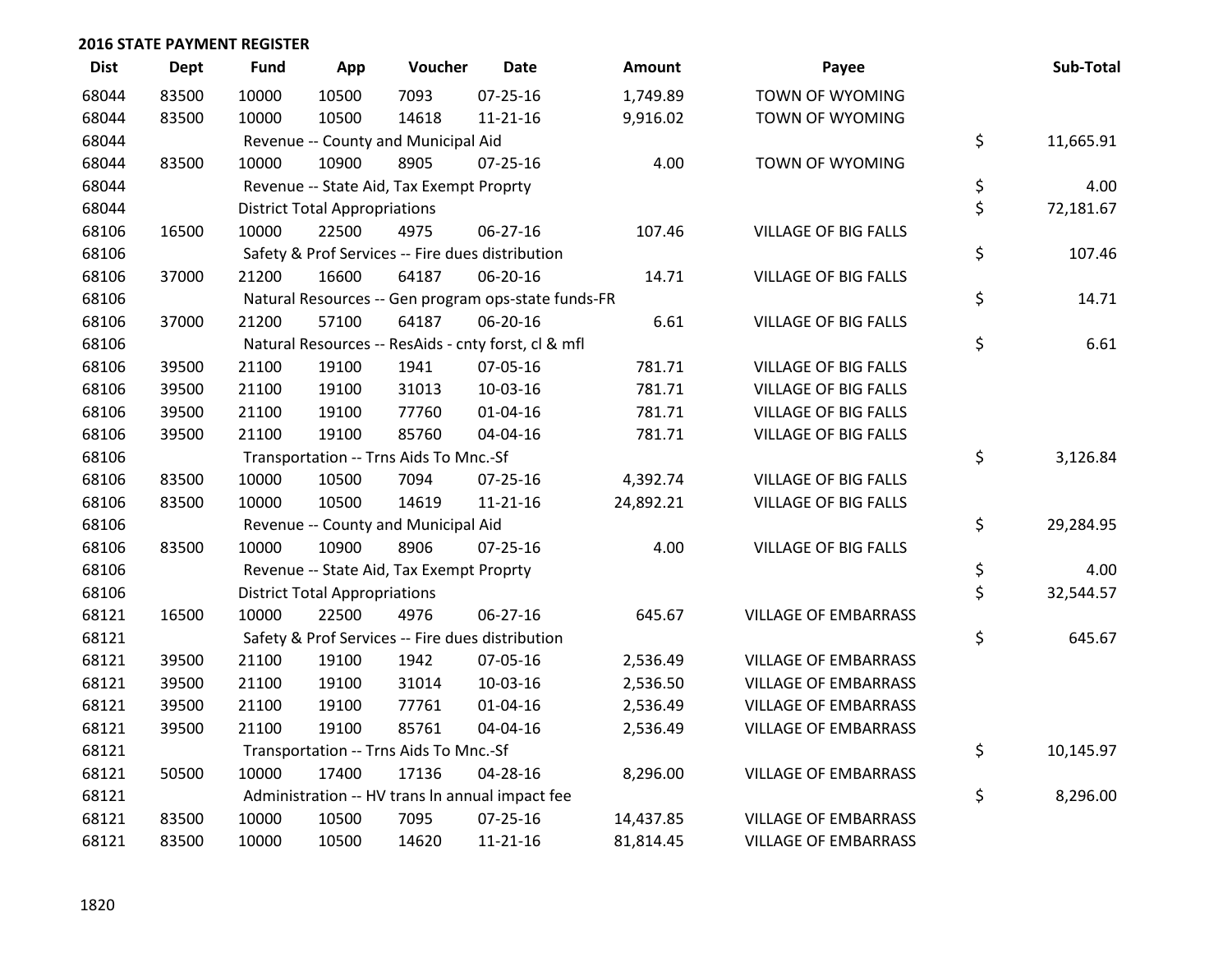| <b>Dist</b> | <b>Dept</b> | <b>Fund</b> | App                                  | Voucher                                  | <b>Date</b>                                        | Amount     | Payee                       | Sub-Total        |
|-------------|-------------|-------------|--------------------------------------|------------------------------------------|----------------------------------------------------|------------|-----------------------------|------------------|
| 68121       |             |             |                                      | Revenue -- County and Municipal Aid      |                                                    |            |                             | \$<br>96,252.30  |
| 68121       | 83500       | 10000       | 10900                                | 8907                                     | 07-25-16                                           | 311.00     | <b>VILLAGE OF EMBARRASS</b> |                  |
| 68121       |             |             |                                      | Revenue -- State Aid, Tax Exempt Proprty |                                                    |            |                             | \$<br>311.00     |
| 68121       |             |             | <b>District Total Appropriations</b> |                                          |                                                    |            |                             | \$<br>115,650.94 |
| 68126       | 16500       | 10000       | 22500                                | 4977                                     | 06-27-16                                           | 2,549.94   | <b>VILLAGE OF FREMONT</b>   |                  |
| 68126       |             |             |                                      |                                          | Safety & Prof Services -- Fire dues distribution   |            |                             | \$<br>2,549.94   |
| 68126       | 37000       | 10000       | 50300                                | 29330                                    | $02 - 12 - 16$                                     | 130.69     | <b>VILLAGE OF FREMONT</b>   |                  |
| 68126       |             |             |                                      |                                          | Natural Resources -- Aids in lieu of taxes - gener |            |                             | \$<br>130.69     |
| 68126       | 39500       | 21100       | 19100                                | 1943                                     | 07-05-16                                           | 5,531.10   | <b>VILLAGE OF FREMONT</b>   |                  |
| 68126       | 39500       | 21100       | 19100                                | 31015                                    | 10-03-16                                           | 5,531.11   | <b>VILLAGE OF FREMONT</b>   |                  |
| 68126       | 39500       | 21100       | 19100                                | 77762                                    | 01-04-16                                           | 5,531.10   | <b>VILLAGE OF FREMONT</b>   |                  |
| 68126       | 39500       | 21100       | 19100                                | 85762                                    | 04-04-16                                           | 5,531.10   | VILLAGE OF FREMONT          |                  |
| 68126       |             |             |                                      | Transportation -- Trns Aids To Mnc.-Sf   |                                                    |            |                             | \$<br>22,124.41  |
| 68126       | 83500       | 10000       | 10500                                | 7096                                     | 07-25-16                                           | 4,793.67   | <b>VILLAGE OF FREMONT</b>   |                  |
| 68126       | 83500       | 10000       | 10500                                | 14621                                    | $11 - 21 - 16$                                     | 25,224.85  | <b>VILLAGE OF FREMONT</b>   |                  |
| 68126       |             |             |                                      | Revenue -- County and Municipal Aid      |                                                    |            |                             | \$<br>30,018.52  |
| 68126       | 83500       | 10000       | 10900                                | 8908                                     | $07 - 25 - 16$                                     | 418.00     | VILLAGE OF FREMONT          |                  |
| 68126       |             |             |                                      | Revenue -- State Aid, Tax Exempt Proprty |                                                    |            |                             | \$<br>418.00     |
| 68126       | 83500       | 10000       | 11000                                | 14621                                    | $11 - 21 - 16$                                     | 1,726.09   | <b>VILLAGE OF FREMONT</b>   |                  |
| 68126       |             |             |                                      | Revenue -- Public Utility Distribution   |                                                    |            |                             | \$<br>1,726.09   |
| 68126       |             |             | <b>District Total Appropriations</b> |                                          |                                                    |            |                             | \$<br>56,967.65  |
| 68141       | 16500       | 10000       | 22500                                | 4978                                     | $06 - 27 - 16$                                     | 2,877.44   | <b>VILLAGE OF IOLA</b>      |                  |
| 68141       |             |             |                                      |                                          | Safety & Prof Services -- Fire dues distribution   |            |                             | \$<br>2,877.44   |
| 68141       | 39500       | 21100       | 19100                                | 1944                                     | 07-05-16                                           | 21,738.66  | VILLAGE OF IOLA             |                  |
| 68141       | 39500       | 21100       | 19100                                | 31016                                    | 10-03-16                                           | 21,738.66  | <b>VILLAGE OF IOLA</b>      |                  |
| 68141       | 39500       | 21100       | 19100                                | 77763                                    | $01 - 04 - 16$                                     | 21,738.66  | VILLAGE OF IOLA             |                  |
| 68141       | 39500       | 21100       | 19100                                | 85763                                    | 04-04-16                                           | 21,738.66  | <b>VILLAGE OF IOLA</b>      |                  |
| 68141       |             |             |                                      | Transportation -- Trns Aids To Mnc.-Sf   |                                                    |            |                             | \$<br>86,954.64  |
| 68141       | 45500       | 10000       | 23100                                | 18682                                    | $10 - 31 - 16$                                     | 640.00     | VILLAGE OF IOLA             |                  |
| 68141       |             |             |                                      | Justice -- Law enforcement train, local  |                                                    |            |                             | \$<br>640.00     |
| 68141       | 83500       | 10000       | 10500                                | 7097                                     | 07-25-16                                           | 51,569.62  | <b>VILLAGE OF IOLA</b>      |                  |
| 68141       | 83500       | 10000       | 10500                                | 14622                                    | $11 - 21 - 16$                                     | 142,502.34 | <b>VILLAGE OF IOLA</b>      |                  |
| 68141       |             |             |                                      | Revenue -- County and Municipal Aid      |                                                    |            |                             | \$<br>194,071.96 |
| 68141       | 83500       | 10000       | 10900                                | 8909                                     | 07-25-16                                           | 1,056.00   | VILLAGE OF IOLA             |                  |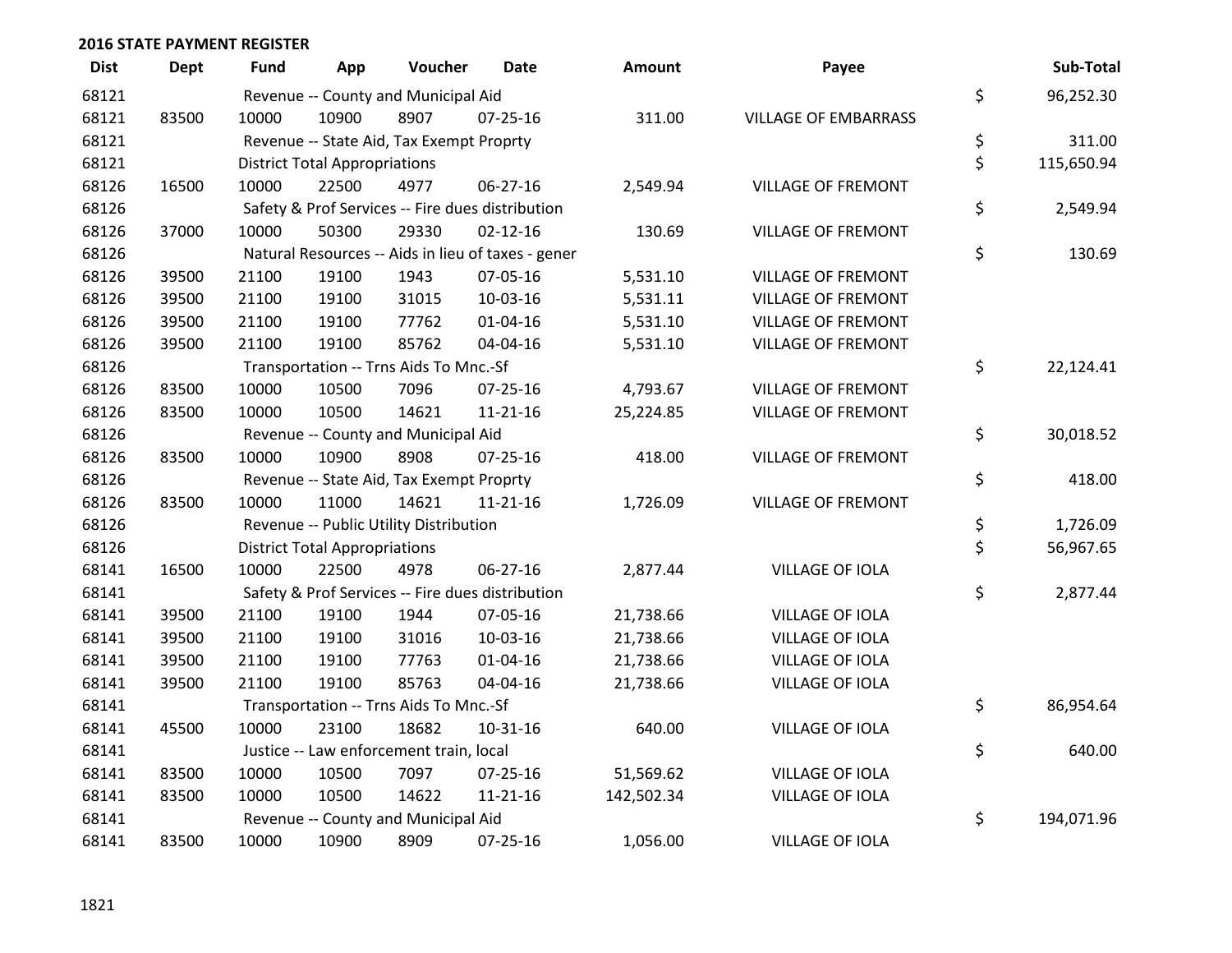| <b>Dept</b> | <b>Fund</b> | App   | Voucher | Date                                                                                                                 | Amount                                                                                                                                                                                                                                                                                                                                                                                                                                               | Payee                                                                                                    | Sub-Total        |
|-------------|-------------|-------|---------|----------------------------------------------------------------------------------------------------------------------|------------------------------------------------------------------------------------------------------------------------------------------------------------------------------------------------------------------------------------------------------------------------------------------------------------------------------------------------------------------------------------------------------------------------------------------------------|----------------------------------------------------------------------------------------------------------|------------------|
|             |             |       |         |                                                                                                                      |                                                                                                                                                                                                                                                                                                                                                                                                                                                      |                                                                                                          | 1,056.00         |
| 83500       | 10000       | 11000 | 14622   | $11 - 21 - 16$                                                                                                       | 15,671.86                                                                                                                                                                                                                                                                                                                                                                                                                                            | <b>VILLAGE OF IOLA</b>                                                                                   |                  |
|             |             |       |         |                                                                                                                      |                                                                                                                                                                                                                                                                                                                                                                                                                                                      |                                                                                                          | \$<br>15,671.86  |
|             |             |       |         |                                                                                                                      |                                                                                                                                                                                                                                                                                                                                                                                                                                                      |                                                                                                          | \$<br>301,271.90 |
| 16500       | 10000       | 22500 | 4979    | 06-27-16                                                                                                             | 300.09                                                                                                                                                                                                                                                                                                                                                                                                                                               | <b>VILLAGE OF OGDENSBURG</b>                                                                             |                  |
|             |             |       |         |                                                                                                                      |                                                                                                                                                                                                                                                                                                                                                                                                                                                      |                                                                                                          | \$<br>300.09     |
| 37000       | 10000       | 50300 | 29089   | $02 - 12 - 16$                                                                                                       | 623.60                                                                                                                                                                                                                                                                                                                                                                                                                                               | VILLAGE OF OGDENSBURG                                                                                    |                  |
|             |             |       |         |                                                                                                                      |                                                                                                                                                                                                                                                                                                                                                                                                                                                      |                                                                                                          | \$<br>623.60     |
| 39500       | 21100       | 19100 | 1945    | 07-05-16                                                                                                             | 1,420.29                                                                                                                                                                                                                                                                                                                                                                                                                                             | VILLAGE OF OGDENSBURG                                                                                    |                  |
| 39500       | 21100       | 19100 | 31017   | 10-03-16                                                                                                             | 1,420.29                                                                                                                                                                                                                                                                                                                                                                                                                                             | VILLAGE OF OGDENSBURG                                                                                    |                  |
| 39500       | 21100       | 19100 | 77764   | $01 - 04 - 16$                                                                                                       | 1,420.29                                                                                                                                                                                                                                                                                                                                                                                                                                             | VILLAGE OF OGDENSBURG                                                                                    |                  |
| 39500       | 21100       | 19100 | 85764   | 04-04-16                                                                                                             | 1,420.29                                                                                                                                                                                                                                                                                                                                                                                                                                             | <b>VILLAGE OF OGDENSBURG</b>                                                                             |                  |
|             |             |       |         |                                                                                                                      |                                                                                                                                                                                                                                                                                                                                                                                                                                                      |                                                                                                          | \$<br>5,681.16   |
| 83500       | 10000       | 10500 | 7098    | $07 - 25 - 16$                                                                                                       | 6,437.34                                                                                                                                                                                                                                                                                                                                                                                                                                             | <b>VILLAGE OF OGDENSBURG</b>                                                                             |                  |
| 83500       | 10000       | 10500 | 14623   | $11 - 21 - 16$                                                                                                       | 36,478.28                                                                                                                                                                                                                                                                                                                                                                                                                                            | VILLAGE OF OGDENSBURG                                                                                    |                  |
|             |             |       |         |                                                                                                                      |                                                                                                                                                                                                                                                                                                                                                                                                                                                      |                                                                                                          | \$<br>42,915.62  |
| 83500       | 10000       | 10900 | 8910    | $07 - 25 - 16$                                                                                                       | 10.00                                                                                                                                                                                                                                                                                                                                                                                                                                                | <b>VILLAGE OF OGDENSBURG</b>                                                                             |                  |
|             |             |       |         |                                                                                                                      |                                                                                                                                                                                                                                                                                                                                                                                                                                                      |                                                                                                          | \$<br>10.00      |
|             |             |       |         |                                                                                                                      |                                                                                                                                                                                                                                                                                                                                                                                                                                                      |                                                                                                          | \$<br>49,530.47  |
| 16500       | 10000       | 22500 | 4980    | 06-27-16                                                                                                             | 674.36                                                                                                                                                                                                                                                                                                                                                                                                                                               | VILLAGE OF SCANDINAVIA                                                                                   |                  |
|             |             |       |         |                                                                                                                      |                                                                                                                                                                                                                                                                                                                                                                                                                                                      |                                                                                                          | \$<br>674.36     |
| 37000       | 10000       | 50300 | 28925   | $02 - 12 - 16$                                                                                                       | 449.63                                                                                                                                                                                                                                                                                                                                                                                                                                               | VILLAGE OF SCANDINAVIA                                                                                   |                  |
|             |             |       |         |                                                                                                                      |                                                                                                                                                                                                                                                                                                                                                                                                                                                      |                                                                                                          | \$<br>449.63     |
| 39500       | 21100       | 19100 | 1946    | 07-05-16                                                                                                             | 1,899.22                                                                                                                                                                                                                                                                                                                                                                                                                                             | VILLAGE OF SCANDINAVIA                                                                                   |                  |
| 39500       | 21100       | 19100 | 31018   | 10-03-16                                                                                                             | 1,899.24                                                                                                                                                                                                                                                                                                                                                                                                                                             | VILLAGE OF SCANDINAVIA                                                                                   |                  |
| 39500       | 21100       | 19100 | 77765   | $01 - 04 - 16$                                                                                                       | 1,899.22                                                                                                                                                                                                                                                                                                                                                                                                                                             | VILLAGE OF SCANDINAVIA                                                                                   |                  |
| 39500       | 21100       | 19100 | 85765   | 04-04-16                                                                                                             | 1,899.22                                                                                                                                                                                                                                                                                                                                                                                                                                             | VILLAGE OF SCANDINAVIA                                                                                   |                  |
|             |             |       |         |                                                                                                                      |                                                                                                                                                                                                                                                                                                                                                                                                                                                      |                                                                                                          | \$<br>7,596.90   |
| 83500       | 10000       | 10500 | 7099    | $07 - 25 - 16$                                                                                                       | 7,034.59                                                                                                                                                                                                                                                                                                                                                                                                                                             | VILLAGE OF SCANDINAVIA                                                                                   |                  |
| 83500       | 10000       | 10500 | 14624   | $11 - 21 - 16$                                                                                                       | 40,077.33                                                                                                                                                                                                                                                                                                                                                                                                                                            | VILLAGE OF SCANDINAVIA                                                                                   |                  |
|             |             |       |         |                                                                                                                      |                                                                                                                                                                                                                                                                                                                                                                                                                                                      |                                                                                                          | \$<br>47,111.92  |
| 83500       | 10000       | 10900 | 8911    | $07 - 25 - 16$                                                                                                       | 20.00                                                                                                                                                                                                                                                                                                                                                                                                                                                | VILLAGE OF SCANDINAVIA                                                                                   |                  |
|             |             |       |         |                                                                                                                      |                                                                                                                                                                                                                                                                                                                                                                                                                                                      |                                                                                                          | \$<br>20.00      |
|             |             |       |         |                                                                                                                      |                                                                                                                                                                                                                                                                                                                                                                                                                                                      |                                                                                                          | 55,852.81        |
|             |             |       |         | <b>District Total Appropriations</b><br><b>District Total Appropriations</b><br><b>District Total Appropriations</b> | Revenue -- State Aid, Tax Exempt Proprty<br>Revenue -- Public Utility Distribution<br>Safety & Prof Services -- Fire dues distribution<br>Transportation -- Trns Aids To Mnc.-Sf<br>Revenue -- County and Municipal Aid<br>Revenue -- State Aid, Tax Exempt Proprty<br>Safety & Prof Services -- Fire dues distribution<br>Transportation -- Trns Aids To Mnc.-Sf<br>Revenue -- County and Municipal Aid<br>Revenue -- State Aid, Tax Exempt Proprty | Natural Resources -- Aids in lieu of taxes - gener<br>Natural Resources -- Aids in lieu of taxes - gener | \$<br>\$         |

| <b>Imount</b> | Payee                         | Sub-Total        |
|---------------|-------------------------------|------------------|
|               |                               | \$<br>1,056.00   |
| ,671.86       | <b>VILLAGE OF IOLA</b>        |                  |
|               |                               | \$<br>15,671.86  |
|               |                               | \$<br>301,271.90 |
| 300.09        | <b>VILLAGE OF OGDENSBURG</b>  |                  |
|               |                               | \$<br>300.09     |
| 623.60        | <b>VILLAGE OF OGDENSBURG</b>  |                  |
|               |                               | \$<br>623.60     |
| ,420.29       | <b>VILLAGE OF OGDENSBURG</b>  |                  |
| ,420.29       | <b>VILLAGE OF OGDENSBURG</b>  |                  |
| ,420.29       | <b>VILLAGE OF OGDENSBURG</b>  |                  |
| ,420.29       | VILLAGE OF OGDENSBURG         |                  |
|               |                               | \$<br>5,681.16   |
| ,437.34       | <b>VILLAGE OF OGDENSBURG</b>  |                  |
| ,478.28       | <b>VILLAGE OF OGDENSBURG</b>  |                  |
|               |                               | \$<br>42,915.62  |
| 10.00         | <b>VILLAGE OF OGDENSBURG</b>  |                  |
|               |                               | \$<br>10.00      |
|               |                               | \$<br>49,530.47  |
| 674.36        | <b>VILLAGE OF SCANDINAVIA</b> |                  |
|               |                               | \$<br>674.36     |
| 449.63        | <b>VILLAGE OF SCANDINAVIA</b> |                  |
|               |                               | \$<br>449.63     |
| ,899.22       | <b>VILLAGE OF SCANDINAVIA</b> |                  |
| ,899.24       | <b>VILLAGE OF SCANDINAVIA</b> |                  |
| ,899.22       | <b>VILLAGE OF SCANDINAVIA</b> |                  |
| ,899.22       | VILLAGE OF SCANDINAVIA        |                  |
|               |                               | \$<br>7,596.90   |
| ,034.59       | VILLAGE OF SCANDINAVIA        |                  |
| ,077.33       | <b>VILLAGE OF SCANDINAVIA</b> |                  |
|               |                               | \$<br>47,111.92  |
| 20.00         | VILLAGE OF SCANDINAVIA        |                  |
|               |                               | \$<br>20.00      |
|               |                               | \$<br>55,852.81  |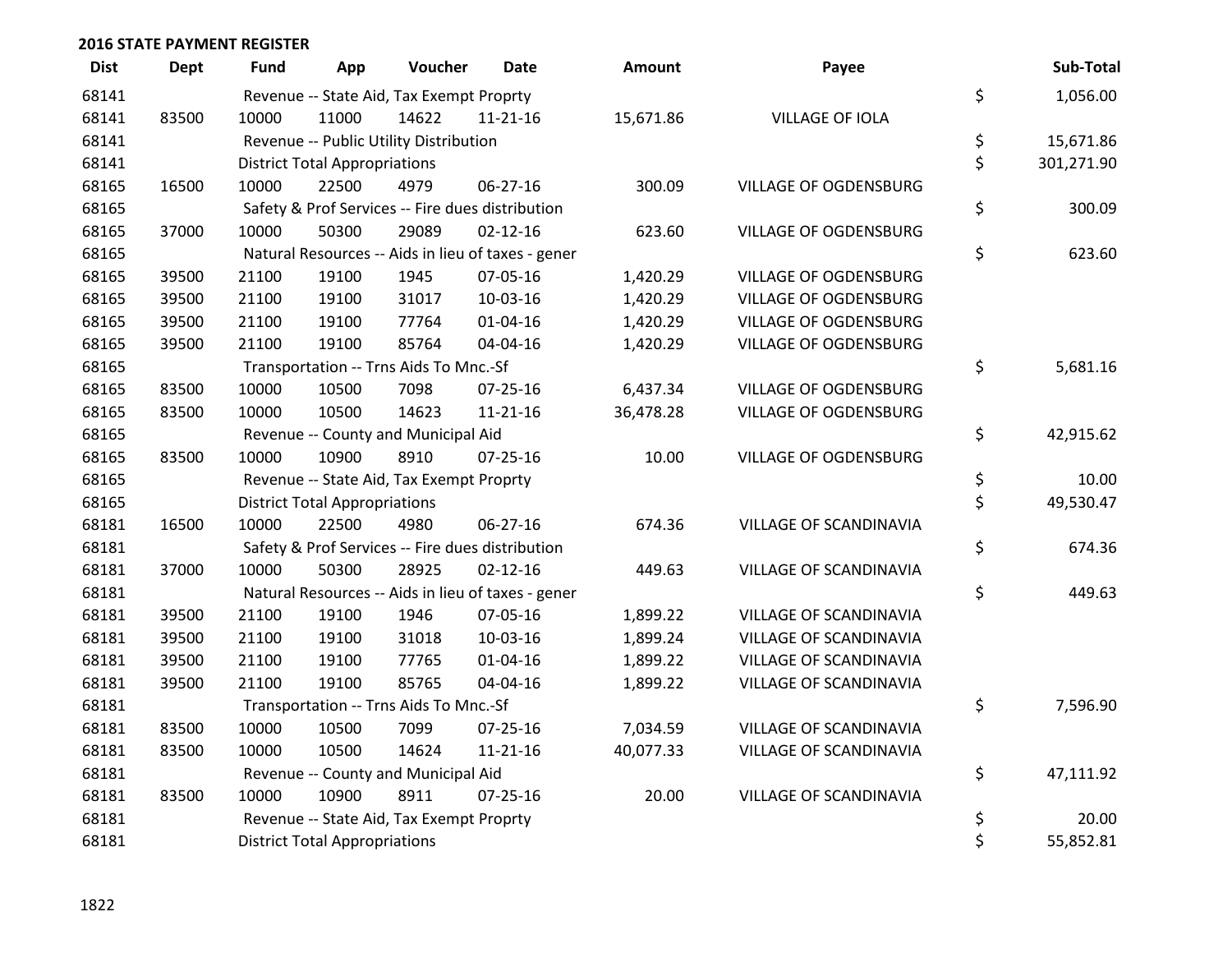| <b>Dist</b> | <b>Dept</b> | <b>Fund</b> | App   | Voucher                                 | <b>Date</b>                                         | Amount    | Payee                       | Sub-Total        |
|-------------|-------------|-------------|-------|-----------------------------------------|-----------------------------------------------------|-----------|-----------------------------|------------------|
| 68211       | 16500       | 10000       | 22500 | 4981                                    | 06-27-16                                            | 9,623.32  | <b>CITY OF CLINTONVILLE</b> |                  |
| 68211       |             |             |       |                                         | Safety & Prof Services -- Fire dues distribution    |           |                             | \$<br>9,623.32   |
| 68211       | 37000       | 21200       | 16600 | 64188                                   | 06-20-16                                            | 15.89     | <b>CITY OF CLINTONVILLE</b> |                  |
| 68211       |             |             |       |                                         | Natural Resources -- Gen program ops-state funds-FR |           |                             | \$<br>15.89      |
| 68211       | 37000       | 21200       | 57100 | 64188                                   | 06-20-16                                            | 7.14      | <b>CITY OF CLINTONVILLE</b> |                  |
| 68211       |             |             |       |                                         | Natural Resources -- ResAids - cnty forst, cl & mfl |           |                             | \$<br>7.14       |
| 68211       | 39500       | 21100       | 16200 | 2145                                    | 07-05-16                                            | 13,720.14 | <b>CITY OF CLINTONVILLE</b> |                  |
| 68211       | 39500       | 21100       | 16200 | 29247                                   | 10-03-16                                            | 13,720.16 | <b>CITY OF CLINTONVILLE</b> |                  |
| 68211       |             |             |       | Transportation -- Conn Hwy Aids St Fds  |                                                     |           |                             | \$<br>27,440.30  |
| 68211       | 39500       | 21100       | 17700 | 6050                                    | $07 - 28 - 16$                                      | 5,747.00  | <b>CITY OF CLINTONVILLE</b> |                  |
| 68211       | 39500       | 21100       | 17700 | 32882                                   | 10-05-16                                            | 5,747.00  | <b>CITY OF CLINTONVILLE</b> |                  |
| 68211       | 39500       | 21100       | 17700 | 69140                                   | 12-29-16                                            | 3,448.00  | <b>CITY OF CLINTONVILLE</b> |                  |
| 68211       |             |             |       | Transportation -- Tc, Trns Oper Aid Sf  |                                                     |           |                             | \$<br>14,942.00  |
| 68211       | 39500       | 21100       | 18200 | 28412                                   | 09-27-16                                            | 11,137.00 | <b>CITY OF CLINTONVILLE</b> |                  |
| 68211       | 39500       | 21100       | 18200 | 31992                                   | 09-30-16                                            | 11,636.00 | <b>CITY OF CLINTONVILLE</b> |                  |
| 68211       | 39500       | 21100       | 18200 | 57983                                   | 12-05-16                                            | 11,038.00 | <b>CITY OF CLINTONVILLE</b> |                  |
| 68211       |             |             |       | Transportation -- Trnst/Trns-Rel Aid F  |                                                     |           |                             | \$<br>33,811.00  |
| 68211       | 39500       | 21100       | 19100 | 1947                                    | 07-05-16                                            | 83,241.54 | <b>CITY OF CLINTONVILLE</b> |                  |
| 68211       | 39500       | 21100       | 19100 | 31019                                   | 10-03-16                                            | 83,241.55 | <b>CITY OF CLINTONVILLE</b> |                  |
| 68211       |             |             |       | Transportation -- Trns Aids To Mnc.-Sf  |                                                     |           |                             | \$<br>166,483.09 |
| 68211       | 39500       | 21100       | 16200 | 78112                                   | $01 - 04 - 16$                                      | 13,720.14 | <b>CITY OF CLINTONVILLE</b> |                  |
| 68211       | 39500       | 21100       | 16200 | 82112                                   | 04-04-16                                            | 13,720.14 | <b>CITY OF CLINTONVILLE</b> |                  |
| 68211       |             |             |       | Transportation -- Conn Hwy Aids St Fds  |                                                     |           |                             | \$<br>27,440.28  |
| 68211       | 39500       | 21100       | 17700 | 72066                                   | $01 - 04 - 16$                                      | 3,672.00  | <b>CITY OF CLINTONVILLE</b> |                  |
| 68211       | 39500       | 21100       | 17700 | 90066                                   | 05-27-16                                            | 5,747.00  | <b>CITY OF CLINTONVILLE</b> |                  |
| 68211       |             |             |       | Transportation -- Tc, Trns Oper Aid Sf  |                                                     |           |                             | \$<br>9,419.00   |
| 68211       | 39500       | 21100       | 18200 | 71230                                   | $01-19-16$                                          | 32,413.00 | TREAS CITY CLINTONVILLE     |                  |
| 68211       | 39500       | 21100       | 18200 | 74735                                   | $02 - 25 - 16$                                      | 10,262.00 | TREAS CITY CLINTONVILLE     |                  |
| 68211       |             |             |       | Transportation -- Trnst/Trns-Rel Aid F  |                                                     |           |                             | \$<br>42,675.00  |
| 68211       | 39500       | 21100       | 19100 | 77766                                   | $01 - 04 - 16$                                      | 83,241.54 | <b>CITY OF CLINTONVILLE</b> |                  |
| 68211       | 39500       | 21100       | 19100 | 85766                                   | 04-04-16                                            | 83,241.54 | <b>CITY OF CLINTONVILLE</b> |                  |
| 68211       |             |             |       | Transportation -- Trns Aids To Mnc.-Sf  |                                                     |           |                             | \$<br>166,483.08 |
| 68211       | 45500       | 10000       | 23100 | 16169                                   | 09-07-16                                            | 1,920.00  | <b>CITY OF CLINTONVILLE</b> |                  |
| 68211       |             |             |       | Justice -- Law enforcement train, local |                                                     |           |                             | \$<br>1,920.00   |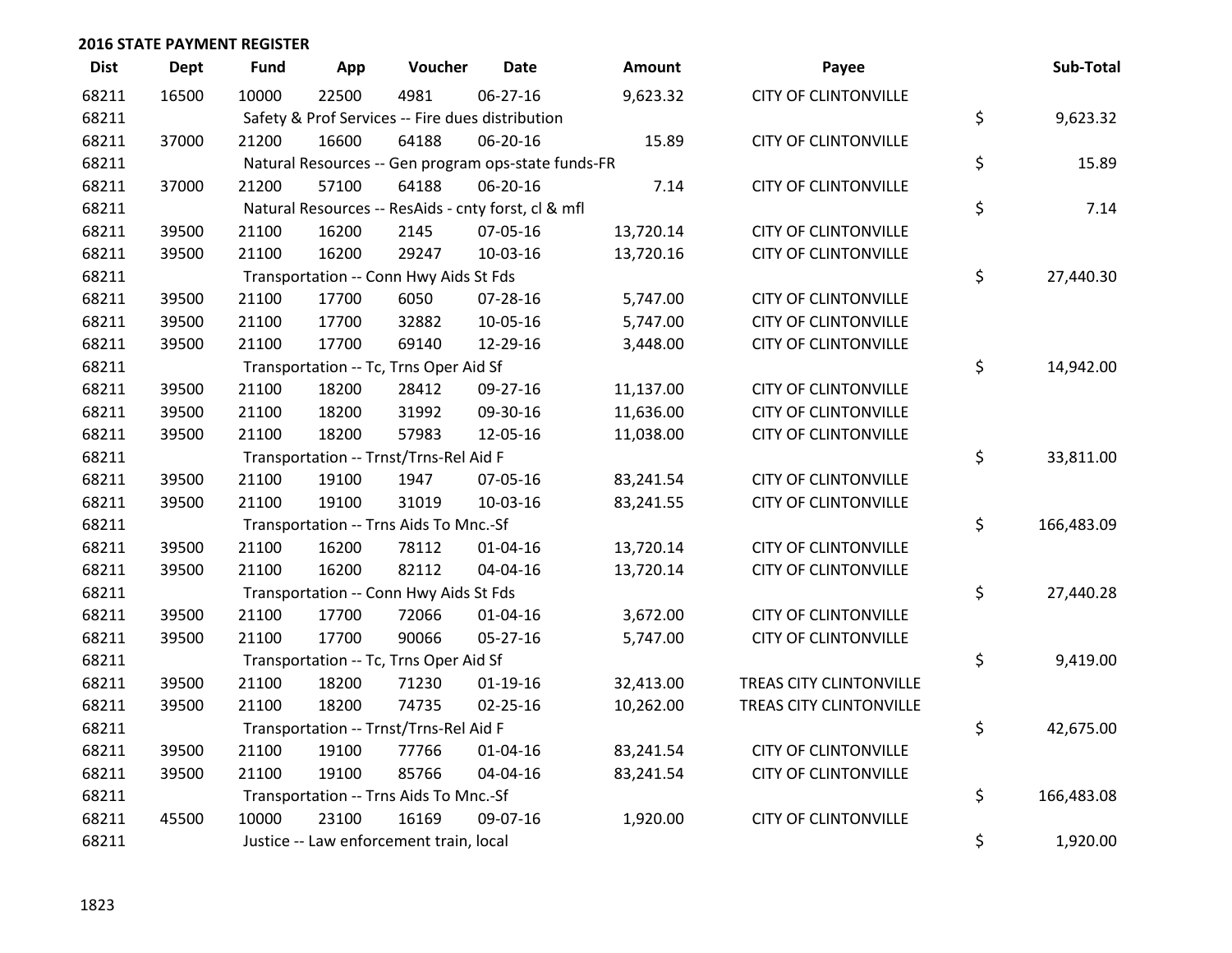| <b>Dist</b> | <b>Dept</b> | <b>Fund</b> | App                                  | Voucher                                            | <b>Date</b>    | Amount     | Payee                       | Sub-Total          |
|-------------|-------------|-------------|--------------------------------------|----------------------------------------------------|----------------|------------|-----------------------------|--------------------|
| 68211       | 83500       | 10000       | 10500                                | 7100                                               | 07-25-16       | 273,063.72 | <b>CITY OF CLINTONVILLE</b> |                    |
| 68211       | 83500       | 10000       | 10500                                | 14625                                              | $11 - 21 - 16$ | 993,450.42 | <b>CITY OF CLINTONVILLE</b> |                    |
| 68211       |             |             |                                      | Revenue -- County and Municipal Aid                |                |            |                             | \$<br>1,266,514.14 |
| 68211       | 83500       | 10000       | 10900                                | 8912                                               | 07-25-16       | 24,231.00  | <b>CITY OF CLINTONVILLE</b> |                    |
| 68211       | 83500       | 10000       | 10900                                | 9908                                               | 07-25-16       | 24,641.00  | <b>CITY OF CLINTONVILLE</b> |                    |
| 68211       |             |             |                                      | Revenue -- State Aid, Tax Exempt Proprty           |                |            |                             | \$<br>48,872.00    |
| 68211       | 83500       | 10000       | 11000                                | 14625                                              | $11 - 21 - 16$ | 20,992.57  | <b>CITY OF CLINTONVILLE</b> |                    |
| 68211       |             |             |                                      | Revenue -- Public Utility Distribution             |                |            |                             | \$<br>20,992.57    |
| 68211       | 83500       | 10000       | 50100                                | 2729                                               | 01-29-16       | 4,200.23   | <b>CITY OF CLINTONVILLE</b> |                    |
| 68211       |             |             |                                      | Revenue -- Payments for municipal svcs             |                |            |                             | \$<br>4,200.23     |
| 68211       | 83500       | 52100       | 36300                                | 3372                                               | 03-28-16       | 3,045.26   | <b>CITY OF CLINTONVILLE</b> |                    |
| 68211       |             |             |                                      | Revenue -- Lottery & Gaming Credit                 |                |            |                             | \$<br>3,045.26     |
| 68211       |             |             | <b>District Total Appropriations</b> |                                                    |                |            |                             | \$<br>1,843,884.30 |
| 68251       | 16500       | 10000       | 22500                                | 4982                                               | 06-27-16       | 3,417.49   | <b>CITY OF MANAWA</b>       |                    |
| 68251       |             |             |                                      | Safety & Prof Services -- Fire dues distribution   |                |            |                             | \$<br>3,417.49     |
| 68251       | 37000       | 10000       | 50300                                | 29277                                              | $02 - 12 - 16$ | 19.23      | <b>CITY OF MANAWA</b>       |                    |
| 68251       |             |             |                                      | Natural Resources -- Aids in lieu of taxes - gener |                |            |                             | \$<br>19.23        |
| 68251       | 39500       | 21100       | 19100                                | 1948                                               | 07-05-16       | 20,730.68  | <b>CITY OF MANAWA</b>       |                    |
| 68251       | 39500       | 21100       | 19100                                | 31020                                              | 10-03-16       | 20,730.70  | <b>CITY OF MANAWA</b>       |                    |
| 68251       | 39500       | 21100       | 19100                                | 77767                                              | $01 - 04 - 16$ | 20,730.68  | <b>CITY OF MANAWA</b>       |                    |
| 68251       | 39500       | 21100       | 19100                                | 85767                                              | 04-04-16       | 20,730.68  | <b>CITY OF MANAWA</b>       |                    |
| 68251       |             |             |                                      | Transportation -- Trns Aids To Mnc.-Sf             |                |            |                             | \$<br>82,922.74    |
| 68251       | 45500       | 10000       | 23100                                | 16135                                              | 09-07-16       | 480.00     | <b>CITY OF MANAWA</b>       |                    |
| 68251       |             |             |                                      | Justice -- Law enforcement train, local            |                |            |                             | \$<br>480.00       |
| 68251       | 50500       | 10000       | 74300                                | 8629                                               | 02-04-16       | 104,382.00 | <b>CITY OF MANAWA</b>       |                    |
| 68251       | 50500       | 10000       | 74300                                | 13635                                              | 03-17-16       | 20,181.00  | <b>CITY OF MANAWA</b>       |                    |
| 68251       |             |             |                                      | Administration -- Federal aid, local assistance    |                |            |                             | \$<br>124,563.00   |
| 68251       | 83500       | 10000       | 10500                                | 7101                                               | $07 - 25 - 16$ | 68,378.59  | <b>CITY OF MANAWA</b>       |                    |
| 68251       | 83500       | 10000       | 10500                                | 14626                                              | $11 - 21 - 16$ | 235,254.78 | <b>CITY OF MANAWA</b>       |                    |
| 68251       |             |             |                                      | Revenue -- County and Municipal Aid                |                |            |                             | \$<br>303,633.37   |
| 68251       | 83500       | 10000       | 10900                                | 8913                                               | 07-25-16       | 4,259.00   | <b>CITY OF MANAWA</b>       |                    |
| 68251       |             |             |                                      | Revenue -- State Aid, Tax Exempt Proprty           |                |            |                             | \$<br>4,259.00     |
| 68251       | 83500       | 52100       | 36300                                | 3373                                               | 03-29-16       | 1,640.40   | <b>CITY OF MANAWA</b>       |                    |
| 68251       |             |             |                                      | Revenue -- Lottery & Gaming Credit                 |                |            |                             | \$<br>1,640.40     |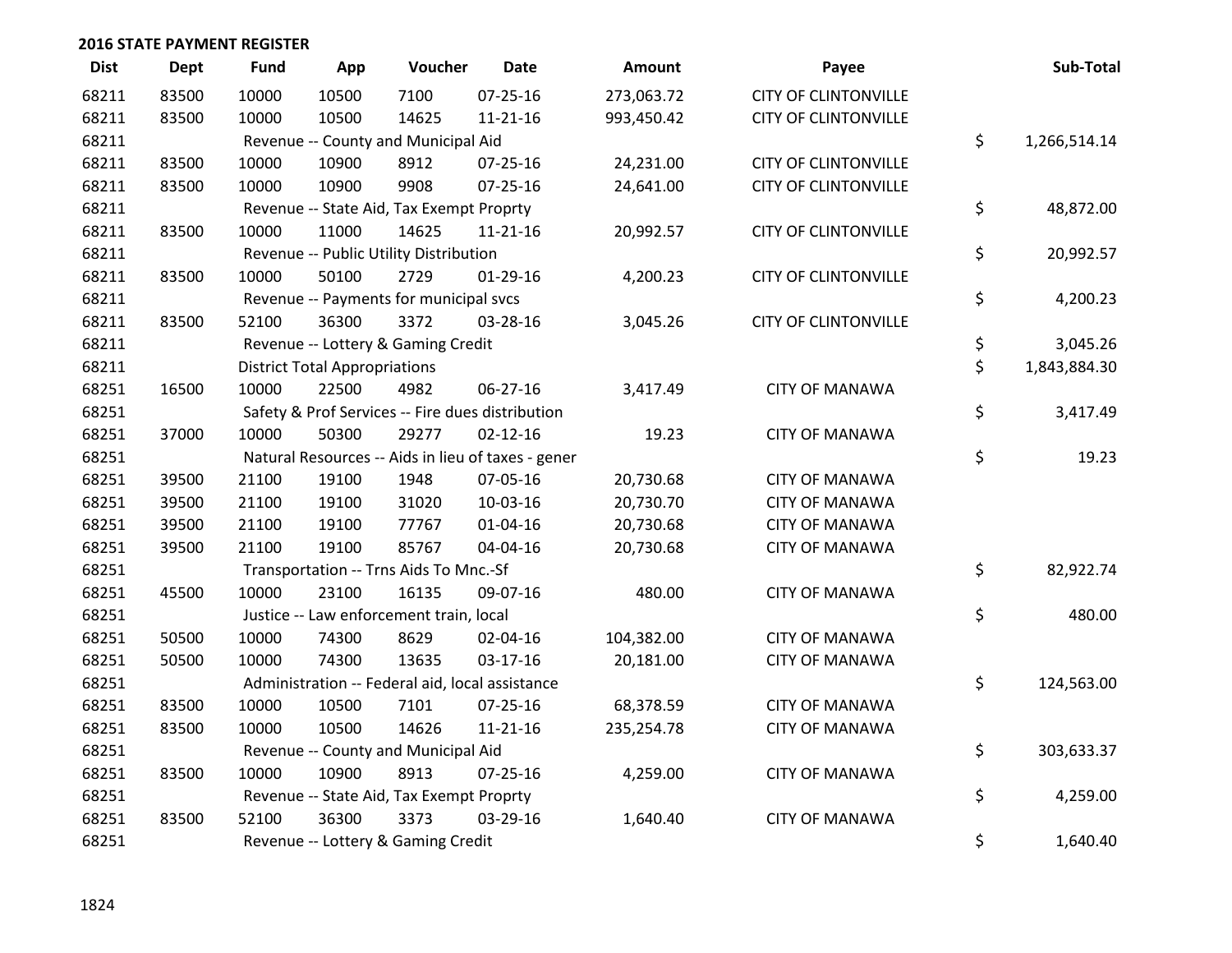| <b>Dist</b> | <b>Dept</b> | <b>Fund</b> | App                                  | Voucher                                  | Date           | <b>Amount</b> | Payee                     | Sub-Total          |
|-------------|-------------|-------------|--------------------------------------|------------------------------------------|----------------|---------------|---------------------------|--------------------|
| 68251       |             |             | <b>District Total Appropriations</b> |                                          |                |               |                           | \$<br>520,935.23   |
| 68252       | 39500       | 21100       | 19100                                | 1949                                     | 07-05-16       | 14,657.32     | <b>CITY OF MARION</b>     |                    |
| 68252       | 39500       | 21100       | 19100                                | 31021                                    | 10-03-16       | 14,657.33     | <b>CITY OF MARION</b>     |                    |
| 68252       | 39500       | 21100       | 19100                                | 77768                                    | $01 - 04 - 16$ | 14,657.32     | <b>CITY OF MARION</b>     |                    |
| 68252       | 39500       | 21100       | 19100                                | 85768                                    | 04-04-16       | 14,657.32     | <b>CITY OF MARION</b>     |                    |
| 68252       |             |             |                                      | Transportation -- Trns Aids To Mnc.-Sf   |                |               |                           | \$<br>58,629.29    |
| 68252       | 83500       | 10000       | 10500                                | 7102                                     | $07 - 25 - 16$ | 73,301.34     | <b>CITY OF MARION</b>     |                    |
| 68252       | 83500       | 10000       | 10500                                | 14627                                    | 11-21-16       | 301,500.73    | <b>CITY OF MARION</b>     |                    |
| 68252       |             |             |                                      | Revenue -- County and Municipal Aid      |                |               |                           | \$<br>374,802.07   |
| 68252       | 83500       | 10000       | 10900                                | 8914                                     | $07 - 25 - 16$ | 4,674.00      | <b>CITY OF MARION</b>     |                    |
| 68252       | 83500       | 10000       | 10900                                | 9909                                     | $07 - 25 - 16$ | 1,664.00      | <b>CITY OF MARION</b>     |                    |
| 68252       |             |             |                                      | Revenue -- State Aid, Tax Exempt Proprty |                |               |                           | \$<br>6,338.00     |
| 68252       | 83500       | 10000       | 11000                                | 14627                                    | $11 - 21 - 16$ | 10,079.14     | <b>CITY OF MARION</b>     |                    |
| 68252       |             |             |                                      | Revenue -- Public Utility Distribution   |                |               |                           | \$<br>10,079.14    |
| 68252       | 83500       | 52100       | 36300                                | 3374                                     | 03-29-16       | 133.60        | <b>CITY OF MARION</b>     |                    |
| 68252       |             |             |                                      | Revenue -- Lottery & Gaming Credit       |                | \$<br>133.60  |                           |                    |
| 68252       |             |             | <b>District Total Appropriations</b> |                                          |                |               |                           | \$<br>449,982.10   |
| 68261       | 39500       | 21100       | 19100                                | 1950                                     | 07-05-16       | 88,354.87     | <b>CITY OF NEW LONDON</b> |                    |
| 68261       | 39500       | 21100       | 19100                                | 31022                                    | 10-03-16       | 88,354.88     | <b>CITY OF NEW LONDON</b> |                    |
| 68261       | 39500       | 21100       | 19100                                | 77769                                    | $01 - 04 - 16$ | 88,354.87     | <b>CITY OF NEW LONDON</b> |                    |
| 68261       | 39500       | 21100       | 19100                                | 85769                                    | 04-04-16       | 88,354.87     | <b>CITY OF NEW LONDON</b> |                    |
| 68261       |             |             |                                      | Transportation -- Trns Aids To Mnc.-Sf   |                |               |                           | \$<br>353,419.49   |
| 68261       | 83500       | 10000       | 10500                                | 7103                                     | 07-25-16       | 383,117.59    | <b>CITY OF NEW LONDON</b> |                    |
| 68261       | 83500       | 10000       | 10500                                | 14628                                    | 11-21-16       | 1,677,721.98  | <b>CITY OF NEW LONDON</b> |                    |
| 68261       |             |             |                                      | Revenue -- County and Municipal Aid      |                |               |                           | \$<br>2,060,839.57 |
| 68261       | 83500       | 10000       | 10900                                | 8915                                     | $07 - 25 - 16$ | 4,938.00      | <b>CITY OF NEW LONDON</b> |                    |
| 68261       | 83500       | 10000       | 10900                                | 9910                                     | 07-25-16       | 8,956.00      | <b>CITY OF NEW LONDON</b> |                    |
| 68261       |             |             |                                      | Revenue -- State Aid, Tax Exempt Proprty |                |               |                           | \$<br>13,894.00    |
| 68261       | 83500       | 10000       | 11000                                | 14628                                    | $11 - 21 - 16$ | 65,725.35     | <b>CITY OF NEW LONDON</b> |                    |
| 68261       |             |             |                                      | Revenue -- Public Utility Distribution   |                |               |                           | \$<br>65,725.35    |
| 68261       | 83500       | 52100       | 36300                                | 3375                                     | 03-28-16       | 8,584.48      | <b>CITY OF NEW LONDON</b> |                    |
| 68261       |             |             |                                      | Revenue -- Lottery & Gaming Credit       |                |               |                           | \$<br>8,584.48     |
| 68261       |             |             | <b>District Total Appropriations</b> |                                          |                |               |                           | \$<br>2,502,462.89 |
| 68291       | 16500       | 10000       | 22500                                | 4983                                     | 06-27-16       | 16,558.07     | <b>CITY OF WAUPACA</b>    |                    |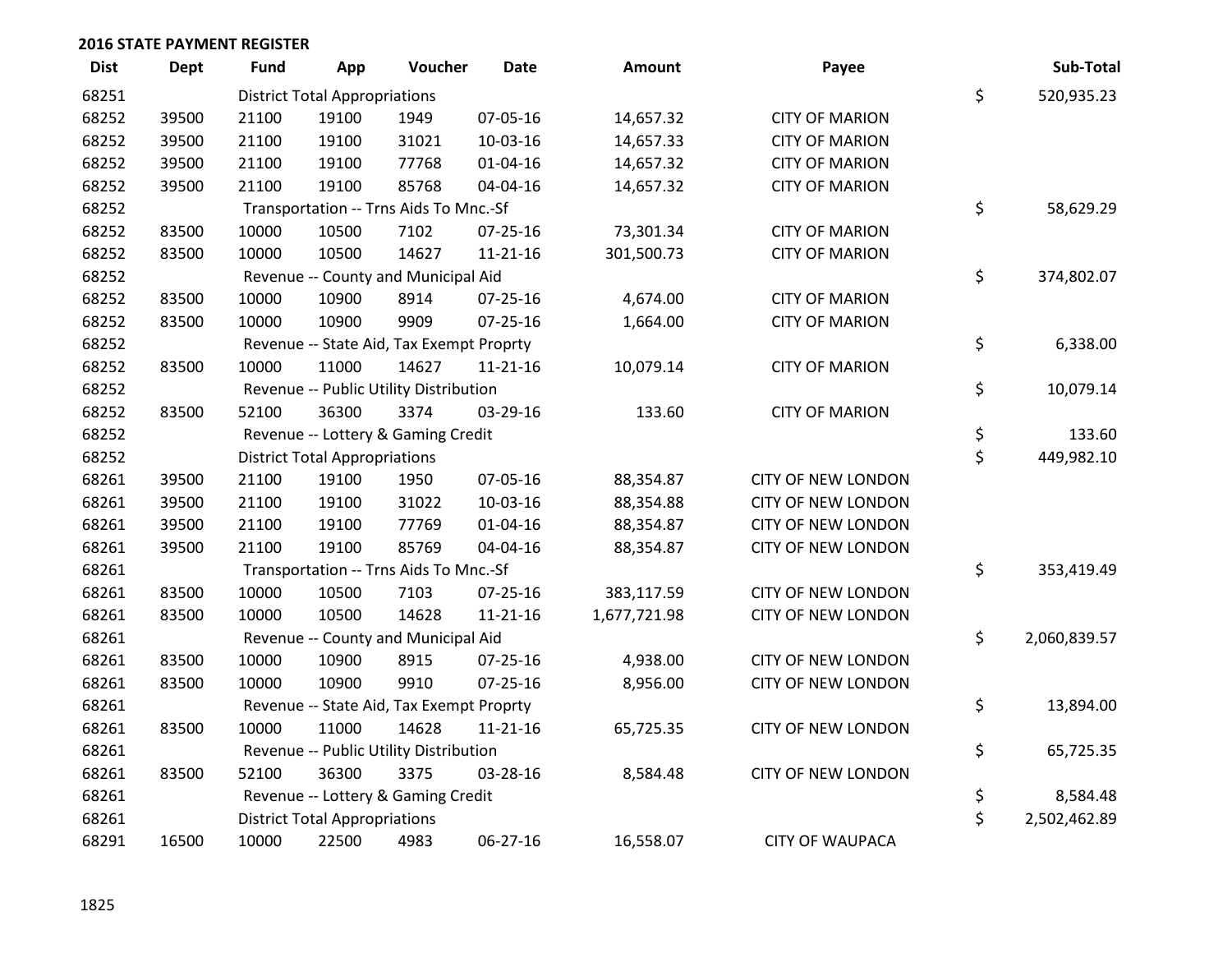| <b>Dist</b> | <b>Dept</b> | Fund  | App   | Voucher                                 | Date                                               | Amount     | Payee                  | Sub-Total        |
|-------------|-------------|-------|-------|-----------------------------------------|----------------------------------------------------|------------|------------------------|------------------|
| 68291       |             |       |       |                                         | Safety & Prof Services -- Fire dues distribution   |            |                        | \$<br>16,558.07  |
| 68291       | 37000       | 10000 | 50300 | 46265                                   | $04 - 21 - 16$                                     | 6.60       | <b>CITY OF WAUPACA</b> |                  |
| 68291       |             |       |       |                                         | Natural Resources -- Aids in lieu of taxes - gener |            |                        | \$<br>6.60       |
| 68291       | 37000       | 21200 | 57900 | 46266                                   | $04 - 21 - 16$                                     | 0.22       | <b>CITY OF WAUPACA</b> |                  |
| 68291       |             |       |       |                                         | Natural Resources -- Aids in lieu of taxes - sum s |            |                        | \$<br>0.22       |
| 68291       | 39500       | 21100 | 16200 | 2146                                    | 07-05-16                                           | 5,982.20   | <b>CITY OF WAUPACA</b> |                  |
| 68291       | 39500       | 21100 | 16200 | 29248                                   | 10-03-16                                           | 5,982.23   | <b>CITY OF WAUPACA</b> |                  |
| 68291       |             |       |       | Transportation -- Conn Hwy Aids St Fds  |                                                    |            |                        | \$<br>11,964.43  |
| 68291       | 39500       | 21100 | 17700 | 6433                                    | 08-01-16                                           | 29,438.00  | <b>CITY OF WAUPACA</b> |                  |
| 68291       | 39500       | 21100 | 17700 | 32977                                   | 10-06-16                                           | 29,438.00  | <b>CITY OF WAUPACA</b> |                  |
| 68291       | 39500       | 21100 | 17700 | 69133                                   | 12-30-16                                           | 17,663.00  | <b>CITY OF WAUPACA</b> |                  |
| 68291       |             |       |       | Transportation -- Tc, Trns Oper Aid Sf  |                                                    |            |                        | \$<br>76,539.00  |
| 68291       | 39500       | 21100 | 18200 | 33737                                   | 10-04-16                                           | 36,860.00  | <b>CITY OF WAUPACA</b> |                  |
| 68291       | 39500       | 21100 | 18200 | 33739                                   | 10-04-16                                           | 35,914.00  | <b>CITY OF WAUPACA</b> |                  |
| 68291       | 39500       | 21100 | 18200 | 57917                                   | 12-05-16                                           | 37,180.00  | <b>CITY OF WAUPACA</b> |                  |
| 68291       |             |       |       | Transportation -- Trnst/Trns-Rel Aid F  |                                                    |            |                        | \$<br>109,954.00 |
| 68291       | 39500       | 21100 | 19100 | 1951                                    | 07-05-16                                           | 91,865.54  | <b>CITY OF WAUPACA</b> |                  |
| 68291       | 39500       | 21100 | 19100 | 31023                                   | 10-03-16                                           | 91,865.54  | <b>CITY OF WAUPACA</b> |                  |
| 68291       |             |       |       | Transportation -- Trns Aids To Mnc.-Sf  |                                                    |            |                        | \$<br>183,731.08 |
| 68291       | 39500       | 21100 | 16200 | 78113                                   | $01 - 04 - 16$                                     | 5,982.20   | <b>CITY OF WAUPACA</b> |                  |
| 68291       | 39500       | 21100 | 16200 | 82113                                   | 04-04-16                                           | 5,982.20   | <b>CITY OF WAUPACA</b> |                  |
| 68291       |             |       |       | Transportation -- Conn Hwy Aids St Fds  |                                                    |            |                        | \$<br>11,964.40  |
| 68291       | 39500       | 21100 | 17700 | 72067                                   | $01 - 04 - 16$                                     | 18,011.00  | <b>CITY OF WAUPACA</b> |                  |
| 68291       | 39500       | 21100 | 17700 | 90067                                   | 05-27-16                                           | 29,438.00  | <b>CITY OF WAUPACA</b> |                  |
| 68291       |             |       |       | Transportation -- Tc, Trns Oper Aid Sf  |                                                    |            |                        | \$<br>47,449.00  |
| 68291       | 39500       | 21100 | 18200 | 78400                                   | 04-06-16                                           | 35,861.00  | TREAS CITY WAUPACA     |                  |
| 68291       | 39500       | 21100 | 18200 | 79972                                   | $04 - 25 - 16$                                     | 42,178.20  | TREAS CITY WAUPACA     |                  |
| 68291       |             |       |       | Transportation -- Trnst/Trns-Rel Aid F  |                                                    |            |                        | \$<br>78,039.20  |
| 68291       | 39500       | 21100 | 19100 | 77770                                   | $01 - 04 - 16$                                     | 91,865.54  | <b>CITY OF WAUPACA</b> |                  |
| 68291       | 39500       | 21100 | 19100 | 85770                                   | 04-04-16                                           | 91,865.54  | <b>CITY OF WAUPACA</b> |                  |
| 68291       |             |       |       | Transportation -- Trns Aids To Mnc.-Sf  |                                                    |            |                        | \$<br>183,731.08 |
| 68291       | 45500       | 10000 | 23100 | 14766                                   | 08-03-16                                           | 2,400.00   | <b>CITY OF WAUPACA</b> |                  |
| 68291       |             |       |       | Justice -- Law enforcement train, local |                                                    |            |                        | \$<br>2,400.00   |
| 68291       | 83500       | 10000 | 10500 | 7104                                    | 07-25-16                                           | 283,917.34 | <b>CITY OF WAUPACA</b> |                  |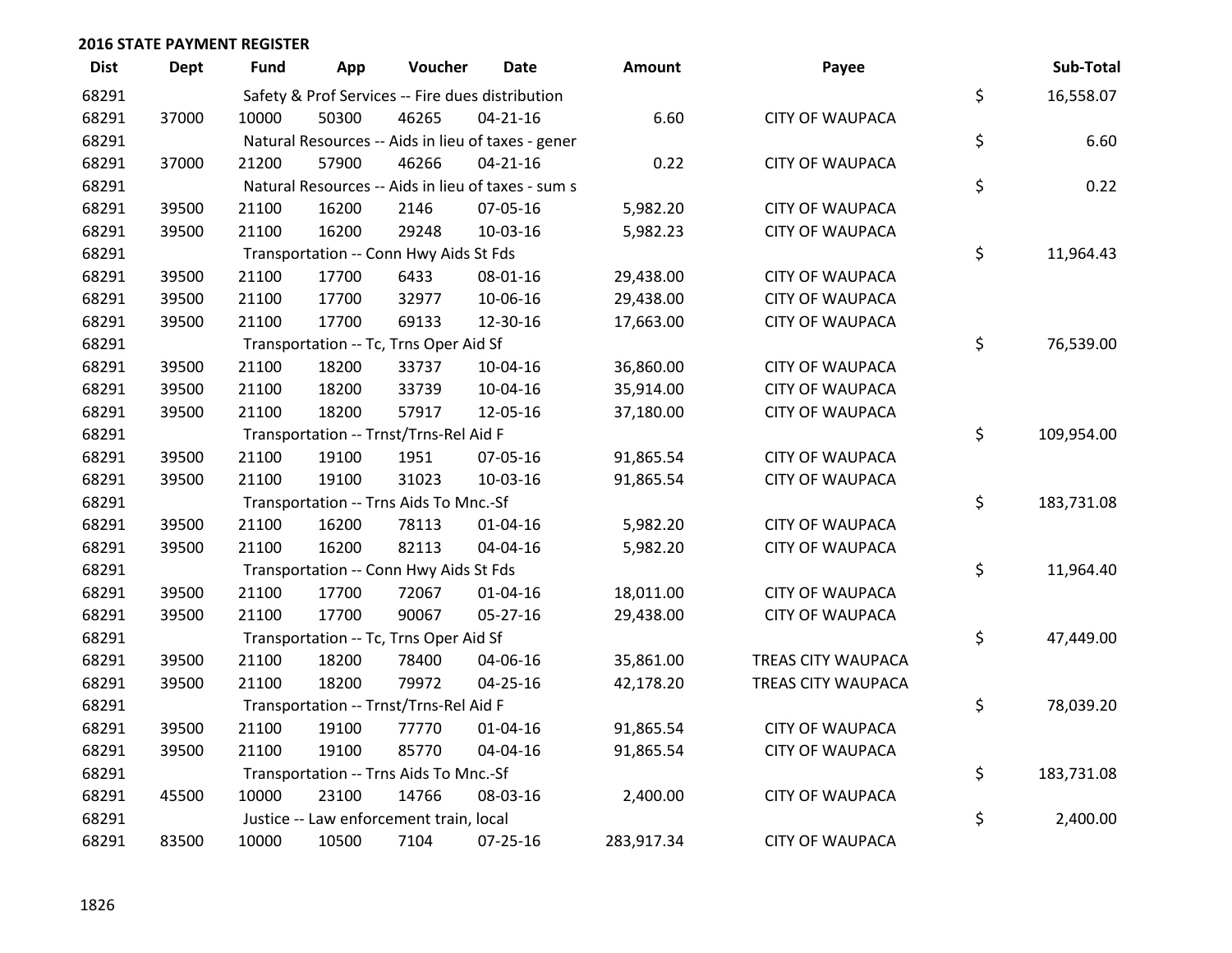| <b>Dist</b> | <b>Dept</b> | <b>Fund</b> | App                                  | Voucher                                             | <b>Date</b>    | Amount     | Payee                    | Sub-Total          |
|-------------|-------------|-------------|--------------------------------------|-----------------------------------------------------|----------------|------------|--------------------------|--------------------|
| 68291       | 83500       | 10000       | 10500                                | 14629                                               | $11 - 21 - 16$ | 740,523.19 | <b>CITY OF WAUPACA</b>   |                    |
| 68291       |             |             |                                      | Revenue -- County and Municipal Aid                 |                |            |                          | \$<br>1,024,440.53 |
| 68291       | 83500       | 10000       | 10900                                | 8916                                                | $07 - 25 - 16$ | 31,708.00  | <b>CITY OF WAUPACA</b>   |                    |
| 68291       | 83500       | 10000       | 10900                                | 9911                                                | 07-25-16       | 16,372.00  | <b>CITY OF WAUPACA</b>   |                    |
| 68291       |             |             |                                      | Revenue -- State Aid, Tax Exempt Proprty            |                |            |                          | \$<br>48,080.00    |
| 68291       | 83500       | 10000       | 11000                                | 14629                                               | $11 - 21 - 16$ | 20,783.65  | <b>CITY OF WAUPACA</b>   |                    |
| 68291       |             |             |                                      | Revenue -- Public Utility Distribution              |                |            |                          | \$<br>20,783.65    |
| 68291       | 83500       | 10000       | 50100                                | 2730                                                | $01-29-16$     | 2,339.28   | <b>CITY OF WAUPACA</b>   |                    |
| 68291       |             |             |                                      | Revenue -- Payments for municipal svcs              |                |            |                          | \$<br>2,339.28     |
| 68291       | 83500       | 52100       | 36300                                | 3376                                                | 03-29-16       | 2,532.24   | <b>CITY OF WAUPACA</b>   |                    |
| 68291       |             |             |                                      | Revenue -- Lottery & Gaming Credit                  |                |            |                          | \$<br>2,532.24     |
| 68291       |             |             | <b>District Total Appropriations</b> |                                                     |                |            |                          | \$<br>1,820,512.78 |
| 68292       | 16500       | 10000       | 22500                                | 4984                                                | 06-27-16       | 3,955.85   | <b>CITY OF WEYAUWEGA</b> |                    |
| 68292       |             |             |                                      | Safety & Prof Services -- Fire dues distribution    |                |            |                          | \$<br>3,955.85     |
| 68292       | 37000       | 10000       | 50300                                | 29126                                               | $02 - 12 - 16$ | 427.66     | <b>CITY OF WEYAUWEGA</b> |                    |
| 68292       |             |             |                                      | Natural Resources -- Aids in lieu of taxes - gener  |                |            |                          | \$<br>427.66       |
| 68292       | 37000       | 27400       | 67000                                | 56067                                               | $05 - 27 - 16$ | 3,587.29   | <b>CITY OF WEYAUWEGA</b> |                    |
| 68292       |             |             |                                      | Natural Resources -- Fin asst for responsible units |                |            |                          | \$<br>3,587.29     |
| 68292       | 39500       | 21100       | 19100                                | 1952                                                | 07-05-16       | 17,851.51  | <b>CITY OF WEYAUWEGA</b> |                    |
| 68292       | 39500       | 21100       | 19100                                | 31024                                               | 10-03-16       | 17,851.53  | <b>CITY OF WEYAUWEGA</b> |                    |
| 68292       | 39500       | 21100       | 19100                                | 77771                                               | $01 - 04 - 16$ | 17,851.51  | <b>CITY OF WEYAUWEGA</b> |                    |
| 68292       | 39500       | 21100       | 19100                                | 85771                                               | 04-04-16       | 17,851.51  | <b>CITY OF WEYAUWEGA</b> |                    |
| 68292       |             |             |                                      | Transportation -- Trns Aids To Mnc.-Sf              |                |            |                          | \$<br>71,406.06    |
| 68292       | 45500       | 10000       | 23100                                | 20811                                               | 12-16-16       | 640.00     | CITY OF WEYAUWEGA        |                    |
| 68292       |             |             |                                      | Justice -- Law enforcement train, local             |                |            |                          | \$<br>640.00       |
| 68292       | 83500       | 10000       | 10500                                | 7105                                                | 07-25-16       | 102,419.09 | <b>CITY OF WEYAUWEGA</b> |                    |
| 68292       | 83500       | 10000       | 10500                                | 14630                                               | $11 - 21 - 16$ | 422,067.97 | <b>CITY OF WEYAUWEGA</b> |                    |
| 68292       |             |             |                                      | Revenue -- County and Municipal Aid                 |                |            |                          | \$<br>524,487.06   |
| 68292       | 83500       | 10000       | 10900                                | 8917                                                | 07-25-16       | 1,846.00   | <b>CITY OF WEYAUWEGA</b> |                    |
| 68292       | 83500       | 10000       | 10900                                | 9912                                                | 07-25-16       | 337.00     | <b>CITY OF WEYAUWEGA</b> |                    |
| 68292       |             |             |                                      | Revenue -- State Aid, Tax Exempt Proprty            |                |            |                          | \$<br>2,183.00     |
| 68292       | 83500       | 10000       | 11000                                | 14630                                               | $11 - 21 - 16$ | 20,177.77  | <b>CITY OF WEYAUWEGA</b> |                    |
| 68292       |             |             |                                      | Revenue -- Public Utility Distribution              |                |            |                          | \$<br>20,177.77    |
| 68292       | 83500       | 52100       | 36300                                | 3377                                                | 03-29-16       | 2,092.36   | <b>CITY OF WEYAUWEGA</b> |                    |